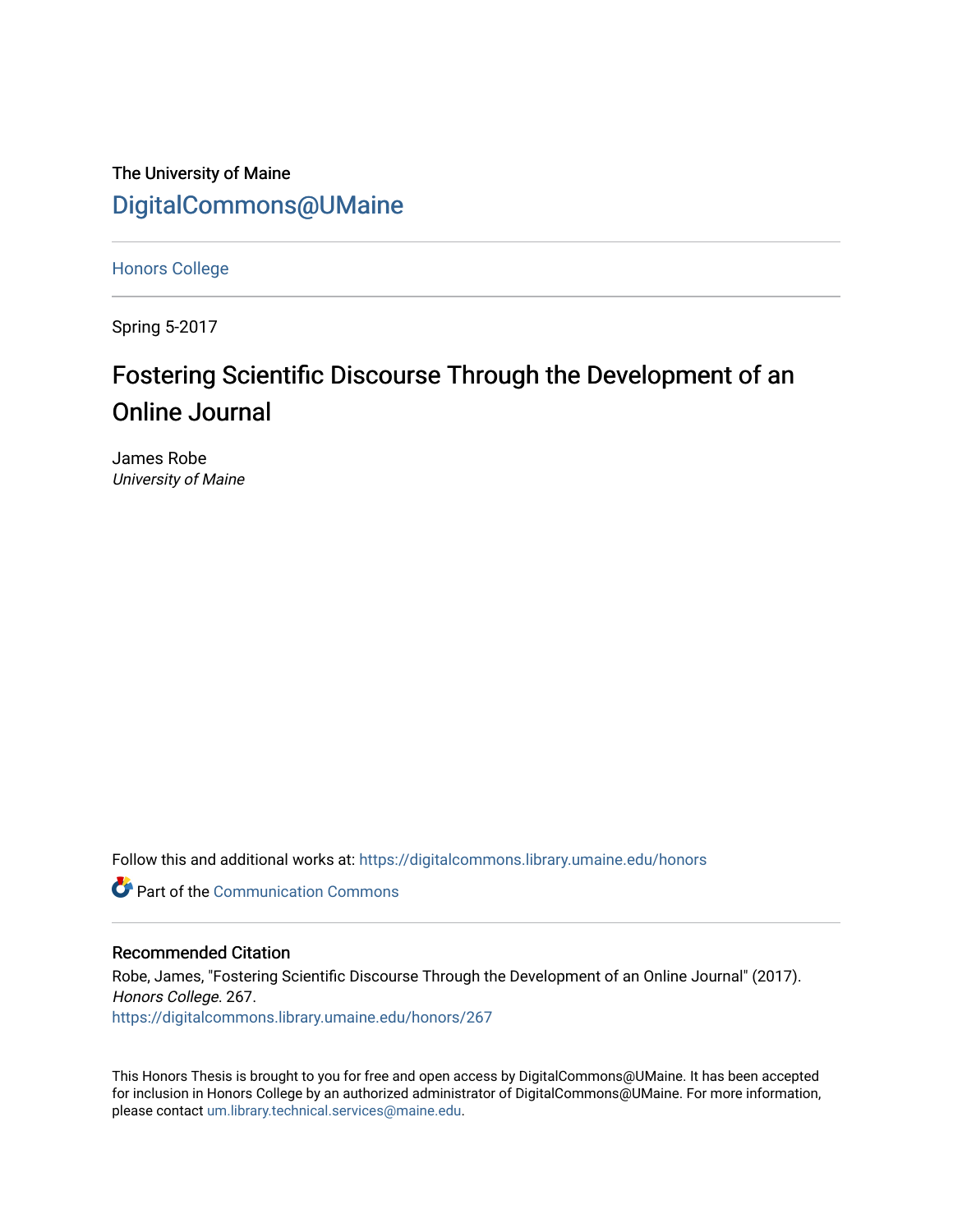# FOSTERING SCIENTIFIC DISCOURSE THROUGH THE DEVELOPMENT

# OF AN ONLINE JOURNAL

by

James Robe

A Thesis Submitted in Partial Fulfillment of the Requirements for a Degree with Honors (Mass Communication)

> The Honors College University of Maine

> > April 2017

Advisory Committee: Bridie McGreavy, Assistant Professor of Environmental Communication Josh Roiland, Assistant Professor and CLAS-Honors Preceptor of Journalism Linda Silka, Senior Fellow, Senator George J. Mitchell Center for Sustainability Solutions Holly E. Schreiber, Assistant Professor of Communication & Journalism Tyler Quiring, Ph.D. Student, Department of Communication and Journalism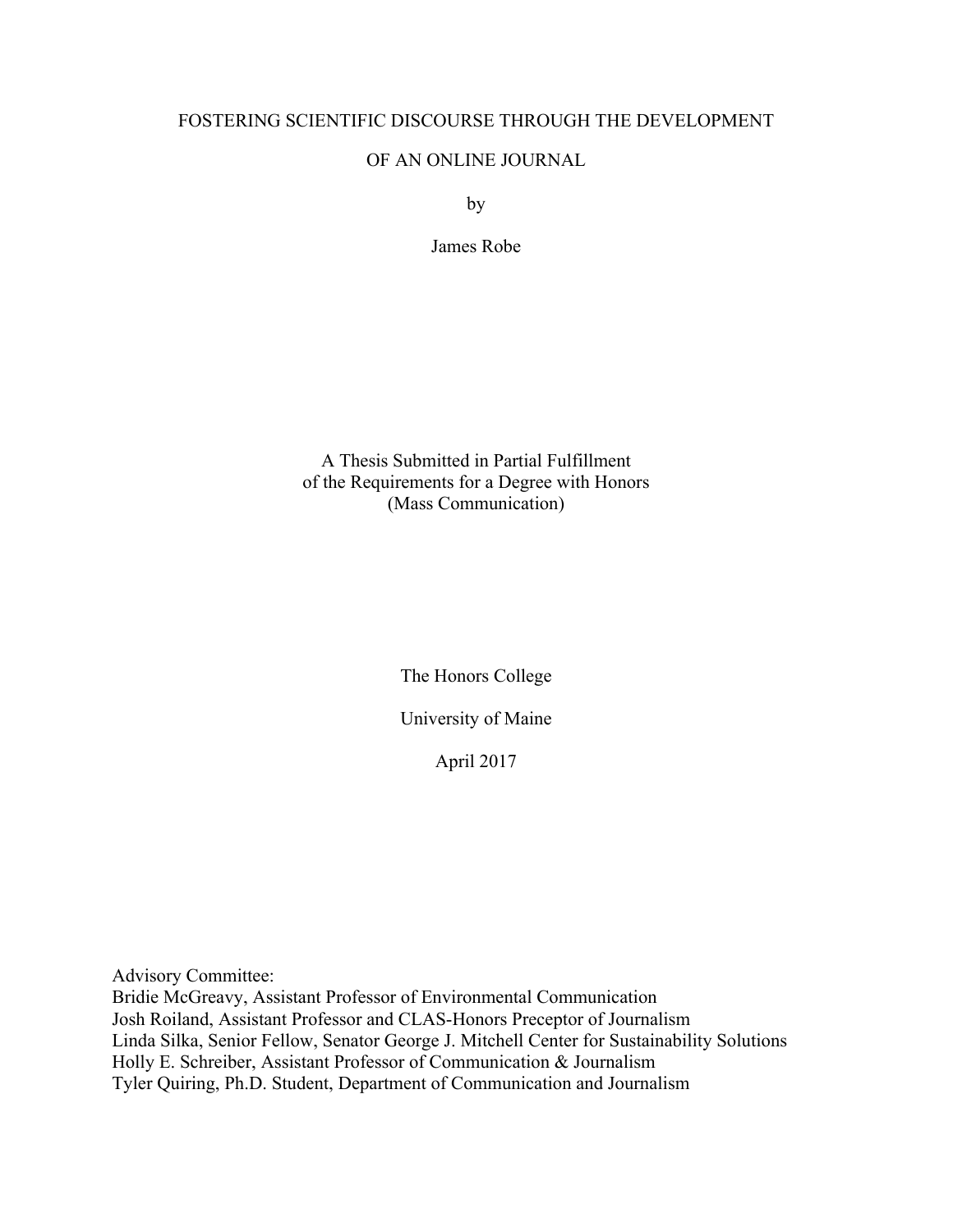# ABSTRACT

Scientific information and data have become more readily available to populations that may not have had easy access to science content prior to increases in internet use and availability. Website creation platforms continue to be democratized by efforts to limit the amount of knowledge and money needed to launch, operate, and maintain websites. The internet also allows scientists to communicate with publics in more meaningful ways beyond education, such as scientific discourse.

The opportunities that accompany expanded internet and website capabilities creates need for a comprehensive guide to help scientists or scientific groups take advantage of the internet's unique ability to connect diverse populations with scientific discourse. Thus in this thesis I will share my research findings about website design methodologies and production team dynamics in order to explain how to successfully produce a website and foster scientific discourse.

The insights I share were produced in a multi-case participatory and explanatory study. The first case is participatory and involves the production of Spire: The Maine Journal of Conservation and Sustainability. This case aims to illuminate some of the opportunities and challenges that occur in a community of producers who collaborate to create a website for scientific discourse. The second case is explanatory and involves analysis of five website-based scientific communities to identify approaches to foster discourse, including the use of dialogic loops, strategic messaging, and interactivity. I conclude by describing how these and related web-based approaches can help foster scientific discourse for democratic engagement.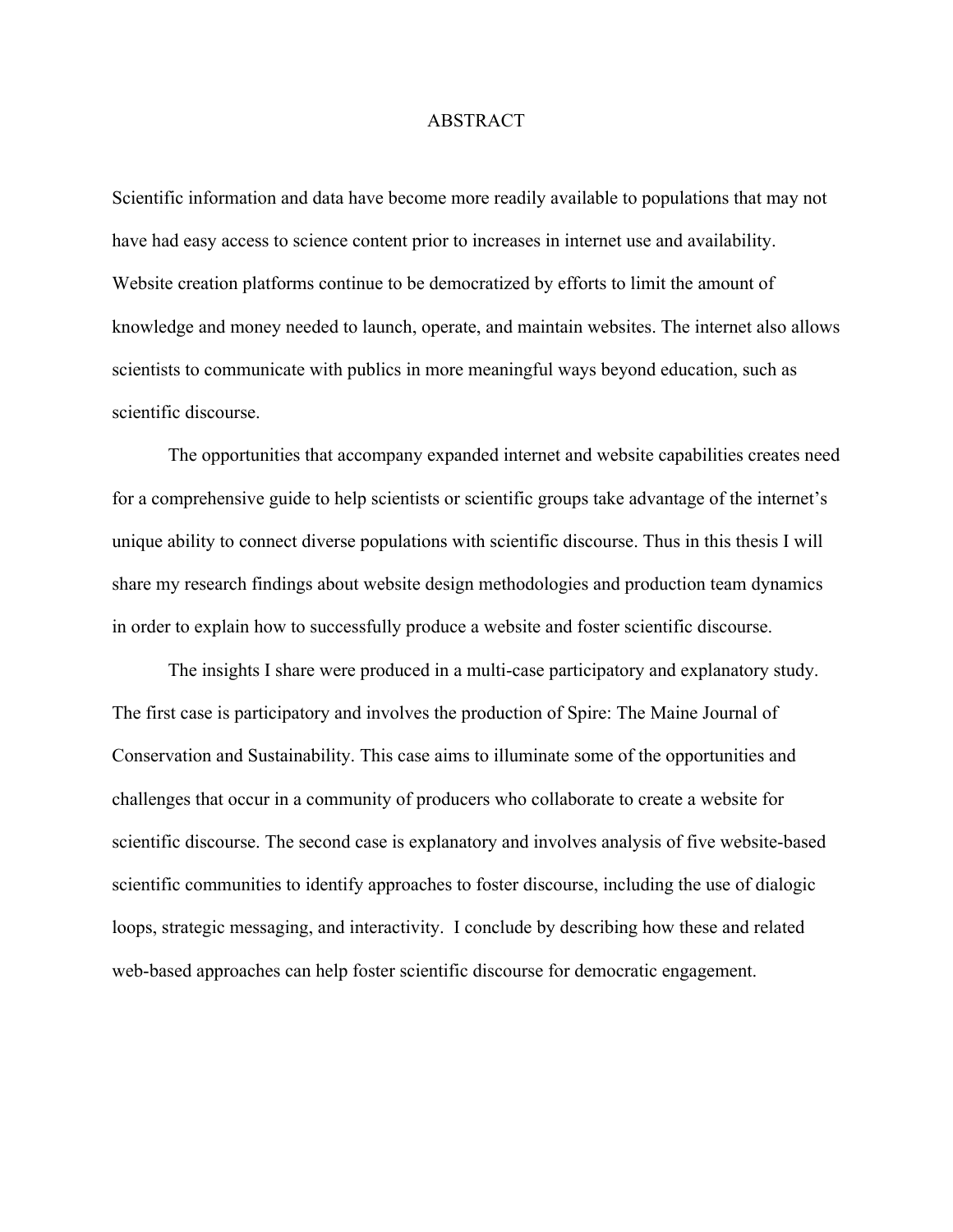# TABLE OF CONTENTS

| <b>LITERATURE REVIEW</b>                                | $\mathbf{1}$                               |
|---------------------------------------------------------|--------------------------------------------|
| <b>INSTRUMENTAL RATIONALES</b>                          | $\mathbf{1}$                               |
| <b>BUILDING SUPPORT VIA NETWORKING</b>                  | $\sqrt{2}$                                 |
| <b>DEVELOPING TRUST</b>                                 | $\overline{\mathbf{3}}$                    |
| KNOWLEDGE CO-PRODUCTION                                 |                                            |
| <b>SUBSTANTIVE RATIONALES</b>                           | $\begin{array}{c} 3 \\ 3 \\ 3 \end{array}$ |
| <b>INTEGRATING SCIENCE INTO PUBLIC LIFE</b>             |                                            |
| DEMOCRATIZATION OF SCIENCE                              | $\overline{4}$                             |
| THE PHILOSOPHICAL AND TECHNOLOGICAL ASPECTS OF WEBSITES | $\overline{4}$                             |
| <b>BREACHING GEOGRAPHIC BARRIERS</b>                    | 5                                          |
| <b>INTERACTIVITY AND NEW WAYS TO DISPLAY</b>            | 6                                          |
| <b>ISSUES OF ACCESSIBILITY</b>                          | 6                                          |
| <b>ISSUES OF CREDIBILITY AND SIMPLIFICATION</b>         | $\boldsymbol{7}$                           |
| THE POTENTIAL FOR DISCOURSE ON WEBSITES                 | $8\,$                                      |
| DEFINING COMMUNITY AND ENGAGEMENT                       | 9                                          |
| PRODUCTION COMMUNITY DYNAMIC CONFLICTS                  | 11                                         |
| <b>EDITORIAL TIMELINE</b>                               | 12                                         |
| <b>OUTSOURCING PRODUCTION</b>                           | 12                                         |
| <b>VOLUNTEERISM</b>                                     | 13                                         |
| <b>COMMON SCIENCE WEBSITE STRUCTURE</b>                 | 14                                         |
| CONVEYING INSTITUTIONAL IDENTITY AND SCIENTIFIC         | 14                                         |
| <b>CREDIBILITY</b>                                      |                                            |
| USER FRIENDLINESS AND PUBLIC RELATIONS                  | 15                                         |
| DESIGN STRATEGIES THAT FOSTER SCIENTIFIC DISCOURSE      | 15                                         |
| <b>DIALOGIC DESIGN</b>                                  | 16                                         |
| STRATEGIC MESSAGING FOR HOMOPHILY                       | 17                                         |
| <b>INTERACTIVITY</b>                                    | 18                                         |
| <b>CASE STUDY METHODOLOGY</b>                           | 19                                         |
| RESEARCH QUESTIONS AND FRAMEWORK                        | 20                                         |
| <b>CASE #1: PARTICIPATORY CASE</b>                      | 21                                         |
| <b>UNIT OF ANALYSIS</b>                                 | 21                                         |
| PARTICIPANT OBSERVATION                                 | 21                                         |
| <b>DOCUMENTATION</b>                                    | 21                                         |
| PROCESS OF GATHERING DATA                               | 22                                         |
| <b>CASE #2: EXPLANATORY CASE</b>                        | 22                                         |
| <b>UNIT OF ANALYSIS</b>                                 | 22                                         |
| <b>DIALOGIC LOOPING</b>                                 | 23                                         |
| <b>STRATEGIC MESSAGING</b>                              | 23                                         |
| <b>INTERACTIVITY</b>                                    | 23                                         |
| PROCESS OF GATHERING DATA                               | 24                                         |
| RESULTS AND ANALYSIS OF SPIRE: THE PARTICIPATORY CASE   | 25                                         |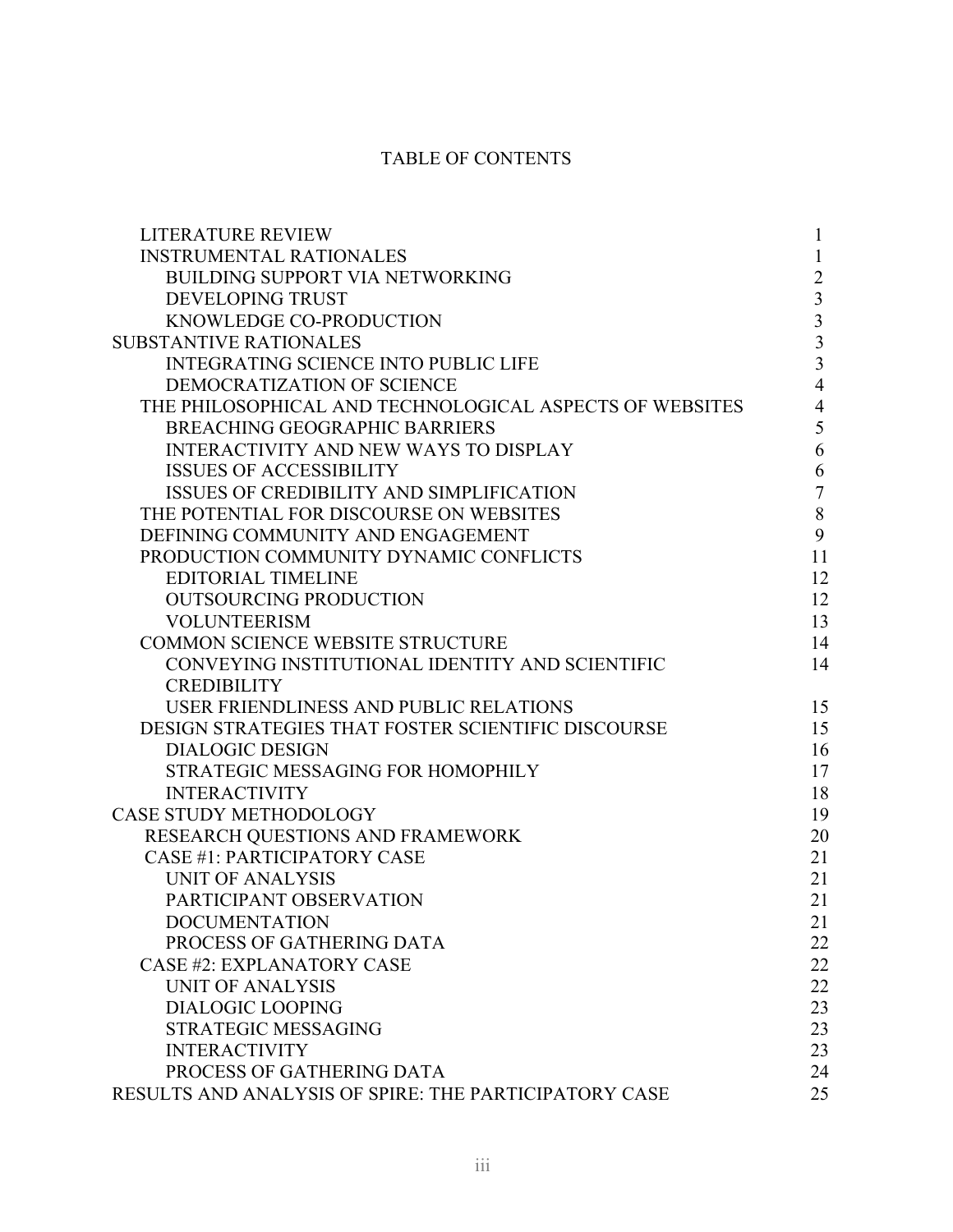| <b>INTRODUCTION: WHY SPIRE?</b>                        | 25 |
|--------------------------------------------------------|----|
| UNDERSTANDING THE MISSION OF SPIRE                     | 26 |
| PRODUCTION TEAM: KEY DETAILS                           | 27 |
| SPIRE TIMELINE AND KEY DATES                           | 27 |
| COMMUNICATION DYNAMICS, FACTORS, AND TRADE-OFFS        | 28 |
| ISSUES WITH OWNERSHIP/AUTHORSHIP OF ELECTRONIC SYSTEMS | 29 |
| <b>EMAIL: PROMOTION AND COMMUNICATION</b>              | 29 |
| THE WEBSITE AND WORDPRESS                              | 32 |
| <b>TEAM MANAGEMENT</b>                                 | 33 |
| <b>MEETING TIMES AND PURPOSE</b>                       | 33 |
| DEMOCRATIC STRUCTURE AND FLUID ROLES                   | 34 |
| <b>VOLUNTEERISM: RETENTION AND RECRUITMENT</b>         | 35 |
| <b>TECHNICAL DESIGN AND STANDARDS</b>                  | 37 |
| <b>TECHNICAL WEBSITE DESIGN</b>                        | 38 |
| <b>EDITORIAL STANDARDS</b>                             | 39 |
| RESULTS AND ANALYSIS: THE EXPLANATORY CASE             | 40 |
| <b>INTRODUCTION</b>                                    | 40 |
| <b>WWF.ORG</b>                                         | 40 |
| STRATEGIC MESSAGING FOR HOMOPHILY                      | 41 |
| <b>INTERACTIVITY AND NETWORKING</b>                    | 41 |
| <b>DIALOGIC LOOPS</b>                                  | 42 |
| 350.ORG                                                | 42 |
| STRATEGIC MESSAGING FOR HOMOPHILY                      | 43 |
| <b>INTERACTIVITY AND NETWORKING</b>                    | 43 |
| <b>DIALOGIC LOOPS</b>                                  | 44 |
| <b>SCIENCEMAG.ORG</b>                                  | 44 |
| STRATEGIC MESSAGING FOR HOMOPHILY                      | 45 |
| <b>INTERACTIVITY AND NETWORKING</b>                    | 45 |
| <b>DIALOGIC LOOPS</b>                                  | 46 |
| PLOS.ORG                                               | 46 |
| STRATEGIC MESSAGING FOR HOMOPHILY                      | 46 |
| <b>INTERACTIVITY AND NETWORKING</b>                    | 47 |
| <b>DIALOGIC LOOPS</b>                                  | 48 |
| <b>KEY DESIGN STRATEGY THEMES</b>                      | 48 |
| DIALOGIC INFRASTRUCTURE AND POPUPS                     | 48 |
| IMPLIED AND DIRECT STRATEGIC MESSAGING                 | 48 |
| COMBINED INTERACTIVE AND STRATEGIC MESSAGING ELEMENTS  | 49 |
| DISCUSSION: THE FUTURE OF SPIRE                        | 50 |
| RECOMMENDED WEBSITE AND DESIGN PRACTICES               | 51 |
| COMMUNICATION DYNAMICS RECOMMENDATIONS                 | 52 |
| <b>INCENTIVIZING AND RECRUITMENT</b>                   | 52 |
| <b>REFERENCES</b>                                      | 53 |
| <b>ABOUT THE AUTHOR</b>                                | 55 |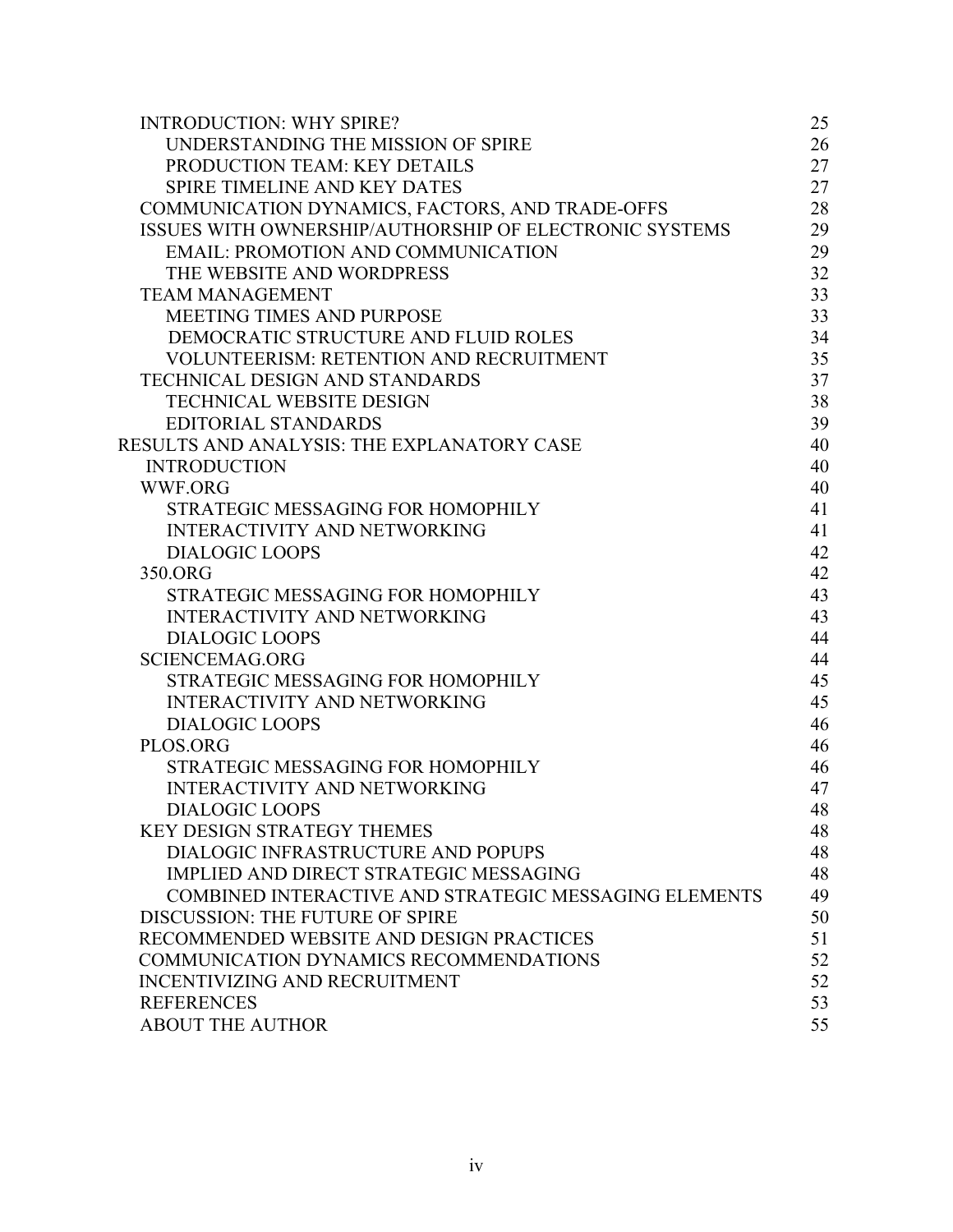# LITERATURE REVIEW: WHY CREATE A WEBSITE?

Designing and implementing a website can be a difficult process and therefore it is important to understand what the benefits are for creating a website. According to Smith (2016), "In an age where we are saturated with online information, effective communication is more important than ever. Unfortunately, many scientists are ineffective, unskilled, and/or not interested at communicating their research to the general public" (p. 1). Within this mindset, there are at least two important ways in which to view the benefits of exporting scientific knowledge into the internet, including internal and external benefits. Internal benefits directly help a production community and external benefits can help a patron community or society as a whole.

 These external and internal benefits are referred to as instrumental rationales and substantive rationales, respectively. Instrumental rationales are "hopes that engagement will benefit scientists themselves or their professional community" (Burke, Welch-Devine, Gustafson, Heynen, Rice, Gragson, Evans, & Nelson, 2015, p. 179). Substantive rationales focus on the external community, and are defined as "hopes that engagement and increased public understanding of science will contribute to broad social goods such as economic development, environmental decision-making, or other aspects of well-being" (Burke et al., 2015, p. 179).

# Instrumental Rationales

Building Support via Networking – A scientific group can use internet networking to strengthen their support network. A prime example of this is an environmental activist organization that depends on volunteer or stakeholder support to complete its various goals. Such an organization tends to design its website to enhance dialogue with stakeholders more than an organization that does not depend on volunteer or stakeholder support (Kent, Taylor, & White, 2002).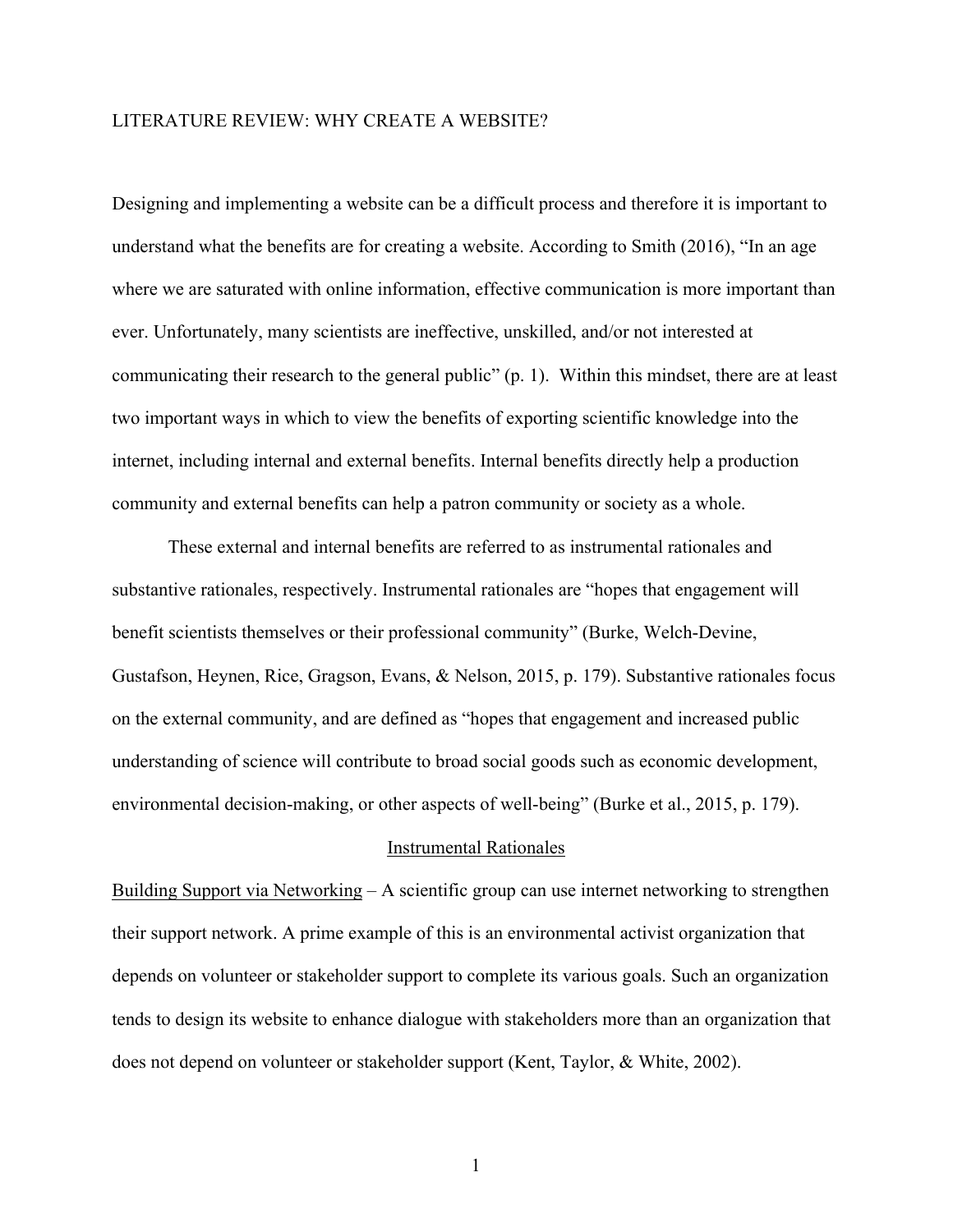Networking with the public can also benefit scientific groups by allowing them to gather political support. Environmental organizations may face difficulties pushing forward policy issues to lawmakers who meet in private meetings. By networking with other NGOs and the public, scientific agendas can be politically advanced by putting external pressure on the government, which relies upon public support through taxation (Takahashi, Edwards, Roberts, & Duan, 2015).

Lastly, networking via websites is important as it allows some scientific organizations to not only raise awareness but also obtain funding. Intercambio Climatico is an environmental education website based in Latin America that depends heavily on stakeholder support. The goal of this website is to help foster environmental protection in Latin America. Within Intercambio Climatico, networking was identified a great way to reach out to donors or potential funders of environmental projects (Takahashi et al., 2015).

Developing Trust – Interacting with publics can help alleviate alienation or mistrust in how the public sees scientists. Any alienation or divide between scientists and public can impede education. "For learners to be mobile and active, science should not appear alien, out-of-reach, opaque or more worryingly uninteresting but approachable, dynamic and accessible on the user's terms" (Watermeyer, 2010, p.3). Even off the web the benefits of interacting directly with the public can be seen in public meetings. For example, including the public in meetings involving environmental topics can increase public trust and lead to better decisions from the diversity of opinion (Lassen, Horsbøl, Bonnen, & Peterson, 2011).

Interacting directly with members of the public that use a scientific website also allows scientists to correct scientific falsehoods. Scientists depend heavily on public support and therefore must maintain a level of credibility in the eyes of the public. To maintain this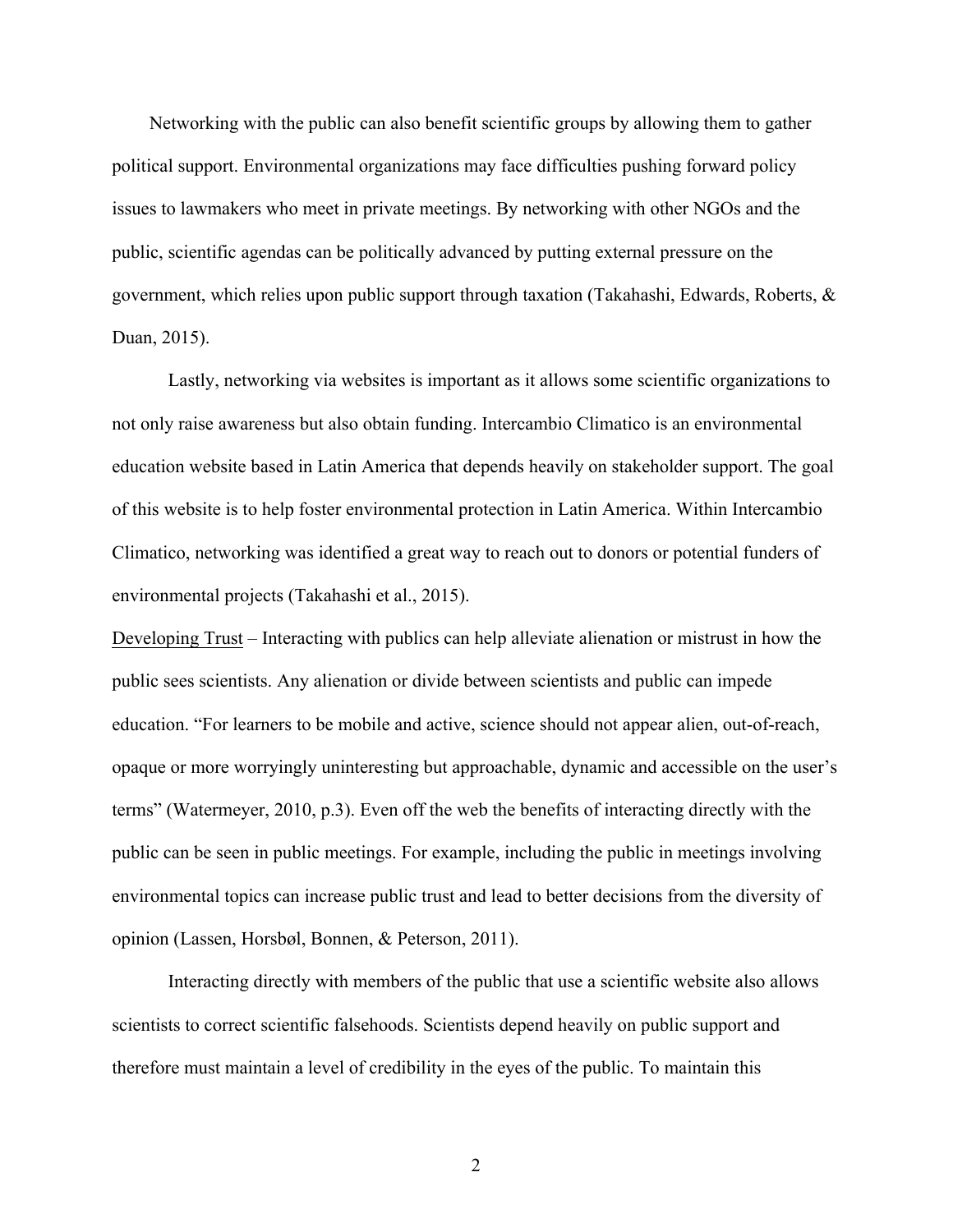credibility and trust from the public, scientist must try to correct inaccuracies and misunderstandings within the public over scientific information (Evans 2010).

Knowledge Co-production – Knowledge co-production allows for various perspectives to come into contact, thus producing a much richer and more democratic product. Knowledge coproduction is beneficial to the science community because since websites allow for the elimination of geographic and temporal barriers, people and communities without prior contact can merge their diverse perspectives. Knowledge co-production occurs in two fashions: scientific discourse and citizen science. In the former, the web serves as a way for the public to discuss science directly with scientists often in a social network style. For example, the website Especio Sciencio Viva included a section entitled "Science in Debate," where publics could learn and engage with science (D. Cavalcanti & C. Cavalcanti, 2009). Kouper (2010) stated further that many parts of the blogosphere also acted as a way for non-scientists to debate about science.

Secondly, citizen science is an emerging form of knowledge co-production. Within this practice, citizens are used as a resource in gathering or processing data, which can be facilitated through websites. There are benefits to this such as the "increased interest in and knowledge about a range of environmental issues, and increased capacity for people to assemble the tools and data needed to move toward a level of scientific understanding that promotes autonomous, informed choice" (Dickenson & Bonney, 2012, p.12).

#### Substantive Rationales

Integrating Science into Public Life – Developing a website aimed at scientific discourse can help develop scientific literacy and improve scientific perception by integrating science into public life. Thus websites can increase access to scientific ideas and technologies, which can help improve the quality of living within a community by empowering the public with scientific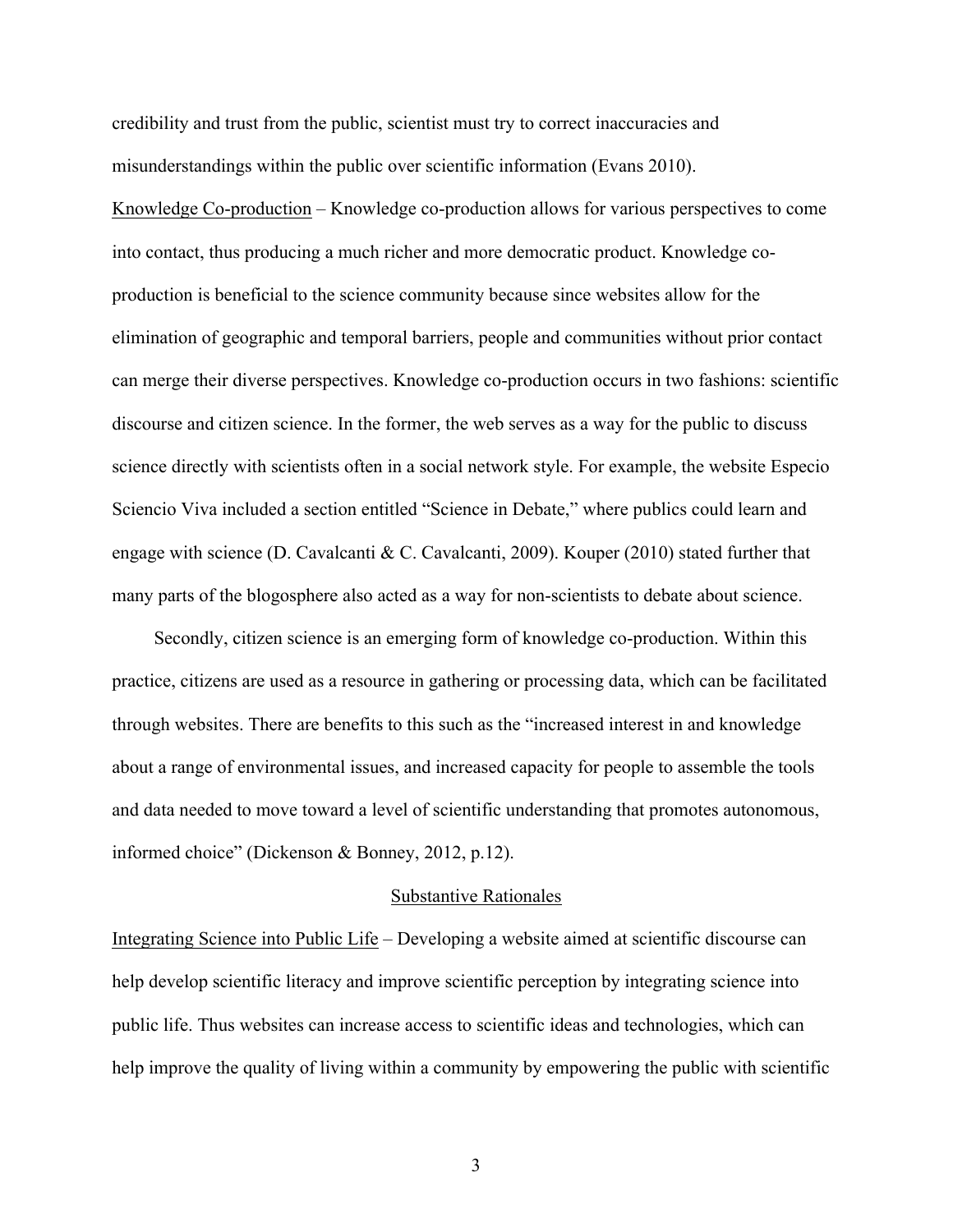tools. A great example is the MC3 project, which was implemented to analyze the environmental efforts of 11 different communities that had developed environmental innovations. The researchers concluded they needed to communicate these environmental innovations to the public so that different communities could learn about and implement them (Newell & Dale, 2015).

Democratization of Science – As noted by D. Cavalcanti and C. Cavalcanti (2009), websites have the advantage of being able to permeate temporal and geographic barriers, thus scientific information can be democratized through this medium. Democratizing in this sense refers increasing the access the public has to scientific materials. For example, groups that prior to the internet may have had limited access scientific information now have access via the use of social networks and blogs (Kouper, 2010). According to Kouper (2010), a website could inform the readers about scientific news, explain complicated matters in a manner understandable by a layperson, evaluate research findings and claims made by others, and articulate their position towards controversial issues.

 The use of websites also has the potential to de-silo scientific information. By exposing experts to different disciplines and other experts, the silos separating topics can often be dissolved. This was noted as a benefit of websites by D. Cavalcanti and C. Cavalcanti (2009), because the internet has "become the most well-known and most widely-used instrument of interaction in our globalized world, causing information to no longer be an area or a specialization" (p.1).

## The Philosophical and Technological Aspects of Websites

Websites offer philosophical and technological benefits compared to traditional print media, including breaking down of temporal, geographic, and monetary barriers (D. Cavalcanti & C.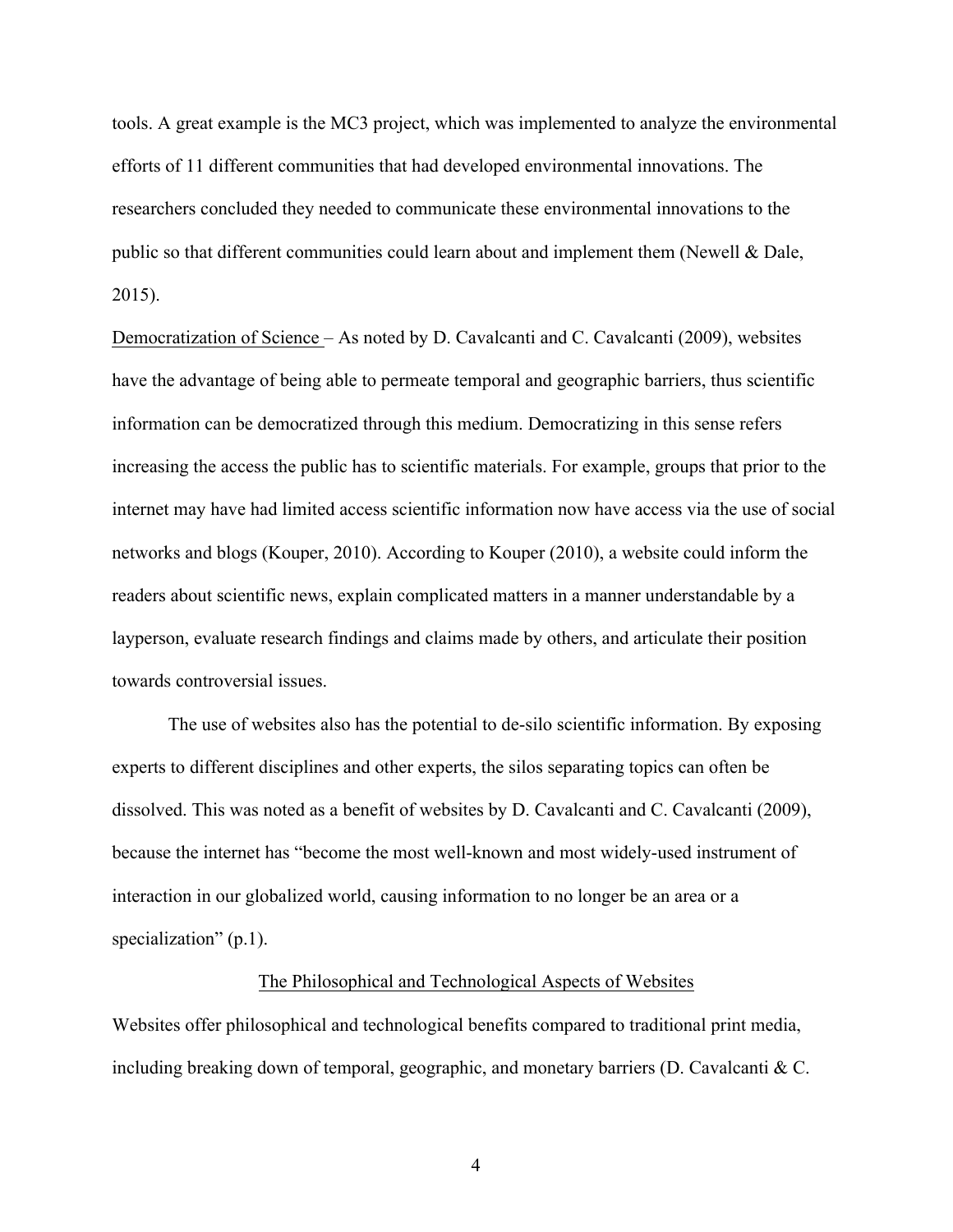Cavalcanti, 2009). Yet, philosophically speaking the internet does not just offer more advanced methods of communication, but entirely different discursive methods.

The advantages of websites include large storage capacity, the elimination of geographical and temporal barriers, and the ability for websites to be dynamic in terms of uploading and updating content. According to D. Cavalcanti & C. Cavalcanti (2009), "a website increases the capacity to store and disseminate large quantities of information without geographic limits or time barriers" (p.1) and further "most well-known and widely used instrument of interaction in the globalized world" (p.1). The immediate technological advantages of websites are the storage of large quantities of information, immediate updating of documents, and integration of diverse forms of media (D. Cavalcanti & C. Cavalcanti, 2009).

Websites that attempt to foster scientific discourse should be designed to avoid the alltoo-familiar technological pitfall, referred to as shovel-ware or shovel media. Shovel-ware is defined as "software ported over to different computer platforms or medium with little consideration of adapting it to that medium. This term has been applied to news organizations during the early days of the Web to describe taking legacy content and 'shoveling it' online" (Hernandez & Rue, 2016, p. 4). Therefore, if at all considering building a website, a scientist should consider not simply how to upload the same information they could have produced in print, but how to make it meaningfully different.

Breaching Geographic Barriers  $- A$  website may be held within a server, but individuals can access it essentially from anywhere around the world if they have access to a computer. Therefore, one substantial benefit of a website is that it often greatly reduces geographic barriers in communicating and obtaining information. In the redesign of a website for a science center called Espaco Ciencia Viva (Live Science Space) in Brazil, the potential reduction of geographic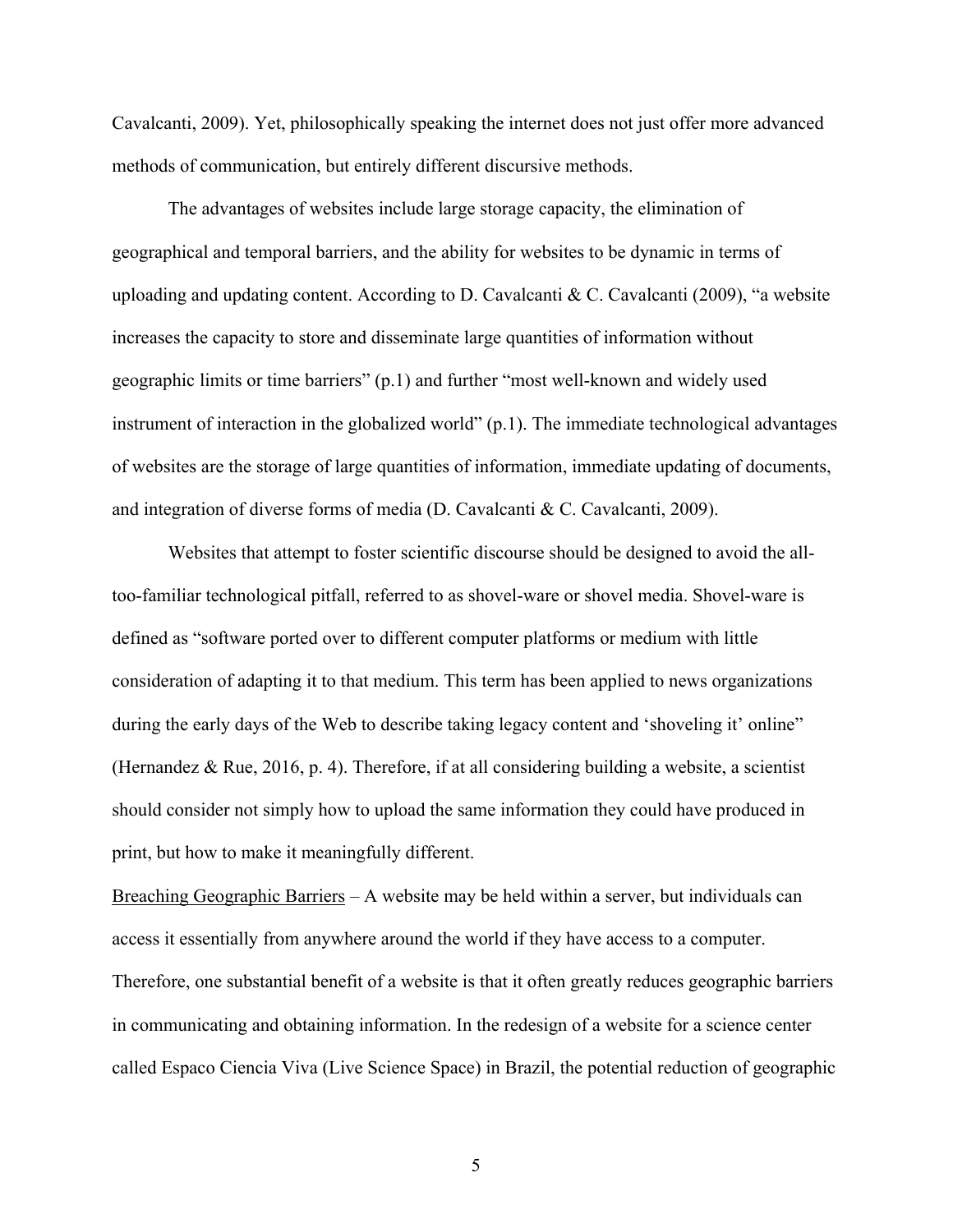barriers was central to the project. According to D. Cavalcanti and C. Cavalcanti (2009), the website was designed not just to represent the science center, but also to "be an extension of the visit to the museum, without geographical barriers or time limits, thus making it possible for all to access information, experiments and debates" (p. 6).

Interactivity and New Ways to Display – Websites themselves can be programmed to be interactive in nature, using various forms of media such as video, photography. Interactivity was a more effective strategy for gaining support than traditional text for the James Webb Telescope Website because it was found that "Interactive media outperformed traditional texts in increasing levels of support for JWST construction" (Weber, Dinc, & Williams, 2016, p. 1).

Other sources did not mention the use of interactive media, but commonly cited them as significant parts of their websites. Within the museum extension website Espacio Ciencia Viva, the online exhibit includes multimedia sources such as a "do it yourself" interactive section, photo galleries, calendars, and other written material (D. Cavalcanti & C. Cavalcanti, 2009). The Meeting the Climate Change Challenge project (MC3*)* was another website that aimed to communicate environmental innovations to groups of people willing to implement them. The use of E-dialogues, social media, and virtual conversations were used in the website to help communicate the MC3 project. The MC3 project further solidifies the various ways the internet can support many sources of media (Newell & Dale, 2015).

Issues of Accessibility – These technological benefits often have downsides. Despite being able to breach geographic barriers and contain large amounts of information (D. Cavalcanti & C. Cavalcanti, 2009), the internet inherently has a monetary barrier. Many people may not have access to internet-connected devices because the inability to afford them. In trying to communicate relevant scientific information to citizens in Appalachia researchers noted that it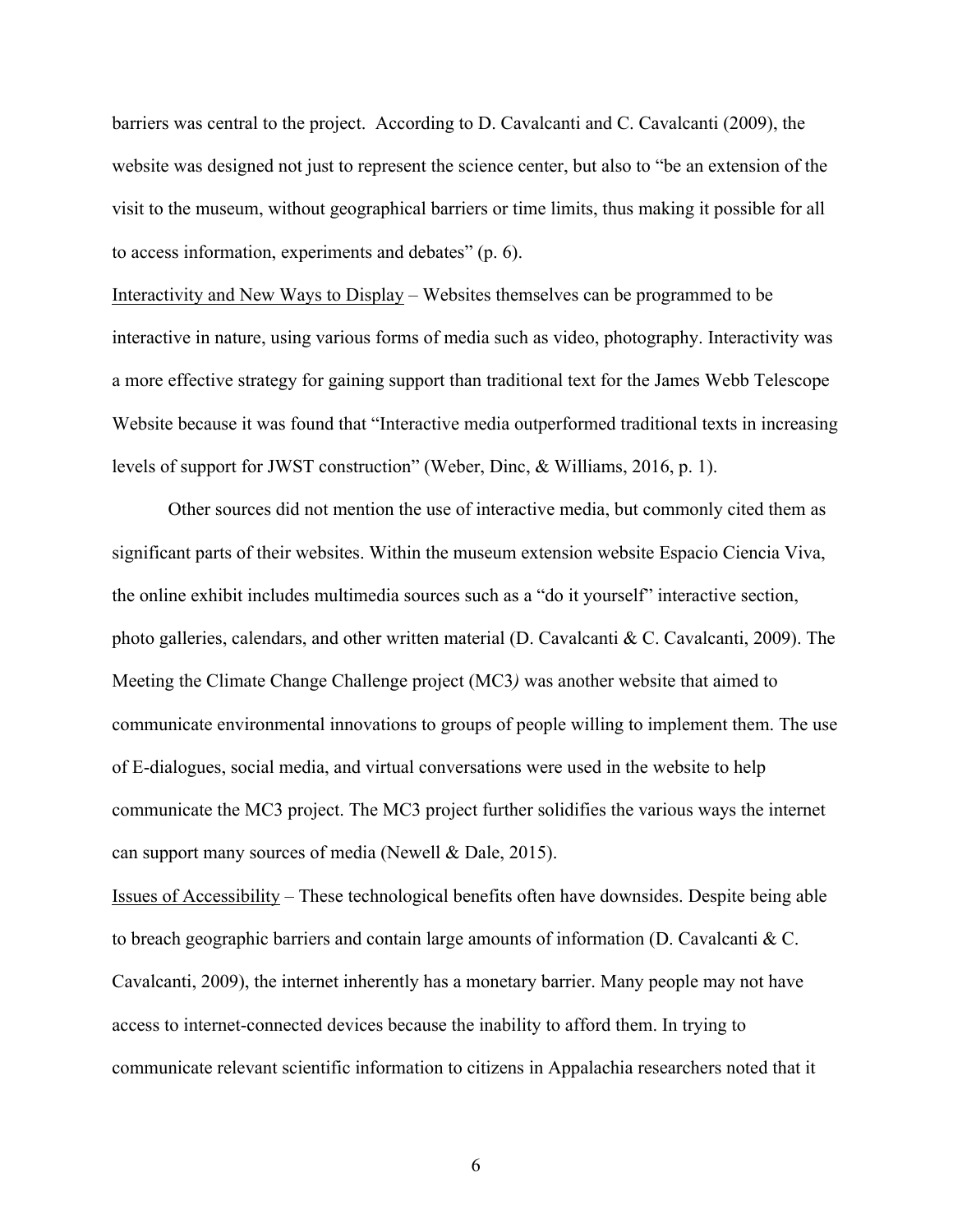was difficult to reach their audience over the internet because of lack of internet usage in the area. So the researchers trying to communicate this information decided to use the format of a biweekly newspaper column because of low internet usage in the area (Burke et al., 2015).

Computing skills in graphic design and information management are all needed to properly run a website and all serve as knowledge barriers to operating a website (Denison, Williamson, 2012). Production and management can all be outsourced to a professional company, but this requires funding that academics may not have. Thus a team must have ongoing technical support if they do not have proper training, something that can be timely and difficult to supply in volunteer-based organizations (Farooq, Ganoe, Liaxo, Markel, Rosson, & Carrol, 2011).

Issues of Credibility and Simplification – Despite being able to reach many people with nonscientific backgrounds, when scientific information leaves the often protective sphere of print academia to a website a "runaway" effect can occur. Because of the vast amount of information available online the "complex and infinite fabric of the web creates operational difficulties in selecting and editing the vast amount of material available" (D. Cavalcanti & C. Cavalcanti, 2009, p.6). Thus scientists and producers are given the insurmountable challenge of attempting to correct the inaccuracies in this vast amount of online scientific information (Evans 2010).

When creating a bi-weekly newspaper column, environmental scientists feared getting involved in public controversy of environmental topics (Burke et al., 2015). But according to Evans (2010), a scientist has the responsibility not just to communicate information but to rectify any misinterpretations on the internet. Evans (2010), also acknowledges the fear scientists have with of their work being misinterpreted, claiming "However, badly communicated, misunderstood or willfully misinterpreted science can have substantial negative consequences.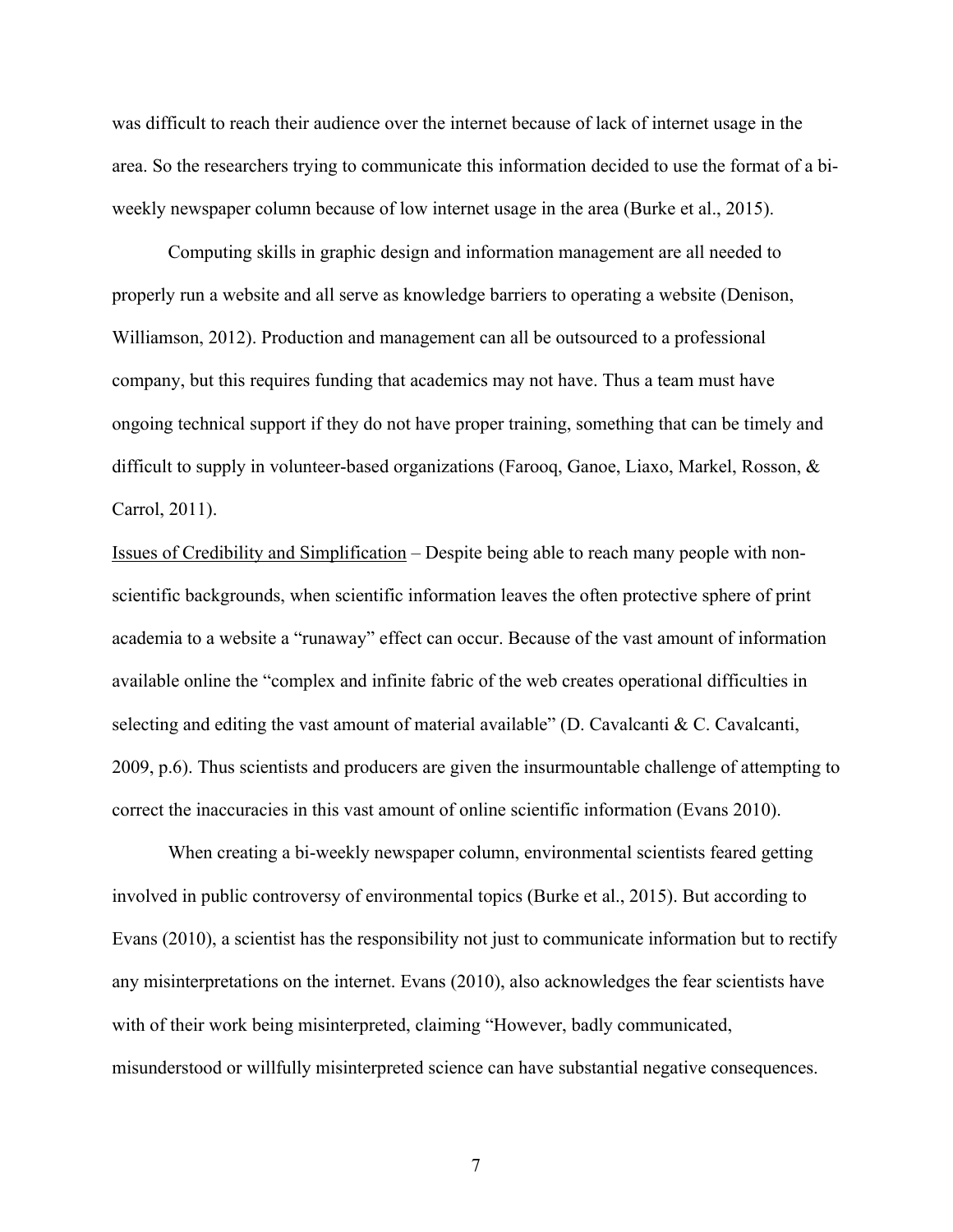This can be in the form of bad policy decisions, the perpetuation of harmful false beliefs, or general panic" (p. 1). Thus a scientist can create a website to help the public avoid bad policy decisions and harmful beliefs by providing a source of credible and up to date information.

Because of the vast amount of patrons may not have scientific backgrounds (Watermeyer 2010), there is often a need for scientists to put ideas into layman's terms, thus creating overly simplified explanations of science. Because information is easily shared and copied throughout the internet, problems of credibility and accuracy can become an issue (D. Cavalcanti  $\& C$ . Cavalcanti, 2009). Kouper (2010) also mentions that scientific blogs and websites can often contain inflammatory or unrelated commentary or material, such as personal opinions and feelings which can further tarnish the credibility of information.

# The Potential for Discourse on Websites

One form of communication that websites allow for is democratized and interdisciplinary scientific discourse. Discourse is democratized because websites break some geographical, temporal, and some monetary barriers (D. Cavalcanti & C. Cavalcanti, 2009). Because of this individuals whom might not have contact with each other can connect through websites. Websites can also include aspects of networking, such as social networks (Kouper 2010), hyperlinking (Ackland & O'Neil, 2011), and even comment sections (Kouper 2010). Patrons from different areas are thus able to interact with each other and have a dialogue around science because of these interactive features. Further, this attraction of people from various disciplines, geographic regions, and social backgrounds helps to de-silo scientific information as individuals expose each other to the commonalities between fields, thus allowing for online discourse to become interdisciplinary (D. Cavalcanti & C. Cavalcanti, 2009).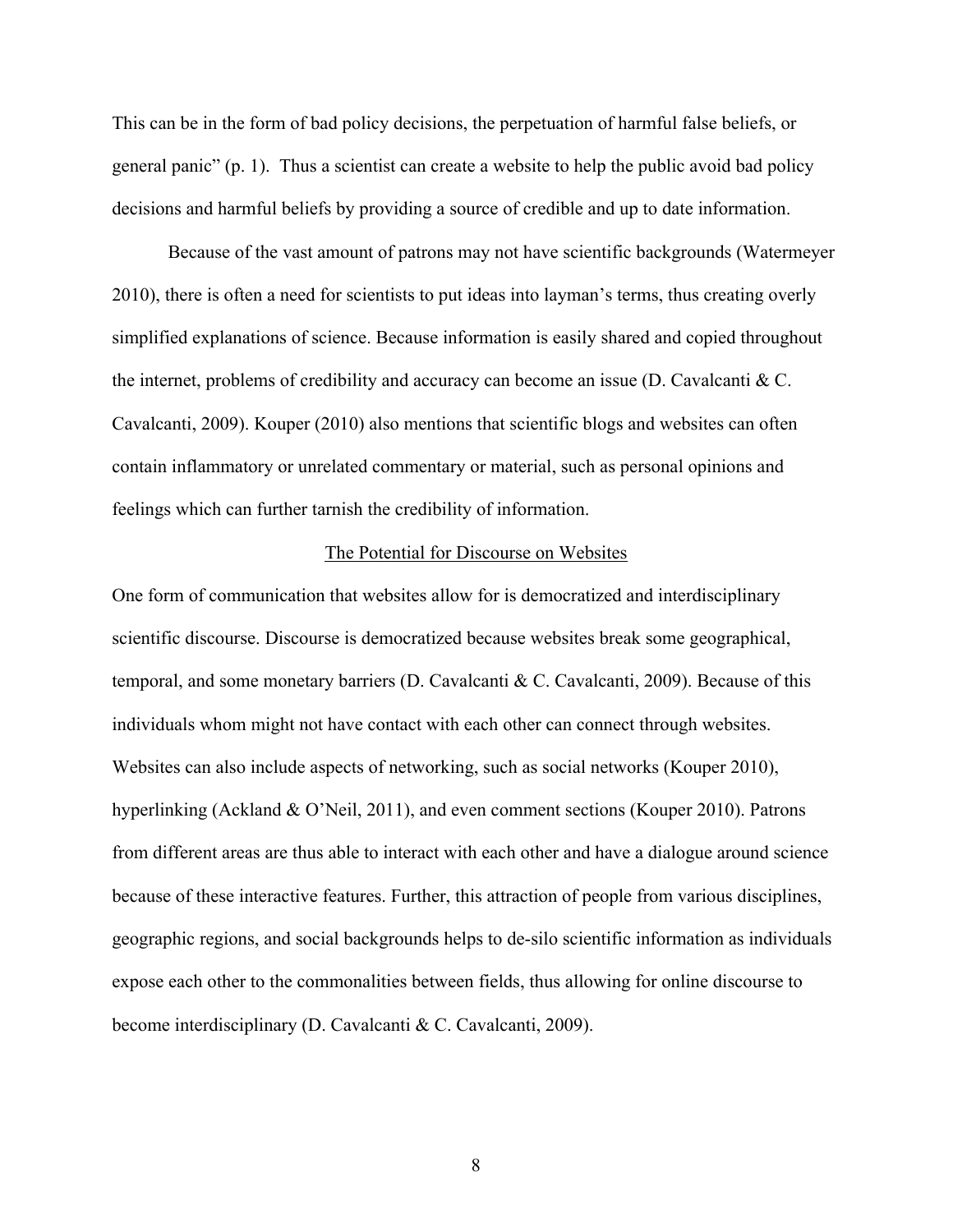But it is important to avoid the illusion that engaging the public and scientists in an online discourse is just nice to do, but rather to view it as a tool like education. As mentioned before, scientific discourse can be beneficial because it de-silos scientific information through exposure to a broad audience (D. Cavalcanti & C. Cavalcanti, 2009). Involving publics in a scientific discourse can also help with incidental learning (Kouper, 2010), where publics can indirectly learn about science through the process of a discourse. But ultimately discourse is powerful because it can foster trust between scientists and public through interpersonal connection. Whether talking directly to a scientist on a social network, or taking part in an interdisciplinary expansive discourse, publics will be exposed to scientists. For science to be engaging and interesting it needs to be opaque and not alien to the public (Watermeyer 2010).

# Defining Community and Engagement

Within the literature the goal of developing an online community is to involve potentially geographically isolated publics in scientific discourse and/or to educate the public. This discourse and/or education can often be politically motivated, in the case of NGOs in Latin America using websites to foster public pressure to advance scientific goals in government (Takahashi, Edwards, Roberts, Duan, 2015), to help advance knowledge co-production between scientists in the community in Appalachia (Burke et al., 2015), or simply to help involve and get citizens excited about science with an interactive online extension of a museum (D. Cavalcanti & C. Cavalcanti, 2009).

 Yet while many sources mention online communities, very few mention how to measure or assess community and participation in an online context. Few, Brown, and Tompkins (2011), warn in an analysis of public meetings revolving around climate change to avoid the illusion of inclusion. For example, how can you tell if your audience is actually participating in a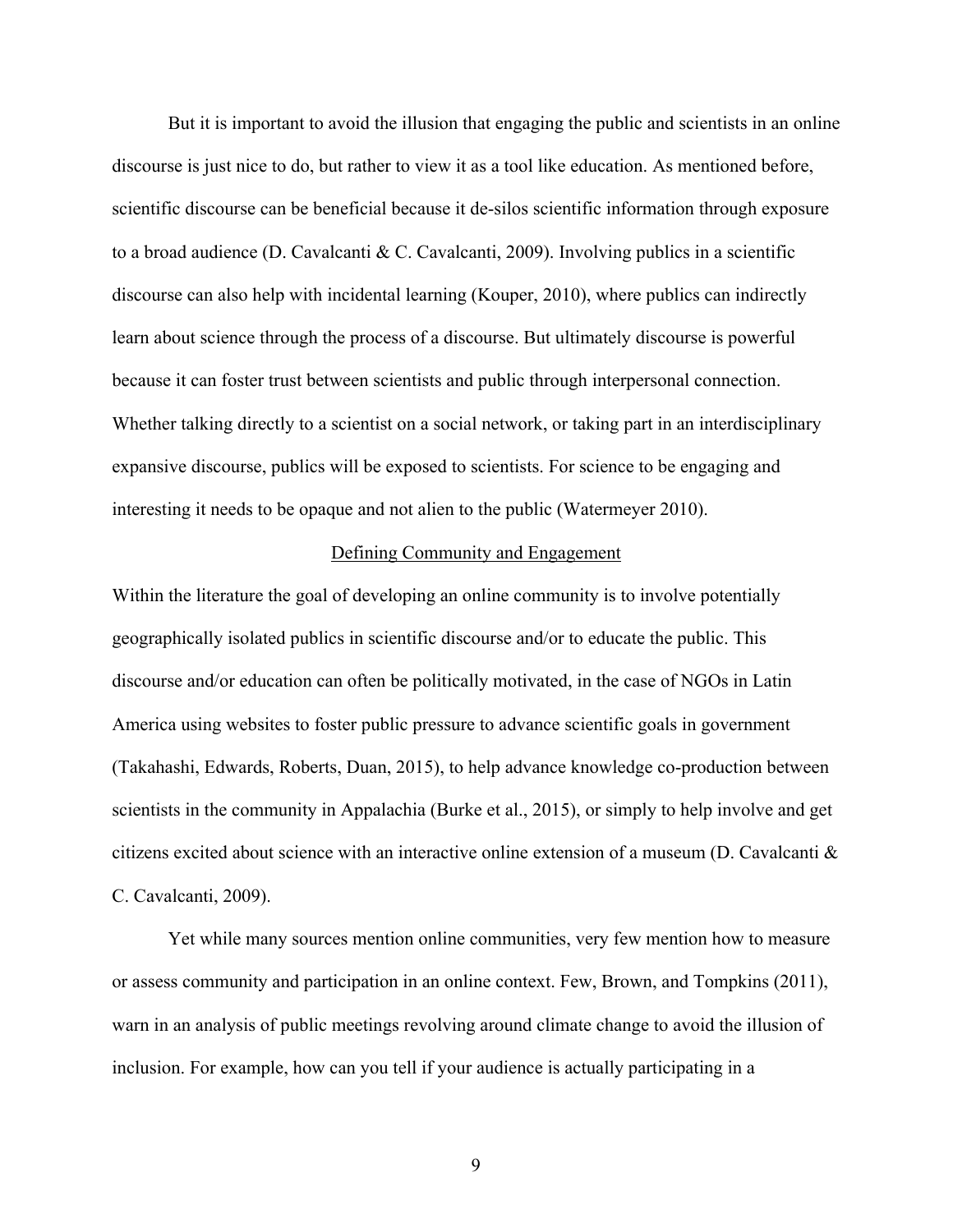community or discourse or just being informed or educated? This term is coined as passive participation, and it can further reinforce social stratification (Few et al., 2011).

 In a study of social network science within the environmental communication sphere an effective criterion for measuring and assessing public engagement is that if both scientists and nonscientists are involved in blogging and the majority of content in posts or commentary is concerned with scientific issues (Kouper 2010). Four units of public engagement were identified, including contribution to the topic, deviation from the topic, expression of attitudes and emotions, and attempts to influence the actions of others (Kouper 2010). These units were ways in which the public responded within comments and served as evidence of meaningful interaction.

 Another criterion for measuring and assessing community within a website is to search for expressions of homophily. In attempt to define and analyze online collective identity Ackland & O'Neil (2011) surmised that homophily was necessary in the formation of successful online communities and discourses. Homophily "refers to actors having a preference to be connected to similar actors" (Ackland & O'Neil, 2011, p.181). Examples of this can include similarities in expressed purpose such as a rallying point or mission statement, similarities in wealth, social class, and physical characteristics (Ackland & O'Neil, 2011).

Though a community can be identified by expressions of homophily, when it comes to websites there is a need to recognize both the production community and the patron community. A patron community is the population that interacts with the website but does not help with its production. The production community is composed of individuals that directly have a hand in building and producing a website.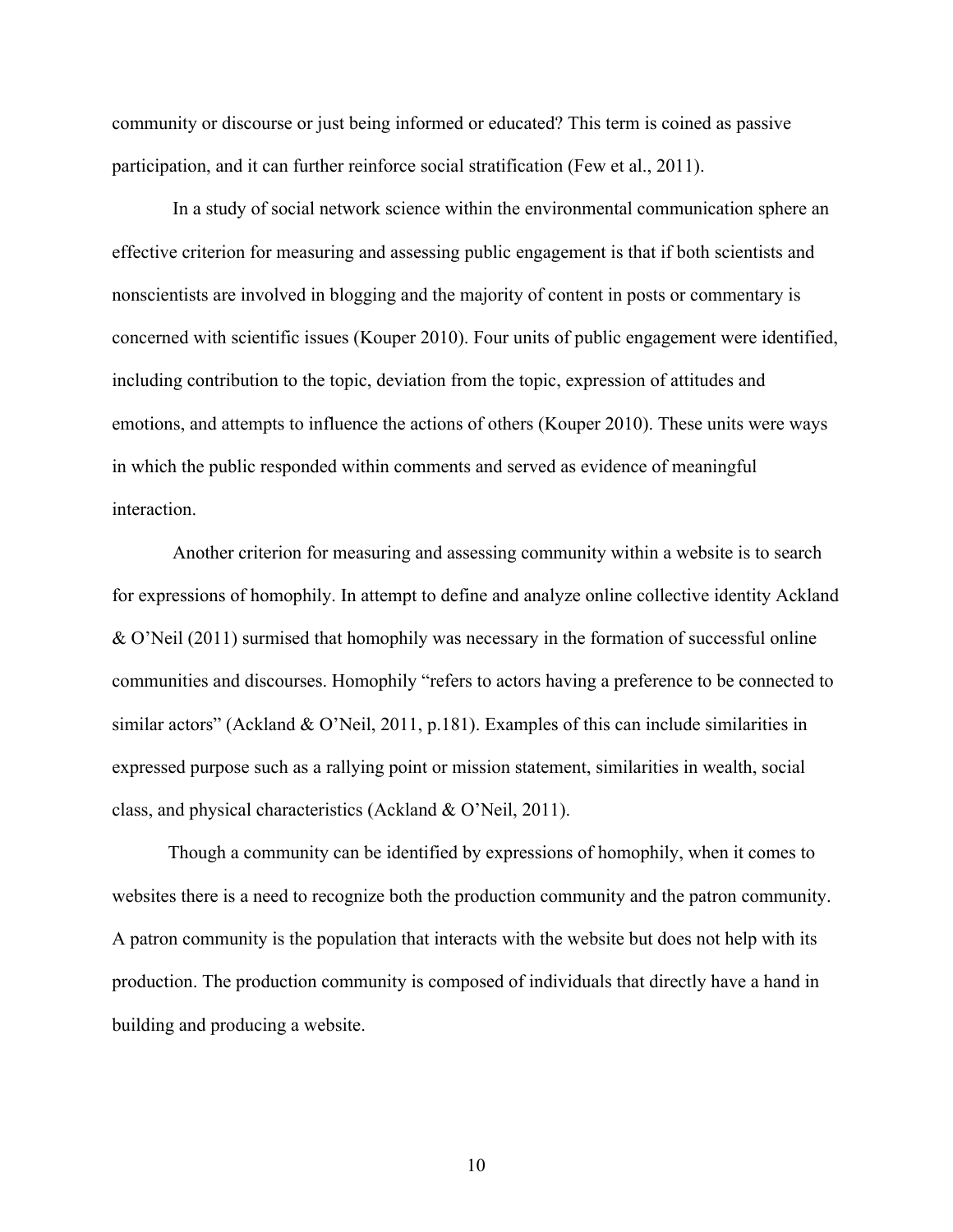Many sources exclusively focused on the patron community as the driving force behind the success of a website. A book entitled *Building Successful Online Communities* states a series of psychological design methodologies that can be implemented into a website to encourage contribution from patrons (Kraut, Resnick, & Kiesler, 2012). These tactics focus on message design such as encouraging visitors to contribute through external communication, feedback and rewards, and presentation and framing.

In the case of the museum extension website *Espaço Ciência Viva*, researchers focused almost exclusively on the design of the website in relation to its potential success. When redesigning the website to include interactive sections such as a bulletin board and current events it was found that "The most significant result of the remodeling of the *Espaço Ciência Viva* website was the increase in the number of visits…Access to the site grew 200% in 2006 and 615% in 2007, in comparison to 2005" (D. Cavalcanti & C. Cavalcanti, 2009, p.6). This study shows an exclusive focus on the patron community by correlating a website redesign to the increase in patron visits.

However, though the patron community is incredibly important in the success of a website, the production community also contributes to its success or failure. The producers of a website, whether composed of volunteers, third party organizations, and stakeholders are a substantial part of the community. In fact, problematic production community dynamics directly inhibit the success of the website. Issues within the production community dynamics can arise within the categories of editorial timelines, volunteerism, and ownership.

## Production Community Dynamic Conflicts

Editorial Timeline – When producing online content, a scientist will come into contact with journalistic elements such as the editorial timeline required to publish with quick turnover. For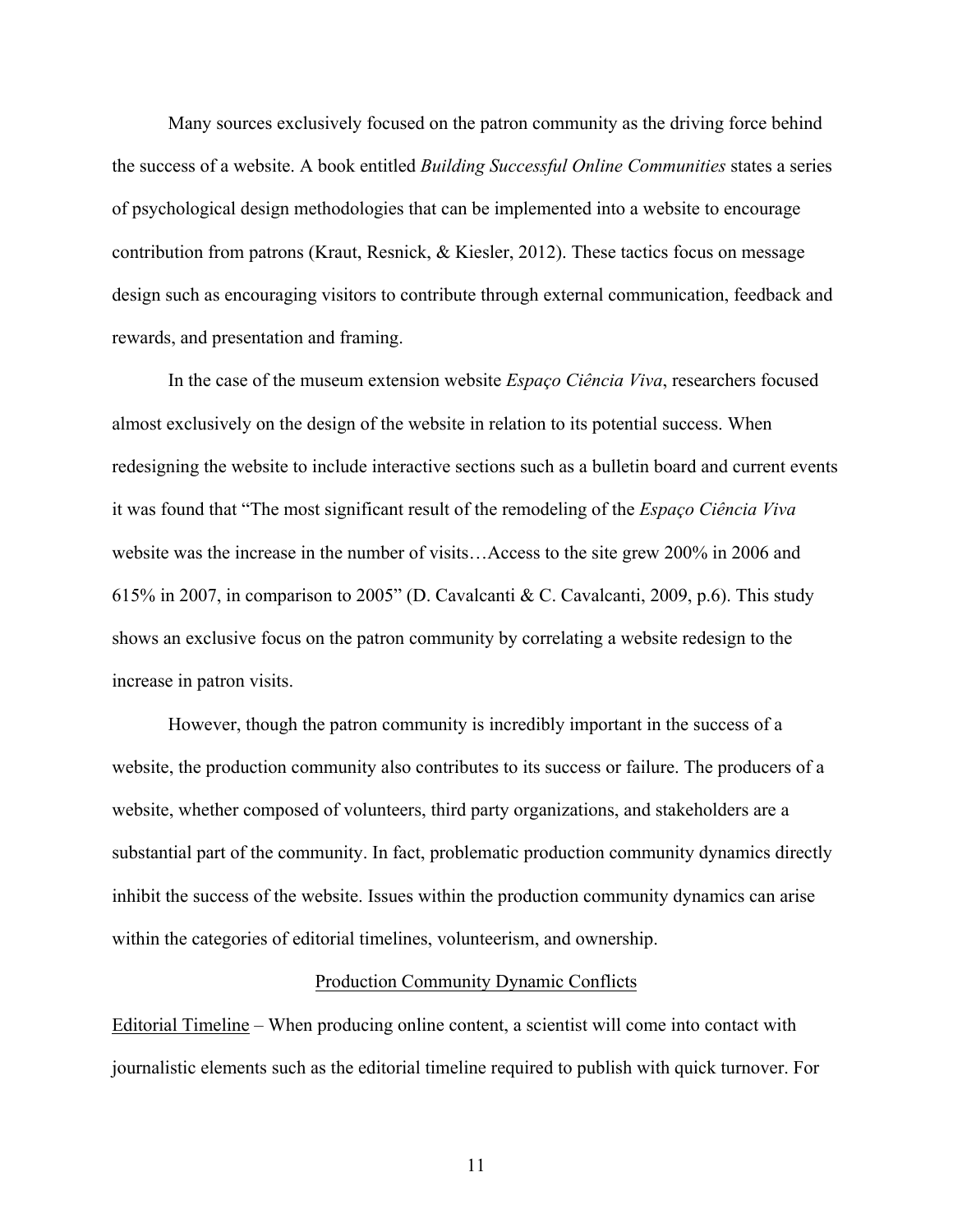example, in Southern Appalachia a science writing collective that sought to release a bi-weekly newspaper column came into direct conflict with editorial deadlines (Burke et al., 2015). In the project natural scientists would often not come to scientific consensus, leading to social scientist to mediate and arrange face-to-face meetings between the conflicting parties. This struggle represents the difficulties of compressing environmental topics into easily understandable written material for a public that editorial timelines can require (Burke et al., 2015).

On a broader level, the journalistic workflow of publishing came into conflict with the academic timeline the researchers were used to. According to Burke et al. (2015) "the tight deadlines of journalism are a challenge for scholars accustomed to slower, longer writing projects that accommodate their other professional responsibilities" (p. 179). Professional responsibilities include exam schedules and the time it takes to actually conduct research. Outsourcing Production – In some cases it may be more appropriate to outsource the production of the website because of a lack of production skills and knowledge among a volunteer workforce. This is because a professional website production company will have technical expertise that science communicators may not have. Therefore, science communicators should consider the expertise they might not have as a reason to use a production company. These teams might have to adapt to ownership and authorship issues when dealing with professional production organizations. For example, in the case study of a geographical community organization building its website, researchers found it difficult to work with a website production vendor because they created a website that communicated a stereotypical version of the environmental group (Farooq et al., 2011). In an effort to alleviate this tension the production team decided to build with an open source and user friendly platform. The production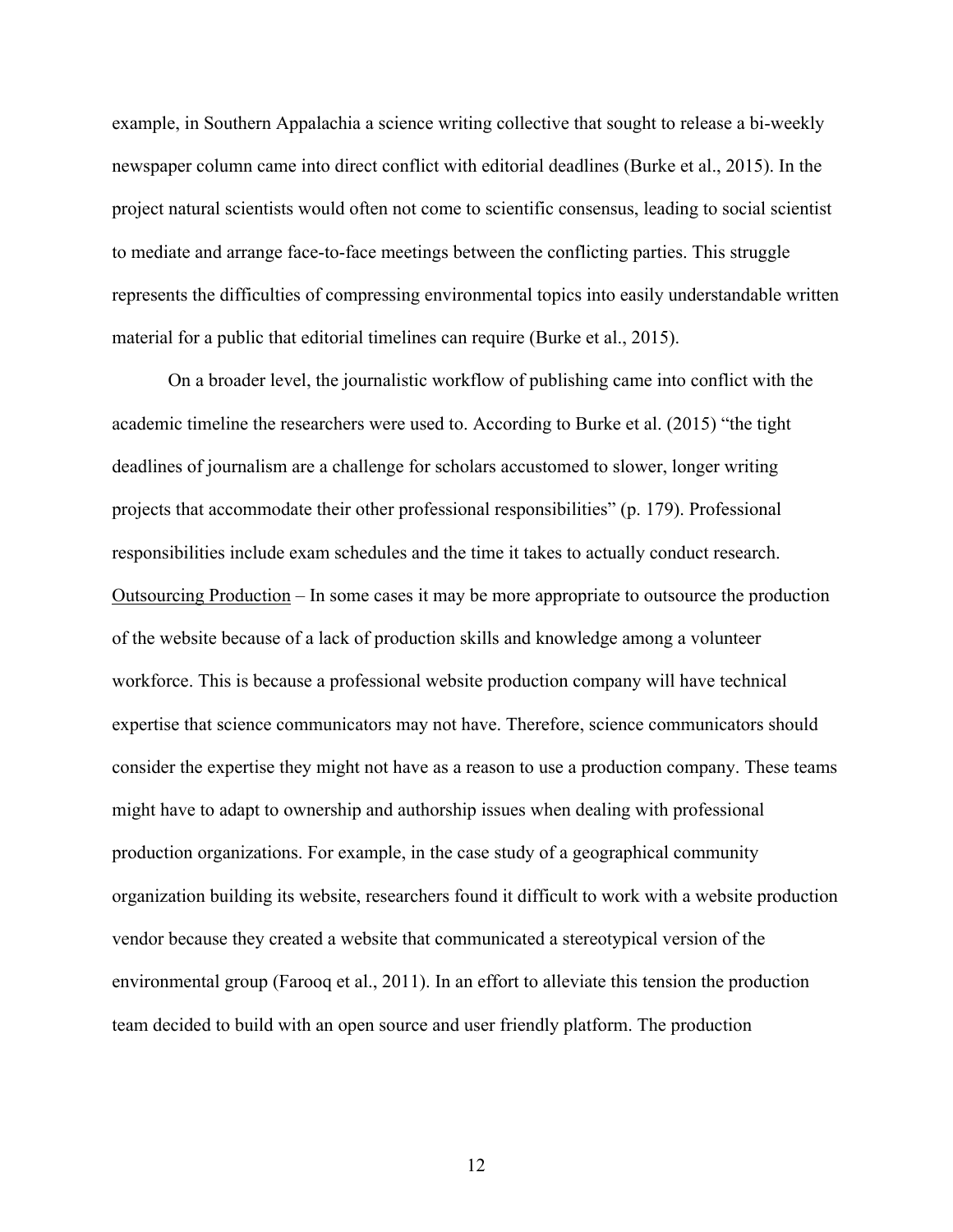community used a system called Mambo, which was open source and allowed non-skilled users to build websites without much knowledge of HTML (Farooq et al., 2011).

 Even if a website is made by a third party vendor, science communicators need to consider exactly how to maintain the website, because "of those that had outsourced the original development of their websites, most recognized that access to ongoing design or technical-level support would be useful but, with few exceptions, they had not put any formal arrangements in place to secure such advice" (Denison & Williamson, 2012, p. 1084). Using an open source or easy-to-operate website building system can also alleviate this because open source can help in "achieving sustainability because of the wide user base and helpful online resources like forums." (Farooq et al., 2011, p.13).

Volunteerism – Production communities that are imbedded in a higher education system or that have limited funds may sometimes depend on volunteerism to create their website. This was the case in the instance of *Spring Creek*, which is an environmental organization that re-designed their website. The researchers behind this project found that volunteerism was beneficial because it allowed the team to not outsource their production. Therefore, they had a high level of control over the information the website exhibited (Forooq et al., 2011). Another benefit to this model is that volunteer labor does not require compensation and can greatly decrease the money needed to fund a project (Forooq et al., 2011).

 Despite the benefits of volunteerism, conflicts can also arise such as quick turnover, lack of commitment, lack of time, and conflicts of ownership (Farooq et al., 2011). Knowledge needed to operate a website can be difficult to maintain "because of volunteer turnaround and organizational leaders being more absorbed in coping up with fulfilling the organization's mission" (Farooq et al., 2011, p. 16). Because of this it was recommended that an operating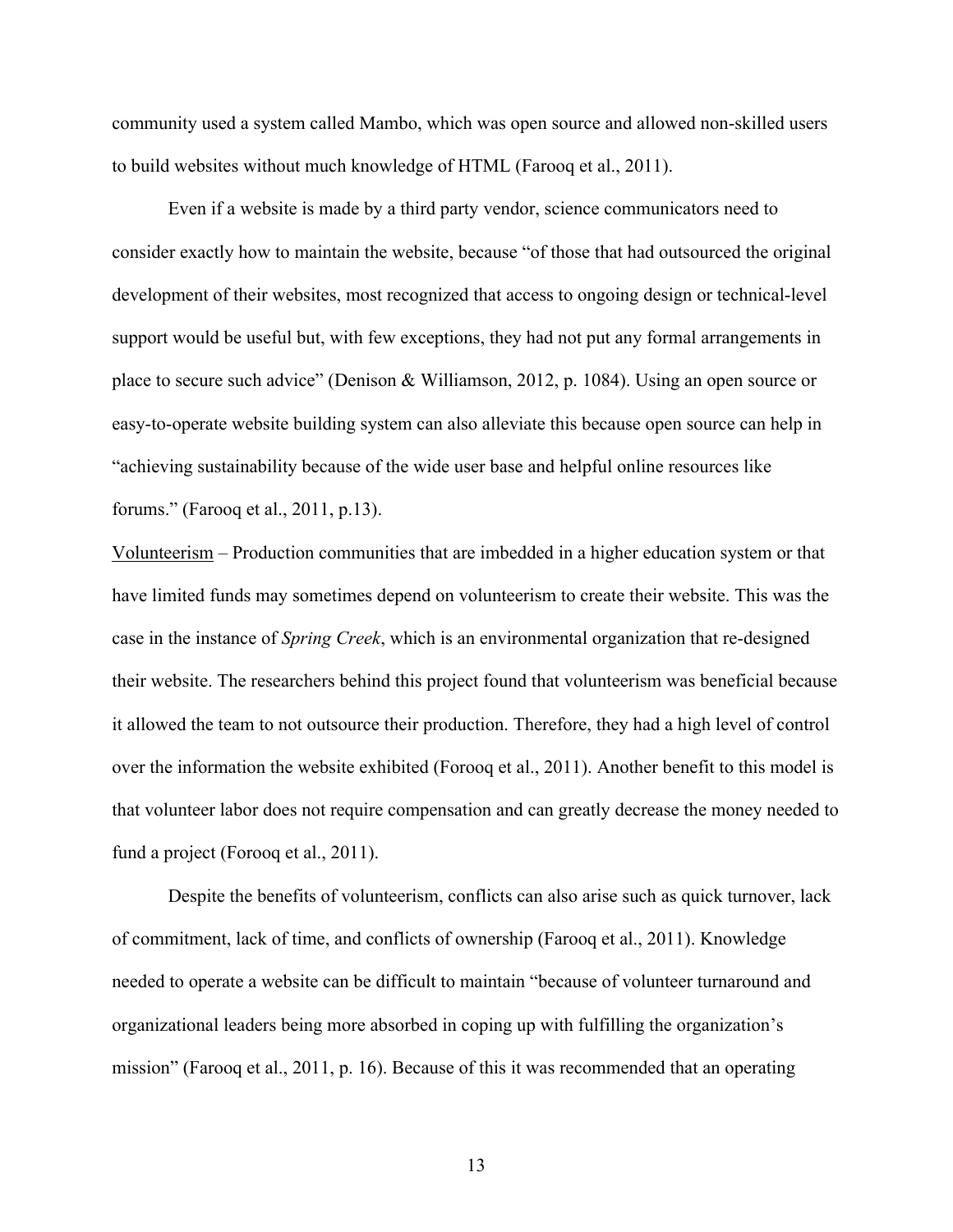system for the website is chosen on the basis of being open source and easy to learn, along with having a variety of online resources to consult. Time continued to be an issue with volunteers because "members of community organizations often do not have ample time and resources (e.g. access to training) to learn and use technology" (Farooq et al., 2011, p.16). Members of the production team recognized this and identified concerns with "volunteers who might not fully understand their mission in their limited participative time, and how this might have adverse effects on their organization" (Farooq et al., 2011, p.13).

### Common Science Website Structure

Since scientific websites seek to convey information and institutional credibility, there are a number of common design methodologies that accompany this. In a mass analysis of European research institutions' websites, 66 websites were analyzed for common structures. Key themes in website design were identified as follows: institutional identity, scientific credibility, public relations, and user friendliness and accessibility (Massoli 2007).

Conveying Institutional Identity and Scientific Credibility *–* Institutional identity was essentially an alternate term for cohesive branding within a website, and methods were recommended such as including a landing page that contained information similar to a business card, clear style and logo type, and a communications approach geared towards communicating institutional purpose, identity, history, and structure (Massoli 2007). Conveying scientific credibility was a clear goal with the websites of research organizations, and a number of content strategies were included such as being authoritative in scientific claims with data on institutional productivity, and presenting the goals and scientific data in a transparent manner. To maintain credibility, scientific information needs to include a clear indication of when it was last updated (Massoli 2007). Transparency and credibility could also be achieved by including information about the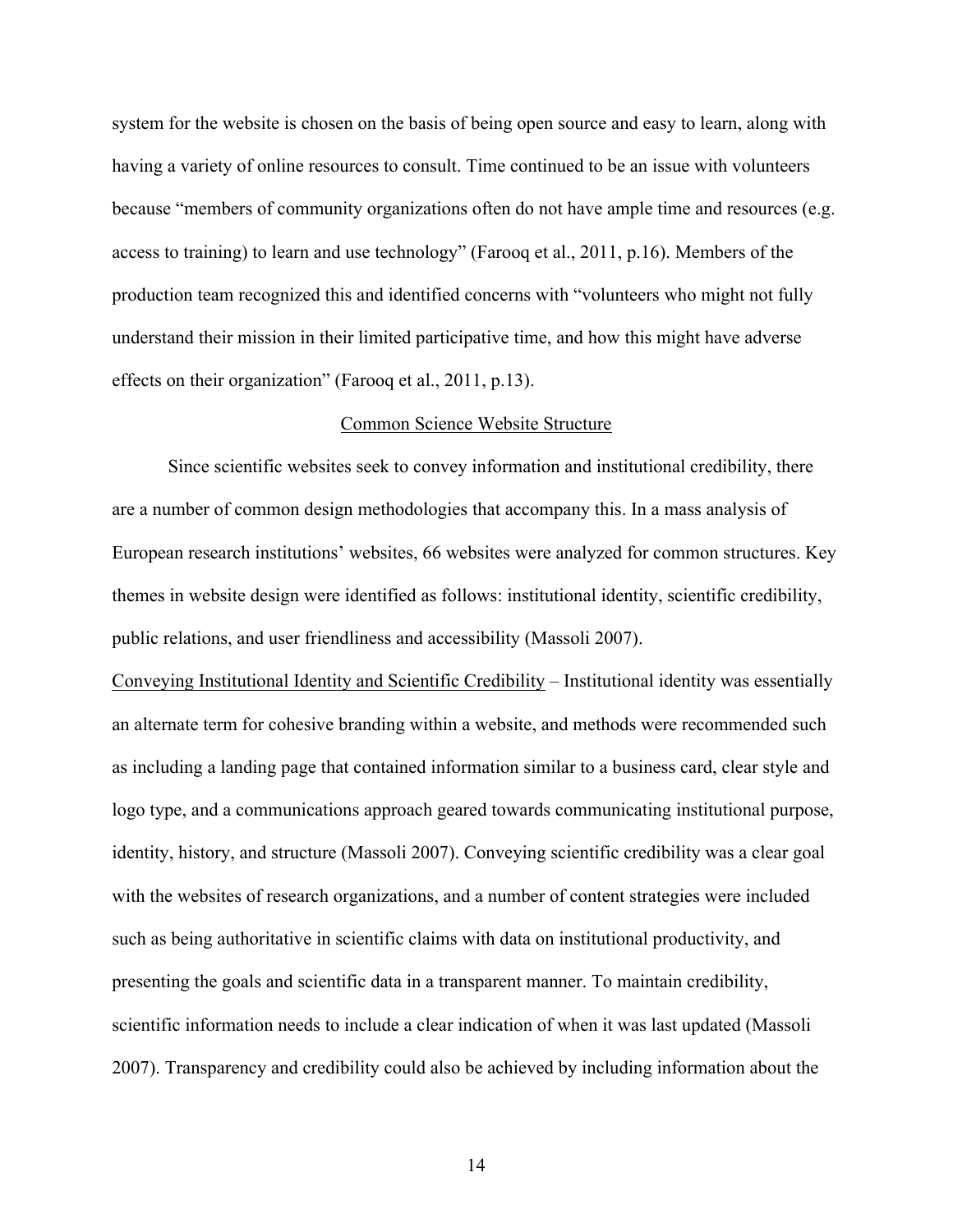scientists involved (Massoli 2007). Creating a network by hyperlinking to other scientific websites can further convey scientific authority, as such actions can be perceived as endorsements (Ackland  $& O'$ Neil, 2011). In terms of credibility even considering the name of the website can have advantages. One study concluded that students thought websites ending in .edu or .gov were much more credible than websites ending in .com (Treise, Walsh-Childers, Weigold, & Friedman, 2003).

User friendliness and Public Relations – To convey authority a website should include a number of common structural components to create ease of use. These are often unnoticed by visitors because they are simple navigation tools. These included sitemaps, alternative text to images objects, pages with information about accessibility, search engine optimization, and link recognition (Massoli 2007). On a management level a website must have a PR plan or set of PR materials ready and accessible for patrons and the media. This can include brochures, press releases, contact information, and other communications material (Massoli 2007).

# Design Strategies That Foster Scientific Discourse

As earlier mentioned the literature does delve into proper design methodologies on websites. Philosophically and technically, the literature is clear on what the drawbacks and benefits of website usage are for scientists. However, literature on website design tends to focus on educational communication, rather than the goal of this thesis, which is fostering online discourse. Since many sources did not address this idea directly, examples of how to build community and discourse are unfortunately few and far in-between. However, a couple of key themes emerged, such as the use of dialogic design, strategic messaging, and interactivity as a way to build community and discourse.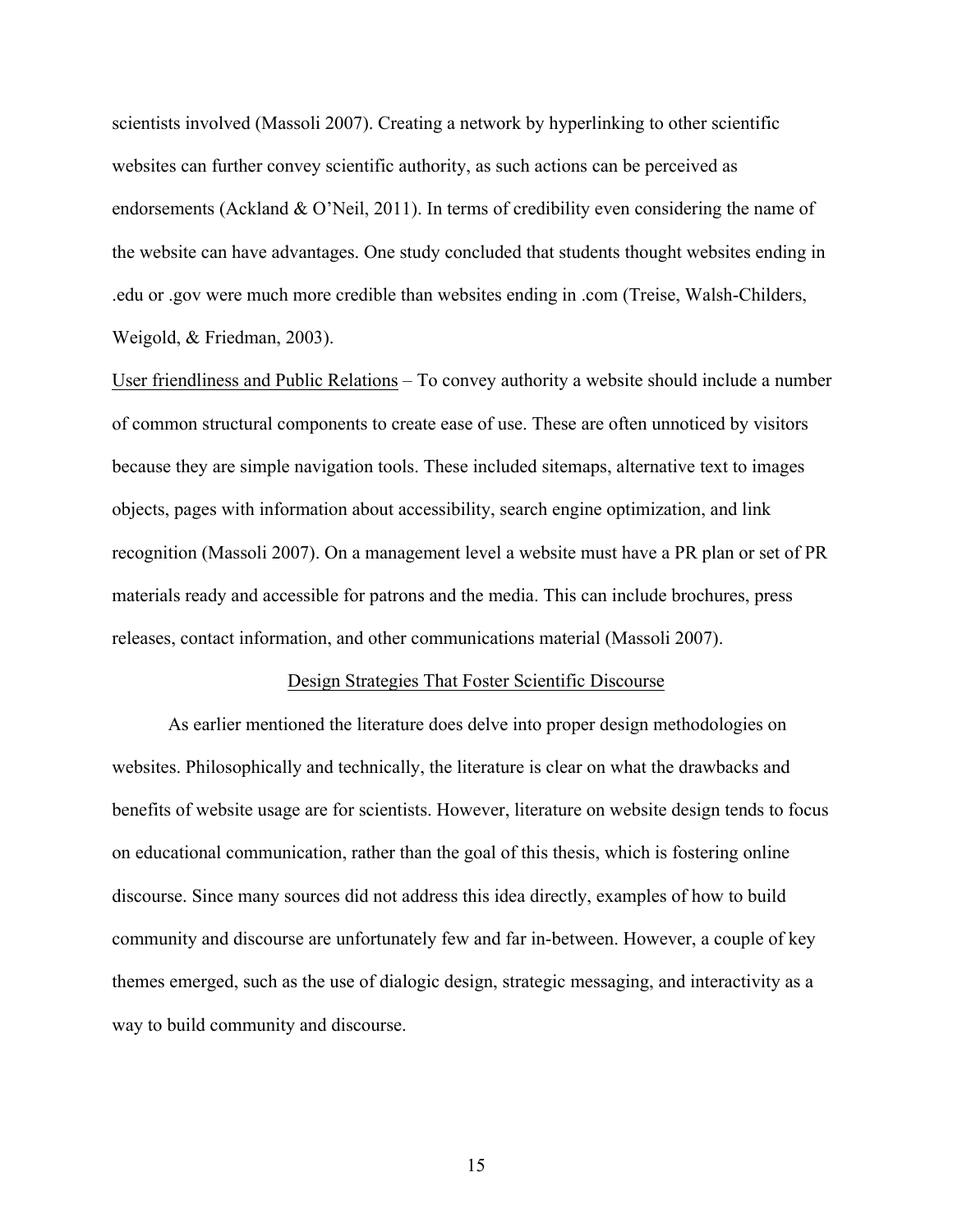Dialogic design – Dialogic design is a strategy of incorporating elements that specifically enhance or encourage dialogue between patrons and producers. Dialogic theory states that "for organizations to create effective organization–public communication channels, they must be willing to interact with publics in an honest and ethical way" (Kent et al., 2002, p. 67). Furthermore, dialogic design can be defined as utilizing the ability of the internet to build relationships based on dialogue with publics (Taylor et al., 2002). A number of design methodologies are recognized as effective parts of dialogic design such as ease of use, dialogic loops, usefulness of information, and retaining viewership (Taylor et al., 2002).

 Firstly, ease of interface is important in encouraging dialogue, and includes design strategies such as site maps, links to rest of site, and search engine optimization (Kent et al., 2002). The analysis of European scientific institution's websites emphasizes including materials that are also useful to media as a method to foster dialogue such as press releases, speeches, downloadable graphics, audio/visual capability, and clearly stated positions. (Massoli 2007). A website should also remain useful to volunteers and interested parties, and this can be achieved by including a statement of philosophy, how to join, how to contribute money, and links to help an individual contact political leaders to mention their support of the website's cause (Kent et al., 2002). A website should also retain the viewership of those who decide to visit it, enlisting strategies such as explicit invitation to return, news forums, FAQs or Q&As, bookmarks, links to other websites, calendar of events, downloadable information, accessible information, and news items posted within the last 30 days. Most importantly, to reach effective dialogic design a website should include dialogic loops (Kent et al., 2002). These loops allow direct interaction from patrons of the website with the producers of the website, and include opportunity for user response, opportunity to vote on issues, and surveys to voice opinion on issues (Kent et al.,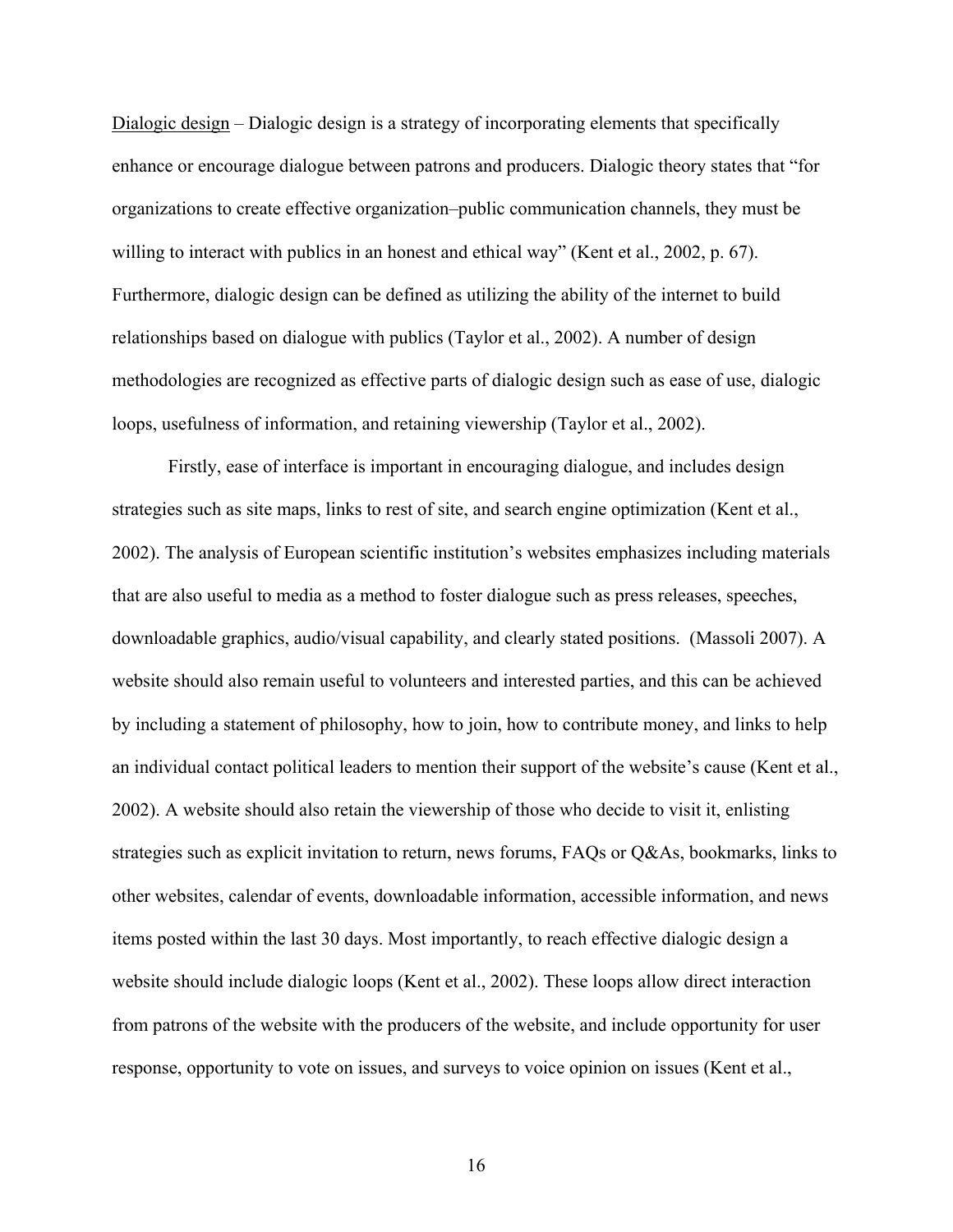2002). Common examples of dialogic loops include pop-up surveys that may appear on some websites. These surveys ask for the user's opinion about their experience with the website, and offer an opportunity for the patron community to directly voice their concerns to the production community.

Strategic Messaging for Homophily *–* Effective marketing strategies rely heavily on establishing feelings of homophily so that an individual does not only feel part of a community, but similar to other group members. One method of establishing this is to make a clear statement of the goal of the community, allowing members to have an objective to rally behind. Tactics associated with website branding are a great example of strategic messaging to create feelings of homophily, such as organizations including mission statements and clear objectives (Kent et al., 2002). Further, in a study analyzing collaboration tools for teachers, educators needed a common purpose otherwise they would likely not collaborate, (Brazelton & Gorry, 2003).

 There are many strategic messaging strategies to assert homophily within a group according to *Encouraging Contribution to Online Communities* by Kraut et al. (2012), including "People will be more likely to comply with requests if they come from others who are familiar to them, similar to them, are attractive, are of high status, or have other noticeable socially desirable characteristics" (p. 33), and "People are more likely to comply with a request when they see that other people have also complied" (p.35).

 Sometimes techniques associated with product marketing can be deployed as part of a community building effort. One such technique is audience segmentation and targeting to gather multiple demographics to a website (Domegan, Davison, & McCauley, 2010). An example of segmentation is the website of MC3, which used social media, virtual conversations, e-dialogues,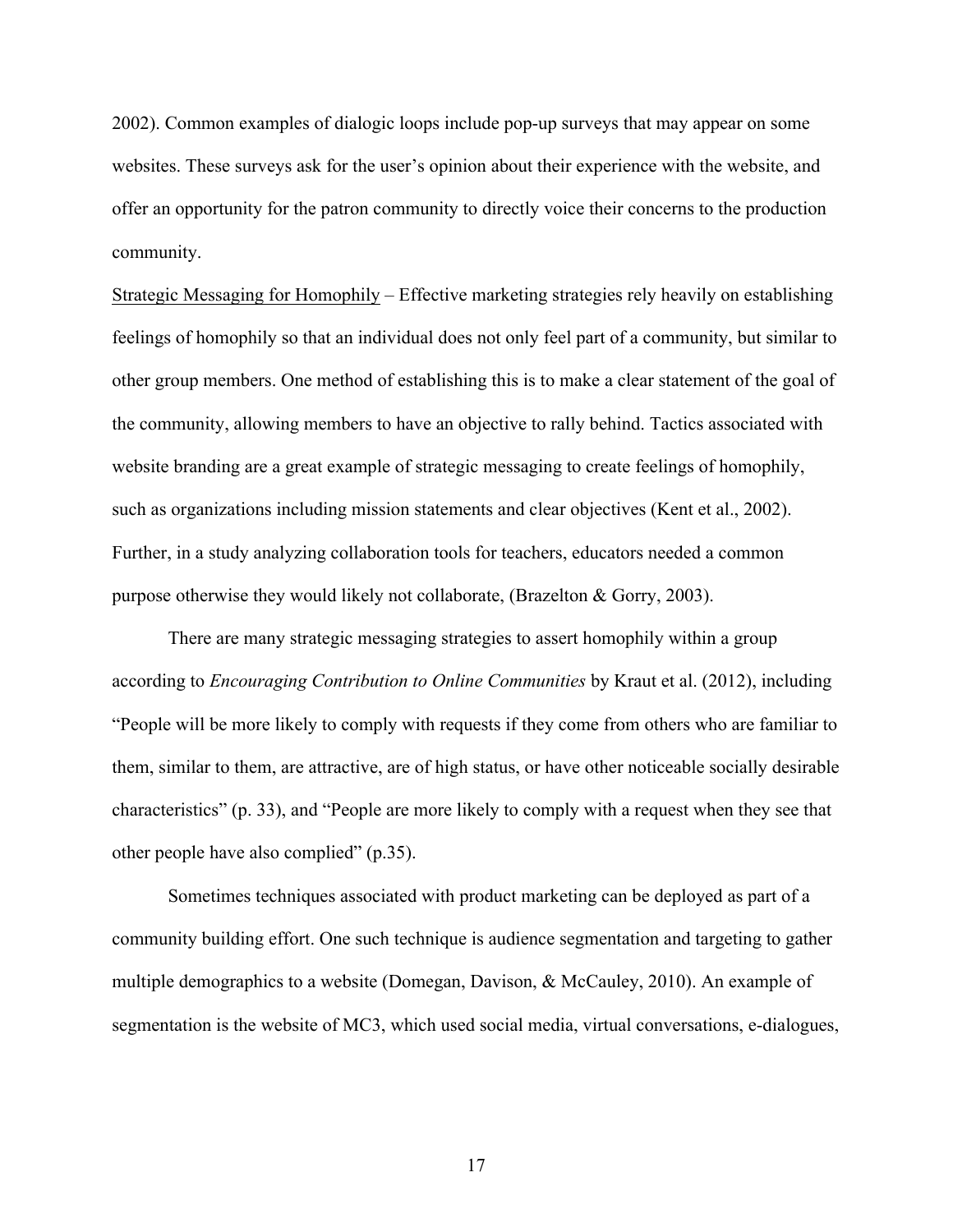and case studies to go after their various audiences separately, which included the general public, academics and researchers, and practitioners and local governments (Newell & Dale, 2015). Interactivity – Interactivity includes networking and social media with an emphasis on interpersonal and intercommunity interactions. The choice to group these together was made to unify the chances to "interact" on a website in any way. On a structural level, hyperlinking is one way to network throughout various communities and gather support within an online community. Hyperlinking can further serve as an endorsement of a website by conveying authority, credibility, and trust (Ackland & O'Neil, 2011).

Social media sites and programs can be deployed in order to reach a large audience, ranging from simple e-dialogues to Facebook. These sites or programs serve as a way to encourage groups to interact in their online communities. A series of different interaction methods were used in order to allow their audiences to network and discuss information on the website of MC3, such as E-Dialogues, social media, and virtual conversations (Newell & Dale, 2015). In another instance, creating a series of digital tools for teacher to collaborate and network, Brazelton & Gorry (2003) used emails, chatrooms, and forums. The comments sections of blogs and other websites is another way to encourage patrons to interact with each other.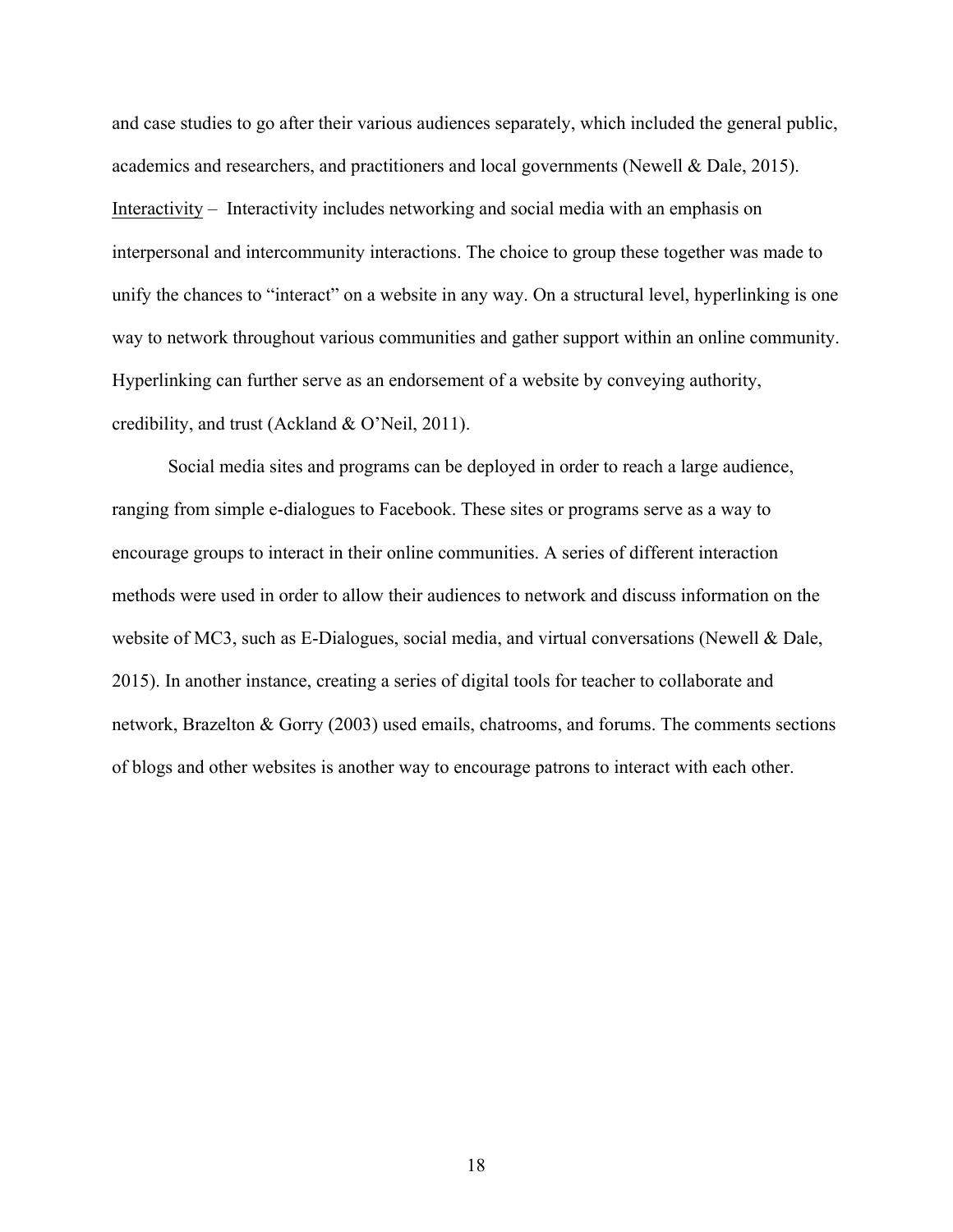#### CASE STUDY METHODOLOGY

In the attempt to understand how to effectively foster scientific discourse and develop communities around scientific discourse via websites, a dichotomy that is addressed by the design of this project must first be recognized. First, to foster scientific discourse a communicator must facilitate the production of a website using a team of content producers. Therefore, the production community must be critically studied as part of the process of fostering scientific discourse. Second, the ways in which a website can be designed to facilitate interaction and discourse within the patron community must also be studied. To fully be able to successfully use websites to foster scientific discourse, both communities must be considered separately, as one case with a singular unit of analysis could not be used to fully understand either process. Though the health of these communities is interdependent and the lines between production community and patron community may blur, in order to study them appropriately a different approach and separate set of protocols must be used for each.

This study aims to serve as a guide for science communicators looking to own their communication on the web and who may be unfamiliar with the methods for doing so. Though the importance of online scientific discourse was mentioned within the literature review, there were very few examples of guidelines or frameworks that explained how to actually foster scientific discourse. This thesis aims to fill a critical gap in knowledge between literature reinforcing the importance of online scientific discourse, and the practice of fostering online scientific discourse. Thus this case study is designed to support and inform science communicators with one or more of the following qualities: involvement in organized academia such as colleges or universities, non-profits or NGOs, and independent researchers looking to broaden dialogue around scientific issues. This case study is not designed to cater to for-profit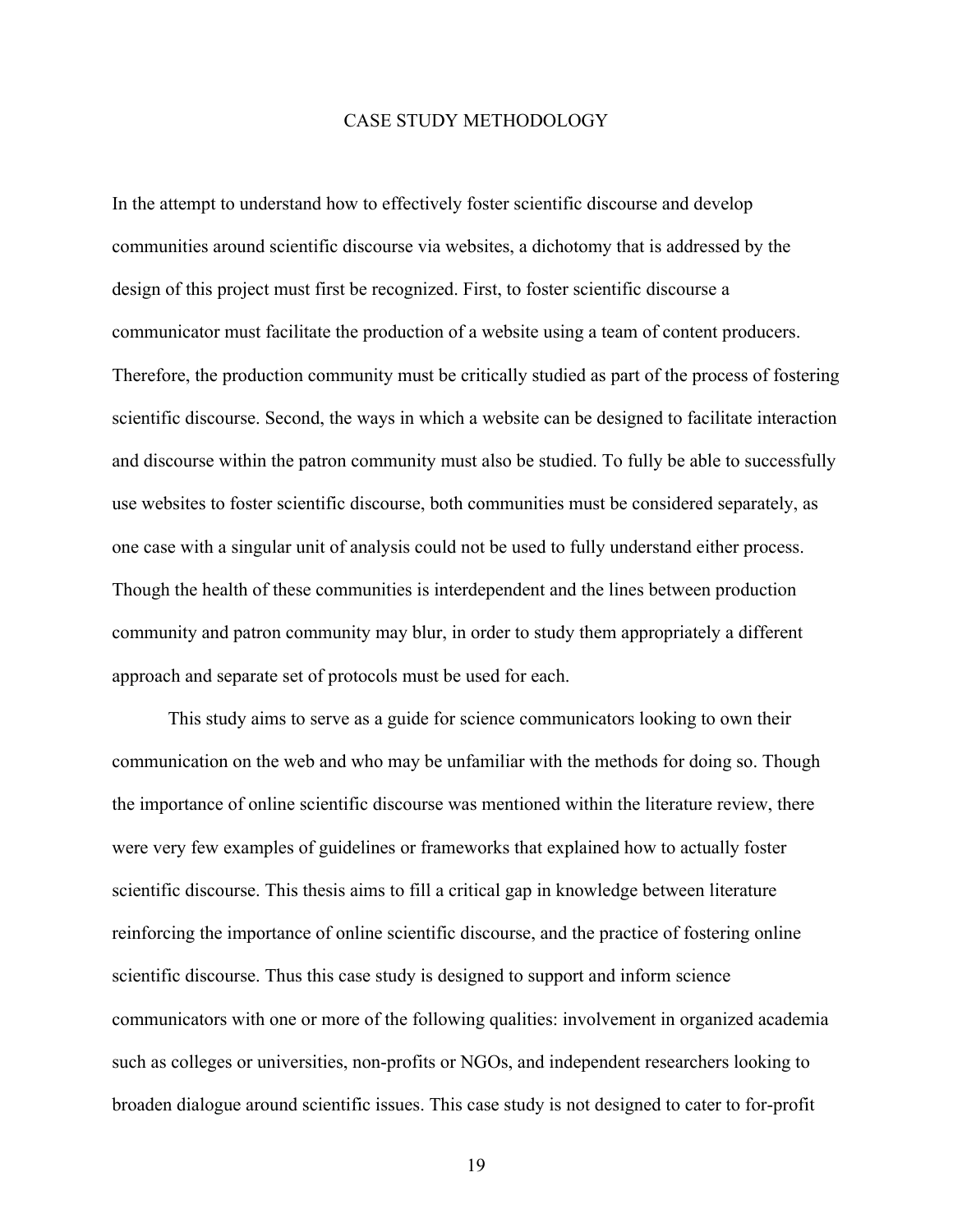companies or larger corporations with the ability to outsource production, though some of its content may be useful to such entities.

#### Research Questions and Framework

 This case study is defined as a multi-case participatory and explanatory study. The study is multi-case because two cases are needed to approach the production community and the patron community separately. The first case is participatory and involves the production of *Spire: The Maine Journal of Conservation and Sustainability,* as a way to study the production community behind a website. The second case is explanatory and involves analysis of website based scientific communities in order to understand how to use design to foster scientific discourse.

This multi case study aims to answer the following research questions:

- **1. What communication factors shape the website development? What tradeoffs between design choices shape the development of this website?**
- **2. How do websites of popular online scientific communities implement design strategies to address Dialogic Design, Interactivity, and Strategic Messaging, all strategies recognized as important to fostering scientific discourse within a patron community?**
- **3. Based on the communication factors that shaped Spire and on the website review, what recommendations can be made to foster scientific discourse through academic journal production contexts?**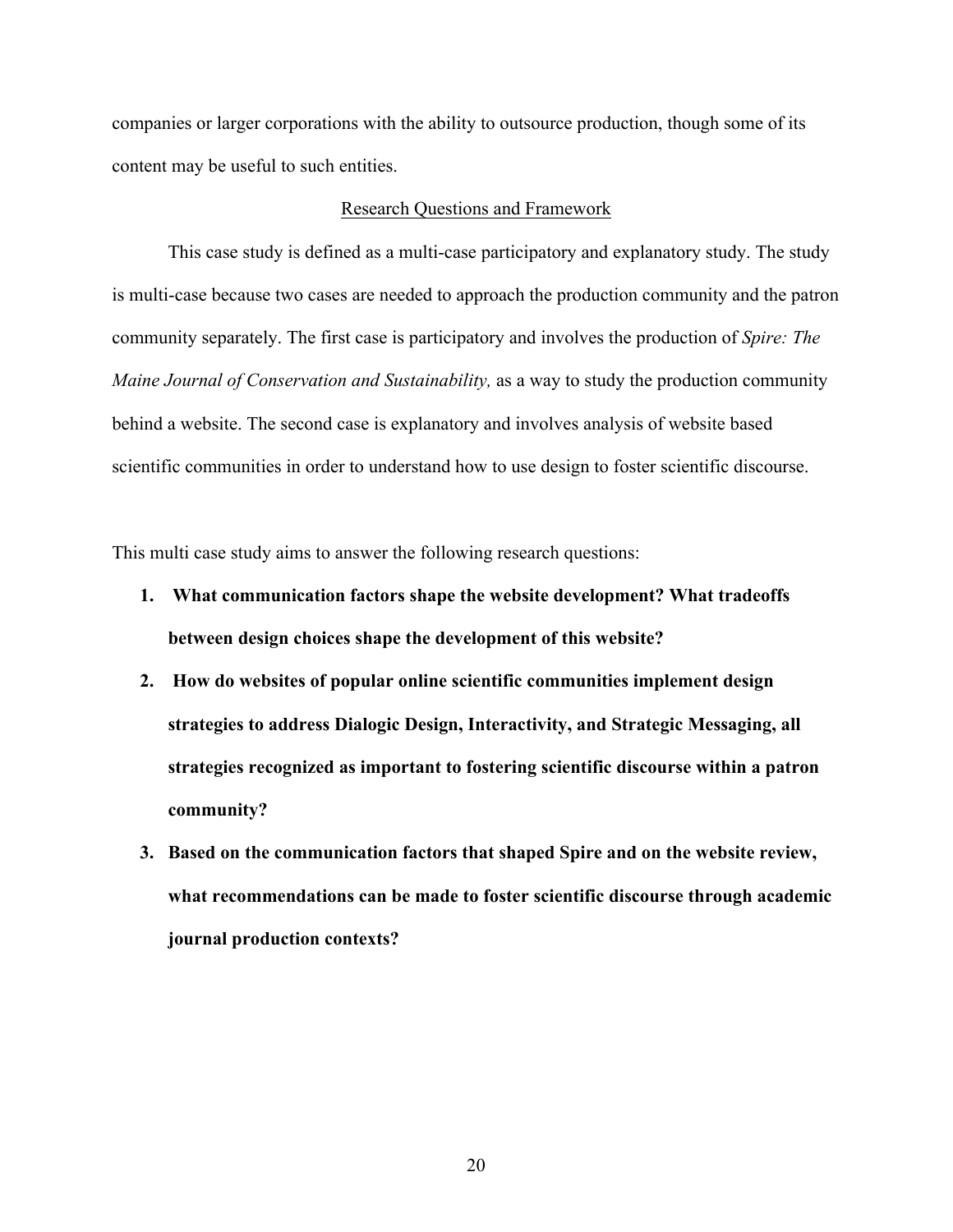#### Case #1: Participatory Case

When conducting the literature review I immediately recognized the importance of the production community in the success of fostering scientific discourse. The opportunity came to participate in the production of an online journal based at UMaine named *Spire: The Maine Journal of Conservation and Sustainability*. Having experience in graphic design and website design, I serve as the lead designer and communication expert within the Spire team. Spire aims to expand the dialogue around conservation and sustainability by including multidisciplinary works including scientific studies, photography, artwork, and creative and journalistic writing. This case offers the opportunity for a unique look at the inner workings of website production in terms of the production community by acting as an actual producer.

Unit of Analysis *–* The unit of analysis are documents created by the Spire Editorial Team that contain direct participant observation and documentation. These forms of evidence are all digitally typed documents and are composed of communication materials and notes. The authorship of communication materials may vary but all notes are produced by me. Participant Observation – Participant observation includes meeting notes that contain both direct observation and participant observation. Notes were always taken during meetings with the Spire Team, individuals members, or individuals outside of Spire. These notes document the meeting agenda, team member discussion and ideas, goals for future meetings, and personal observations. Documentation – Documentation is composed of communication materials such as emails sent between the Spire Editorial Team and I discussing Spire related information. Documentation also includes advertising related materials such as promotional emails, posters, and explanatory webpage content such as mission and purpose statements.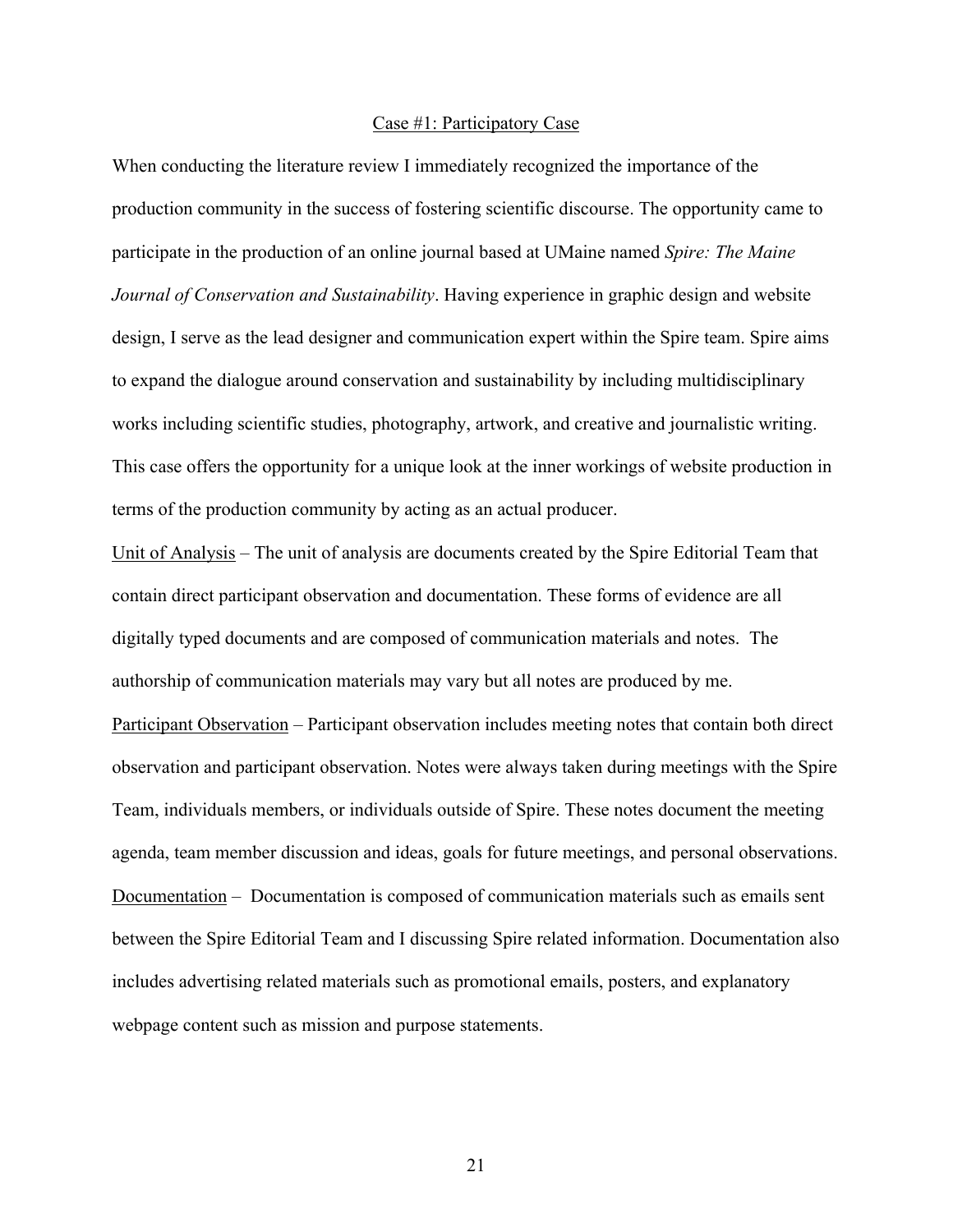Process of Gathering Data – The process of gathering the data is fairly simple within this case, as all Spire related documents are stored underneath the Spire Google Drive account so that all members of the Spire team can easily access them. During meetings I acted as the secretary in recorded the meeting agenda, team member's thought and ideas, and goals for next week. All other materials, such as communication materials are either stored within the Spire Google Drive or stored on the Spire webpage. To further organize data and evidence collected, a case study data base will be created to store files.

### Case #2: Explanatory Case

As identified within the literature review, there were many issues identified within the production community that limited group's ability to produce a website. The production team producing Spire was also subject to these setbacks, such as conflicts between journalistic timelines and academia, lack of resources, conflicts of interest, and volunteerism. Because websites also take potentially years to become established as communities, it was recognized early on in the design process that Spire could offer a look into the production community, but provide very little information on the patron community. The descriptive case seeks to fill in this gap by analyzing 5 scientific communication websites for tactics that have been identified as methods for fostering discourse.

Unit of Analysis – The unit of analysis within this case is the content contained within 4 websites including wwf.org, 350.org, plos.org and science.sciencemag.org. This content is narrowed into three strategies that are not exclusive of each other, and some overlap is to be expected. These categories go as follows: Dialogic Design, Strategic Messaging, and Interactivity. Many different design methods can fit within the categories, but for the purpose of being cohesive, only specific elements from each category will be chosen. The goal of this case will be to directly observe how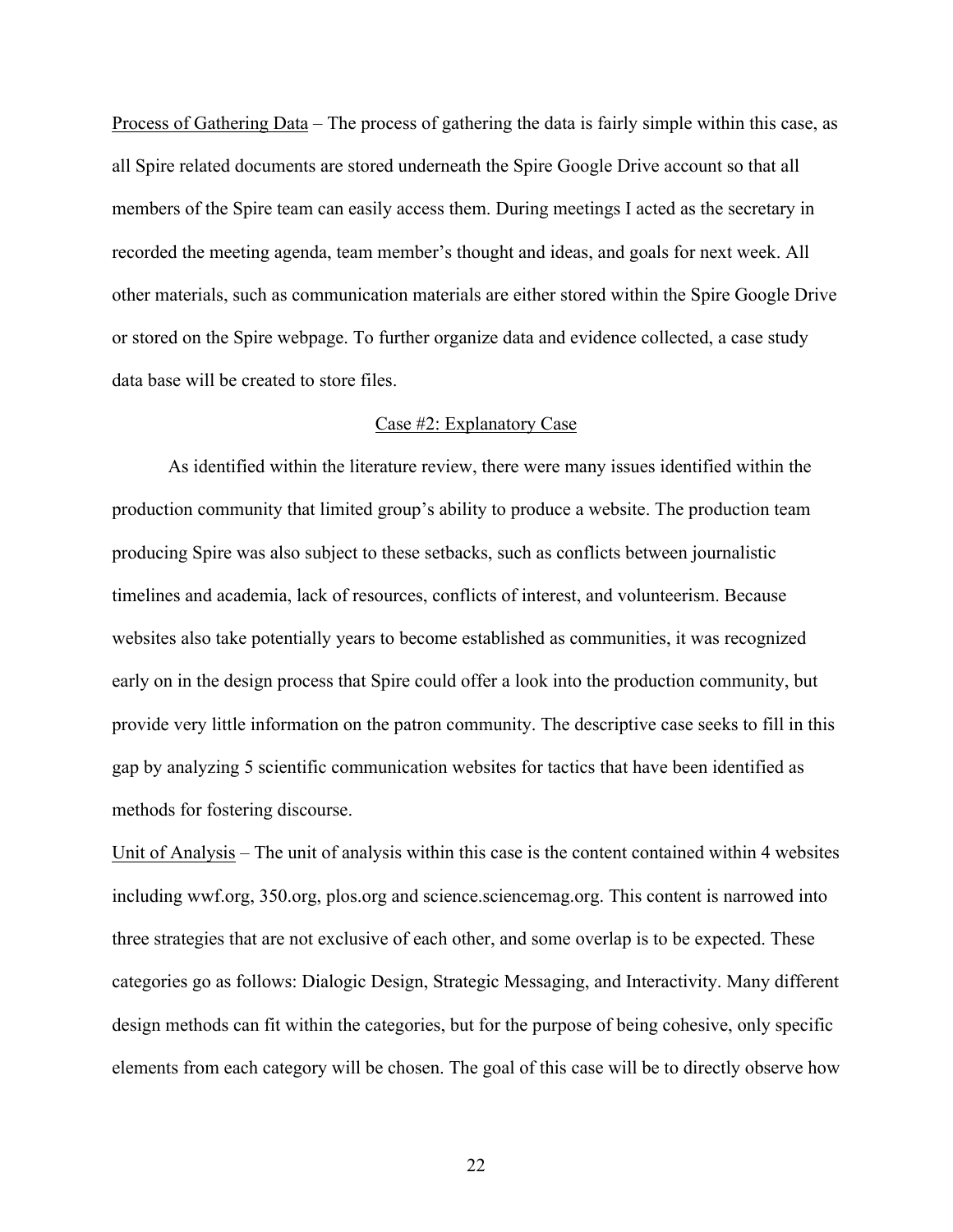these various websites address the strategies of Interactivity, Strategic Messaging, and Dialogic Design with website design methods.

Dialogic Looping – Dialogic looping is a strategy that aims to foster a feedback loop between patrons and producers. Dialogic loops are opportunities for user response, opportunities to vote on issues, and surveys to voice opinions on issues, and thus give feedback to the production community. Methods of designing websites to achieve this strategy include the use of pop-up surveys and "contact us" sections. When analyzing websites, methods identified as contributing to the strategy of Dialogic loops must in some way aim to foster feedback loops. Strategic Messaging – Strategic messaging involves the clear use of a marketing strategy to enhance dialogue within a website by creating a feeling of homophily within the patron community. Homophily is a feeling where patrons believe they share characteristics with the rest of the community. Such characteristics can be physical, status based, geographic, and purpose similarities. Methods that contribute to this strategy include messages of common purpose or messages that reinforce the idea of a group or community.

Interactivity – Interactivity was interpreted liberally in the literature review as containing content interactivity, social media, and networking. Within this case study the strategy of interactivity will only include opportunities to interact and network within the patron community. Thus messaging that encourages networking or interaction that does not include a pathway to complete such an interaction will not be considered interactive. A pathway to interaction can include linked social media icons, buttons to enter email, or buttons to engage with the greater community. Common mediums of interaction include social networks, comment sections and user membership options.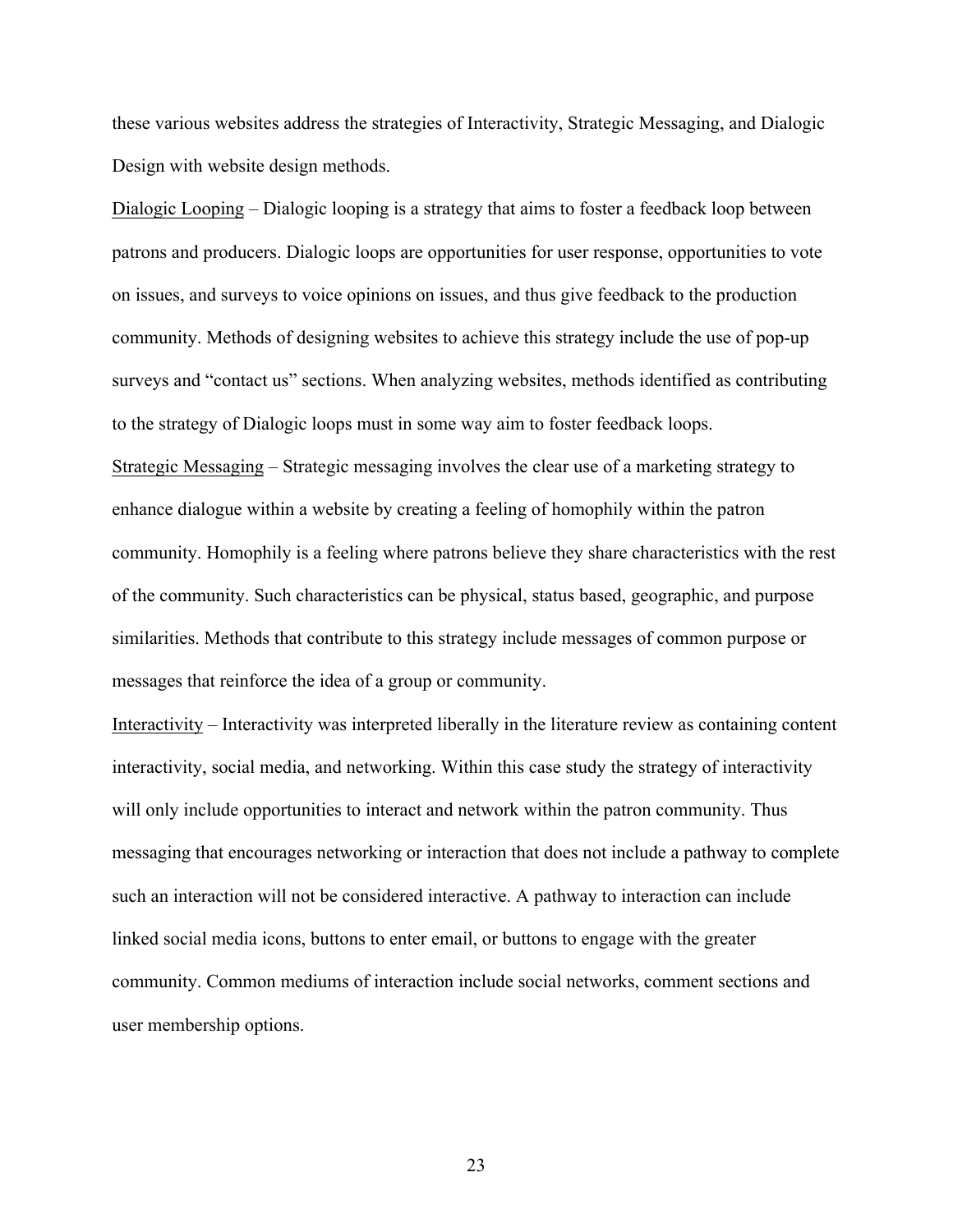Process of Gathering Data *–* Direct observation was used as a method for gathering data for this case. Content analyses sought to find design methods that contribute to the strategies of Dialogic Loops, Strategic Messaging, and Interactivity. Extensive notes were taken on how the website uses design methodology to approach these categories. Screenshots, text excerpt, and other pieces of the websites were used as further evidence to corroborate notes. All notes and evidence were stored in the case study database.

Only specific webpages were analyzed within the greater domain of a website. Larger more corporate scientific online communities follow a common set of design methods such as brand standards. Therefore, a smaller selection of representative webpages were sampled to understand the design trends of the entire website. On each website, the landing page (referred to as a home page), the about page, two articles or blog posts were analyzed. Social networks will be analyzed if pathways to access them are present on any of these pages. Blog posts or articles were chosen on the basis of ease of access, and the first two on the landing page were often chosen. Methodology identified within these pages followed a strict analysis by presentation protocol. A presented design methodology was only analyzed if it was readily available to the user and contained a clear purpose or intent. This is because all of these strategies depend on user engagement, and if a method is difficult to find or slightly inaccessible, it limits the ability of a patron to engage with it. The definition of accessible was defined by the following criteria: Does the method have a clear purpose? Is the method visually prominent to the point of being noticeable?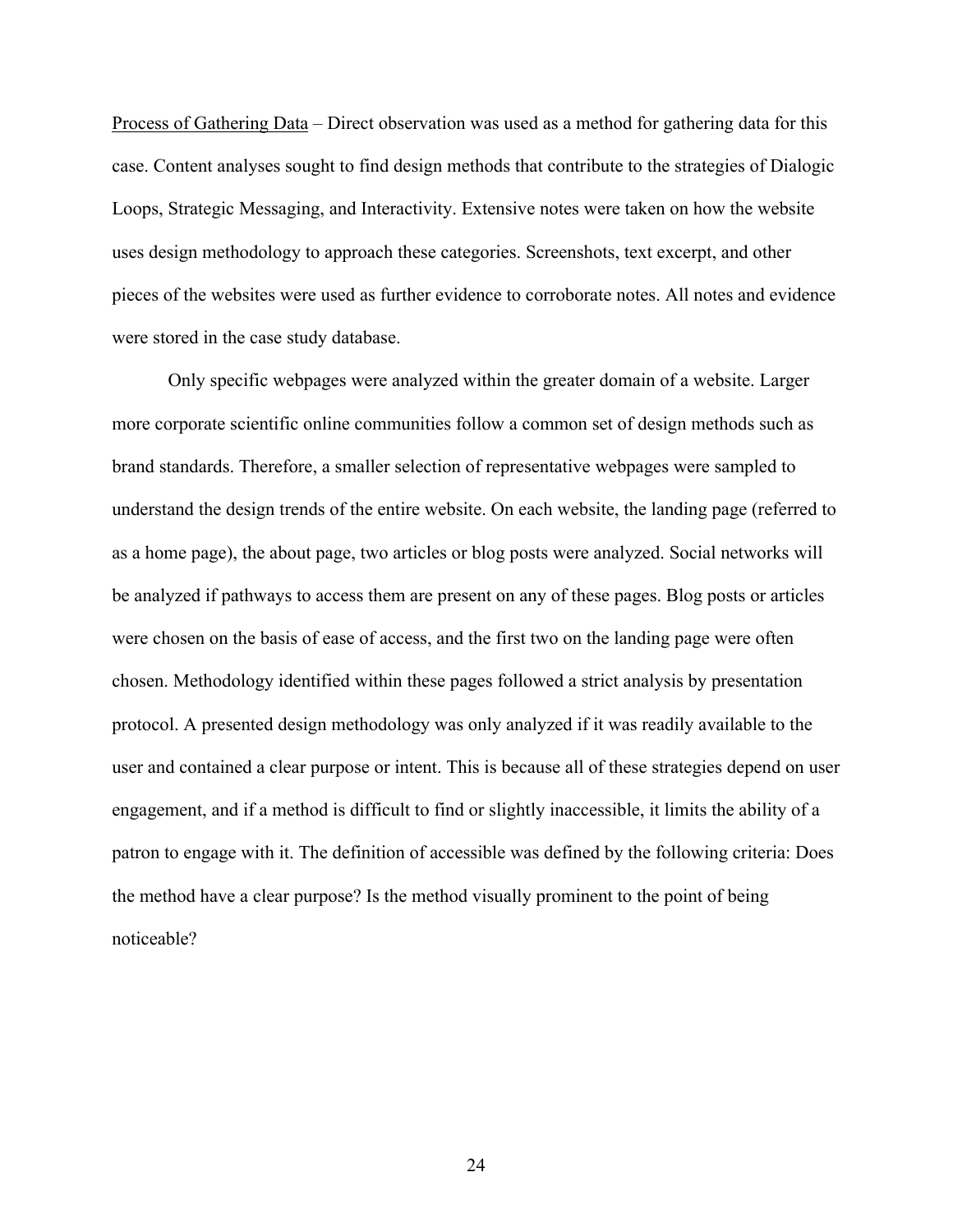# RESULTS AND ANALYSIS OF SPIRE: THE PARTICIPATORY CASE

Relevant research question: What communication factors shape the website development? What tradeoffs between design choices shape the development of this website?

# Introduction: Why Spire?

Spire came as a fascinating opportunity to study communication dynamics within a production team not only because of its accessibility but also because Spire aims to be meaningfully different than many scientific journals. This meaningful difference is that the very design of Spire is designed to inherently break the silos of disciplines and allow for interdisciplinary and expansive discourse. Such design decisions include the format of the website, which displayed abbreviated versions of the interdisciplinary pieces directly next to each other. This design created a visual rhetoric of cohesive combination, where artwork would be visually blended with scientific articles. Another structure of Spire is the makeup of the Editorial Team, which is composed of members representing various disciplines such as digital art, copy writing, communication, and the life sciences. The Spire Editorial Team only accepted pieces that were deemed intellectually accessible to non-experts to not create an education barrier to the journal. Lastly the journal is named the Maine Journal of Conservation and Sustainability to include members of UMaine, private companies and institutions, and even stand-alone citizens.

As a graphic designer and Mass Communication major the website design process of Spire was fascinating. Since Spire aims to encourage interdisciplinary discourse by the very nature of its design, I was given the challenge to not only make the design of Spire visually pleasing but also meaningful and strategic. Therefore, the design of the website became an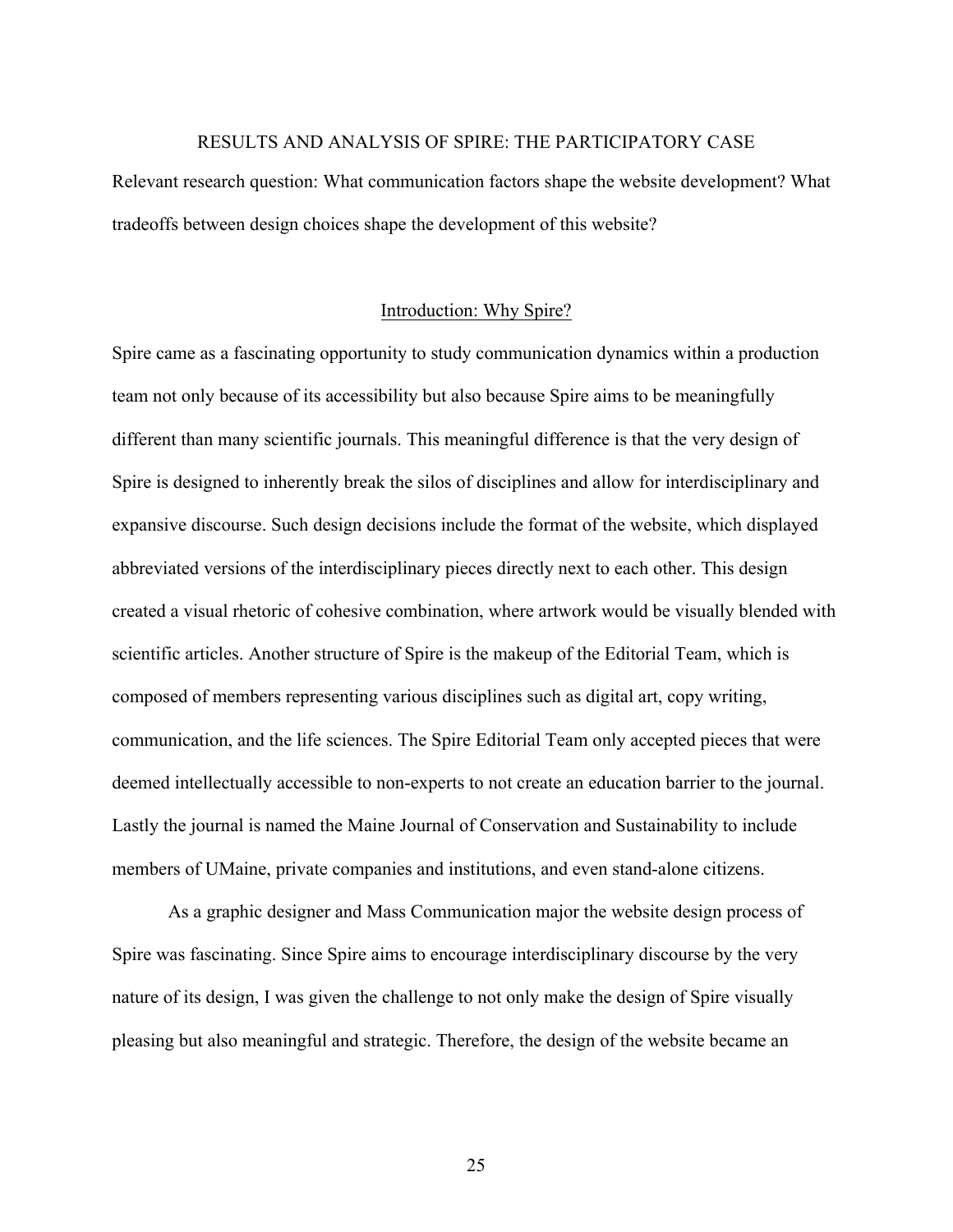exercise in interaction design and strategic visual rhetoric, both tools that were used to reinforce interdisciplinary discourse.

Understanding the Mission of Spire – The official mission statement of Spire is "To galvanize action for conservation and sustainability by promoting impactful, awareness-raising dialogue" (Umaine.edu/spire). Including with this statement the "vision" of Spire, which states "A publication that unites communities across the state of Maine to effect profound environmental change" (Umaine.edu/spire). In order to support these statements Spire accepts submissions from around the entire state of Maine. Even though the journal itself is associated with the University of Maine (UMaine), and hosted under the domain name umaine.edu, the journal also accepts sources from outside UMaine. In order to expand the dialogue around conservation and sustainability, the journal is interdisciplinary, and accepts essays on environmentally-relevant topics, articles detailing a project or study in which the author has participated, collections of data gathered by the author, journalism pieces highlighting a specific organization, group or event, artwork, photography or other digital media, and narratives or poems (UMaine.edu/spire). Further according to the Spire home page:

Spire is arriving at an exciting time: given its interdisciplinary nature, the journal will fill a need by informing Maine residents on pressing environmental issues while also providing an expert forum for vital discussions about conservation and sustainability. Spire's ultimate aim is to create opportunities for innovation and action across disciplines as well as communities, further establishing Maine as a leader in sustainability and conservation (Umaine.edu/spire).

Thus Spire was designed as an interdisciplinary journal in order to invite a larger audience to join in the conversation about about conservation and sustainability, further breaking down the silos between disciplines.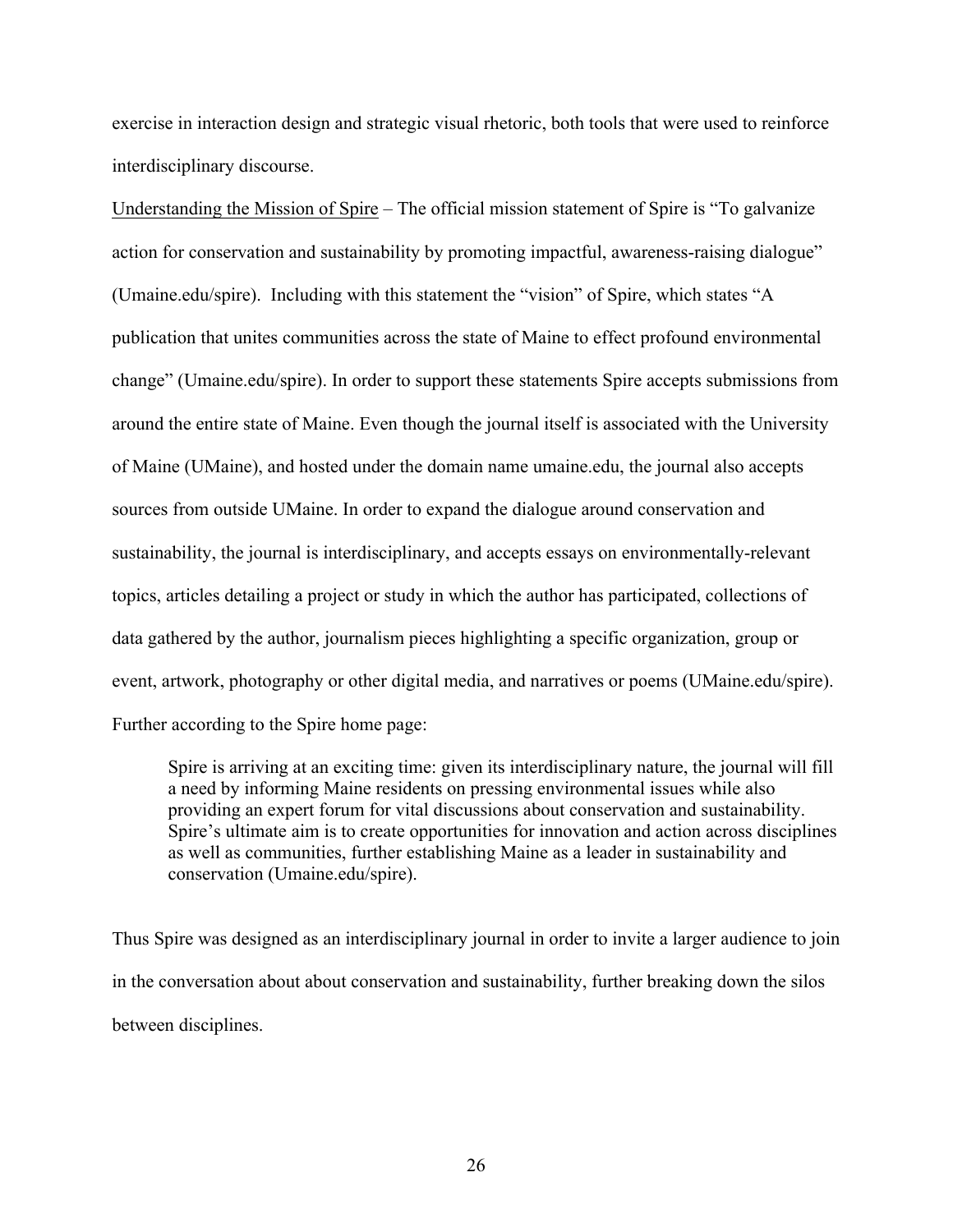Production Team: Key Details *–* All names or other personally identifying information are not included in this project to maintain confidentiality. This project does not comment on any individual or entity, and instead seeks to understand production team dynamics as a generalizable phenomenon that can be applied to similar projects. However, group titles that are public knowledge, such as the University of Maine, its associated departments, and general group names and generic titles will be used as identifiers.

Further in order to understand the scope of Spire, certain aspects of the Spire team must be quantified. The Spire Editorial Team is composed of 8 members, including 6 graduate students, 1 faculty advisor, and 1 undergraduate. The Editorial Team represented disciplines including english, communication, economics and the natural sciences. Graduate and undergraduate students held specific roles such as lead editor and web designer. An advisory board of 7 professors was established early on in the process, with disciplines of english, psychology, communication and the natural sciences. The diversity in discipline in the Editorial Team and Advisory Board was purposeful since we were creating an interdisciplinary journal and thus we needed interdisciplinary solutions. However, despite the differentiation in discipline and title, members of the Editorial Team remained fluid in their role and supported a variety of tasks. The Spire Editorial Team was further supported by UMaine Marketing and Communications, and occasionally sought the help of independent individuals about specific issues.

Spire Timeline and Key Dates *–* The formal process of developing the online aspect of Spire started on September 16, 2016, when with the Editor-and-chief approached me about a potential role as a web developer. However, the project had officially started spring semester 2016, when the Editor-and-chief approached the advisor with the idea of an interdisciplinary journal of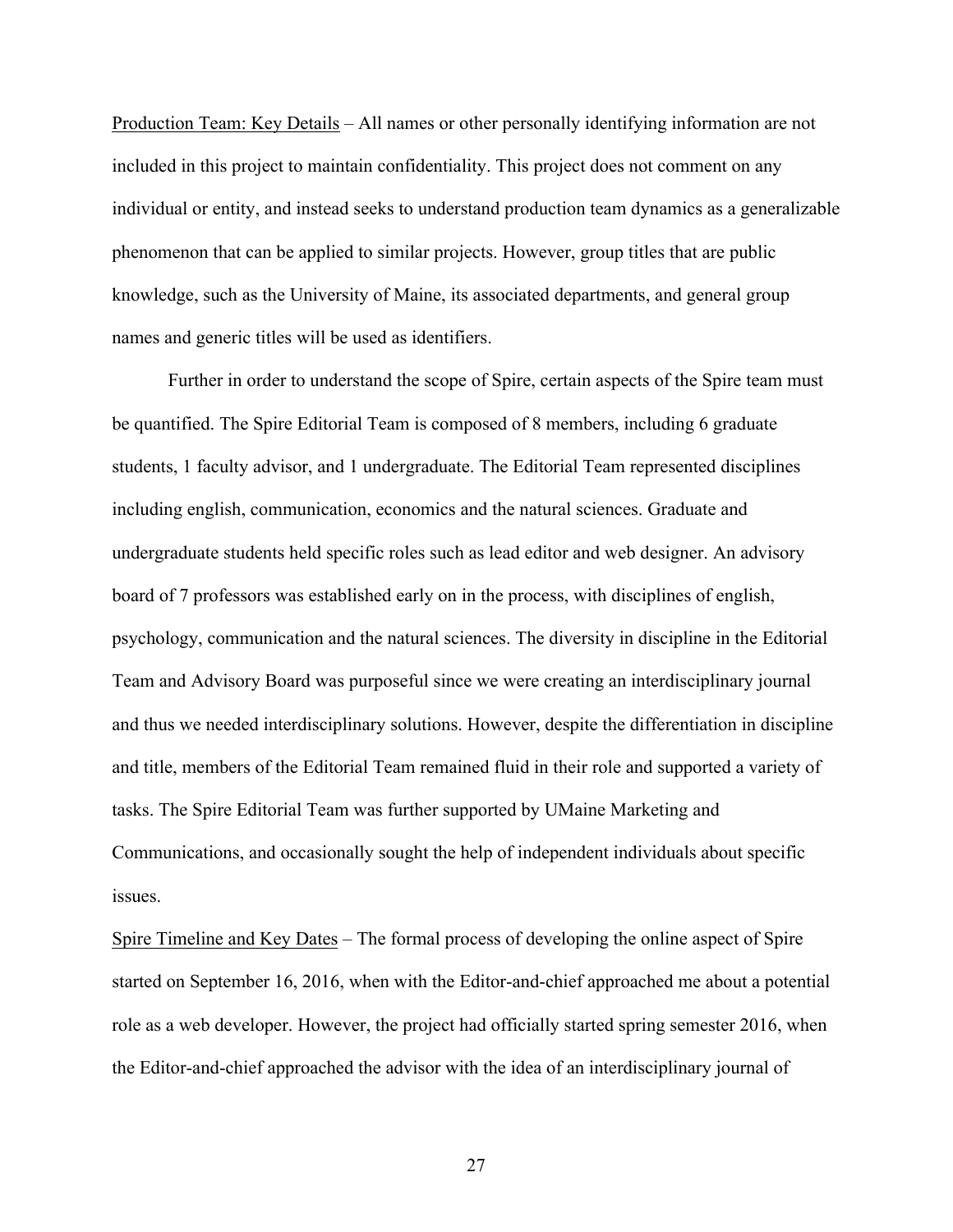conservation and sustainability at UMaine. During the time between these two dates, progress was made in establishing Spire within the UMaine system, such as gathering staff support, applying for funding, and obtaining domain space under the UMaine.edu webpage.

Semi-regular meetings were held after September 16th, and the website was officially launched October 3, 2016. At this point the website only contained informational content so that visitors could learn about the journal and how to submit. Spire promotional content started to be sent out around the date of November 14, 2016. Promotional content included emails to all current UMaine students and staff. At this point, the full Spire Editorial Team was formed, and regular weekly meetings started to occur on Wednesdays at 4:00 p.m. in a regular location.

The Editorial Team also ran a cover design contest to further foster interest in the journal. This design contest officially stopped accepting submissions January 10, 2017, and a winner was decided around March 10, 2017. Spire accepted general submissions on a rolling basis in order to obtain as many submissions as possible, but stopped receiving submissions around March 1, 2017. Acceptance letters as well as some rejections were sent out around the date of March 15, 2017. Lastly the inaugural edition of Spire was officially launched on May 4, 2017, and accompanied by a launch party that same day.

# Communication Dynamics, Factors, and Trade-offs

There was rarely ever a factor that had an exclusively negative or positive impact on the Spire Editorial Team. Instead in the context of Spire multiple trade-offs were identified, where an issue could be beneficial yet have key downsides. Thus the communication dynamics that were identified are not composed of things to avoid or accept, but rather of sets of tradeoffs that need to be navigated differently depending on the production community. The first trade-off is derived from the tension in who should own/author electronic systems such as the Spire website.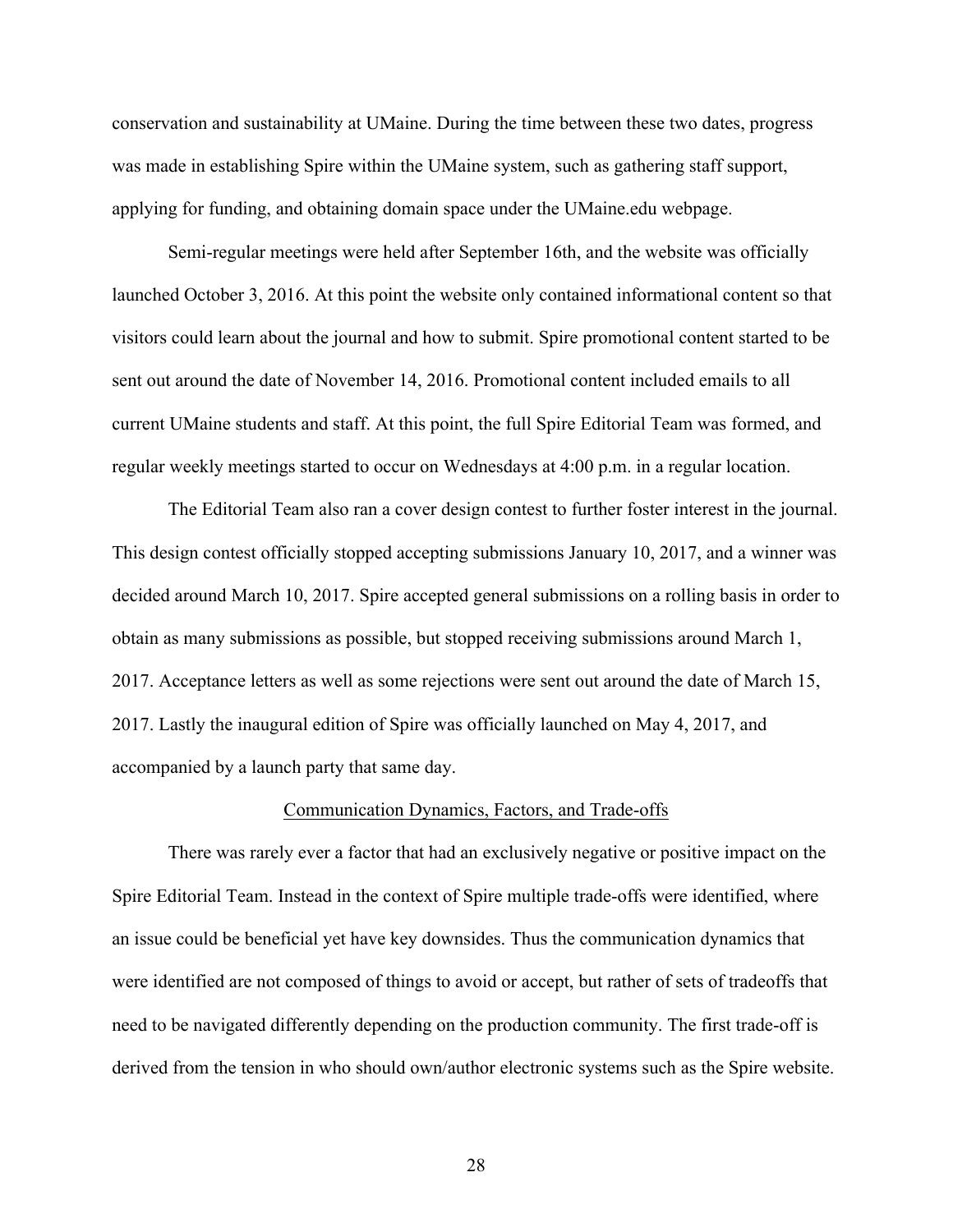Also, ownership/authorship of the email address in terms of promoting Spire and responding to questions offered various trade-offs. Lastly team management offers a series of trade-offs, such as volunteerism, fluid democratic roles, and meeting structure and time.

#### Issues with Ownership/Authorship of Electronic Systems

Issues of ownership/authorship were common during the initial stages of Spire. Since many individuals were included in the production process, including the Spire production network, university staff, and applicants, two electronic networks had to be established. The first network was the spire@maine.edu email address while the second was the Umaine.edu/spire webpage. Because so many individuals on the project would communicate through or use these networks, the question of how to maintain a high quality of content was brought up. To mediate this a system of hierarchical ownership was set up, where some individuals on the team had higher access to privileges than others. This allowed for a high level of content standardization and quality, but limited democratic control of these systems within the group. Email: Promotion and Communication – The Spire email was used for both promotional and communicative purposes. Initially the official Spire email address was used to field questions and submissions from applicants, send mass emails to the Spire Editorial Team, and for professional networking. The official Spire email was used for all of these purposes for organization: since the team was receiving a lot of professional communication, it was best to keep it all organized under one address. More casual communication between the Spire Editorial Team took place on student email addresses. Since emails received and sent by the official Spire email were considered high stake they could not contain any errors associated with unprofessional writing form and needed to be highly professional. This level of professionality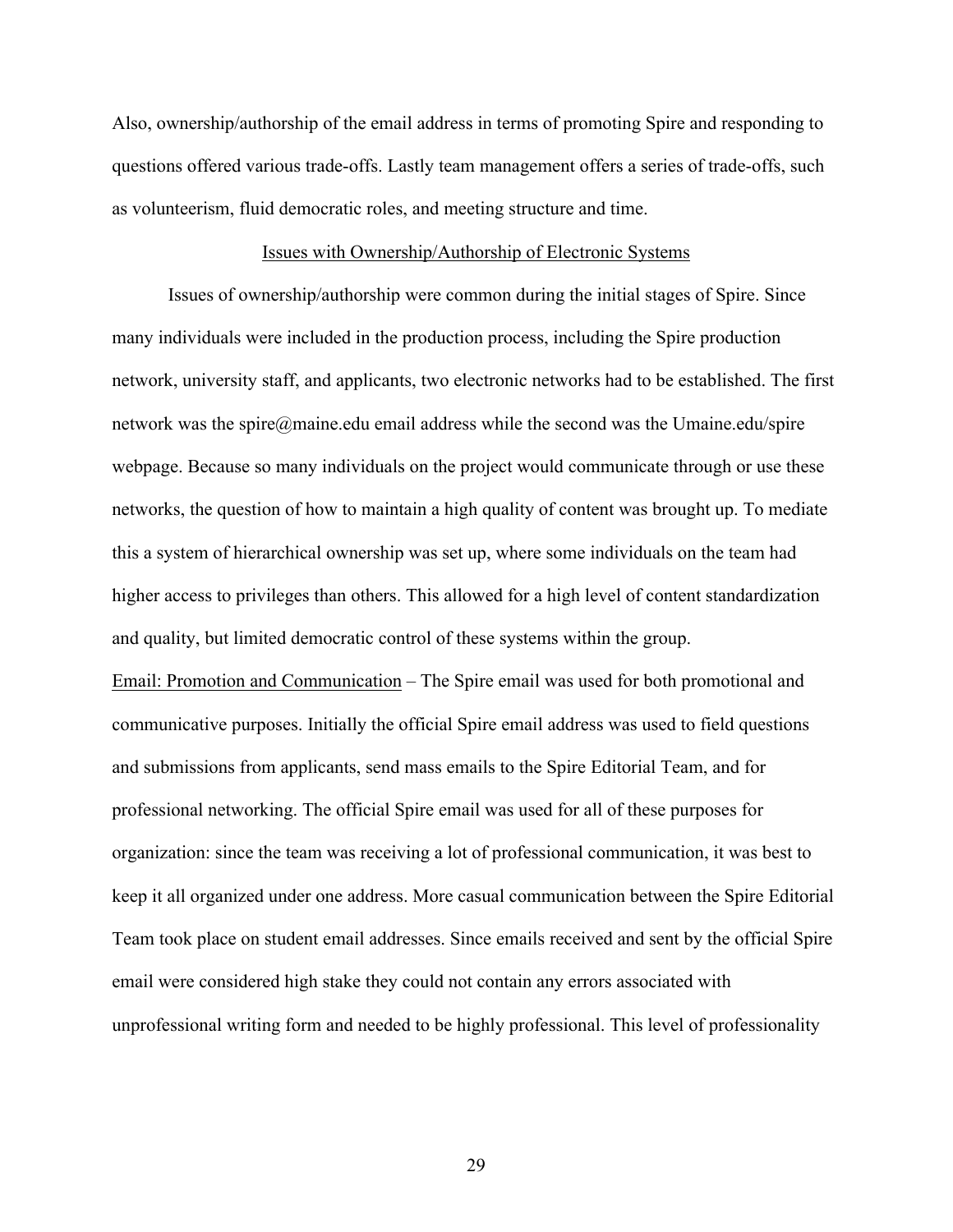was further needed because the official email address served as the first line of communication with applicants and thus needed to portray the credibility associated with a scientific journal.

To ensure this only two high ranking Spire Editorial Team members, the Editor-and-chief and the advisor, had the login information to access this email. Both members had a high level of experience in professional writing and communication. They were also the highest ranking members and had the knowledge and authority to answer questions. The decision to have two members with access to the email further limited any confusion related to who was to respond to emails.

Democratic ownership of the email was clearly limited as only two members had access, and although there were advantages associated with this, it also caused issues with transparency and efficiency. Team members who did not have access to the email often would still need to know information that was sent through this email. Sometimes specific questions, such as questions about digital specifications for artwork had to be handed over to team members with more expertise. This either lead to the conversation with the applicant to be hosted on a student email address, or for the email administrators to act as intermediaries. Therefore, either the communication would be faster but less centralized with the personal emails, or slower and more indirect through the official Spire email. In order ease the lack of transparency the administrators would field any questions about communication that occurred over the email address, and debrief Editorial Team members further about the type of communication they had received.

During the month of November the Editorial Team started to actively promote the journal through email. In order to send a message to the entire student body a proposed message had to be approved by a communications office at UMaine. This process took almost two weeks, and when our promotional email was approved it was at first sent incorrectly and then sent again with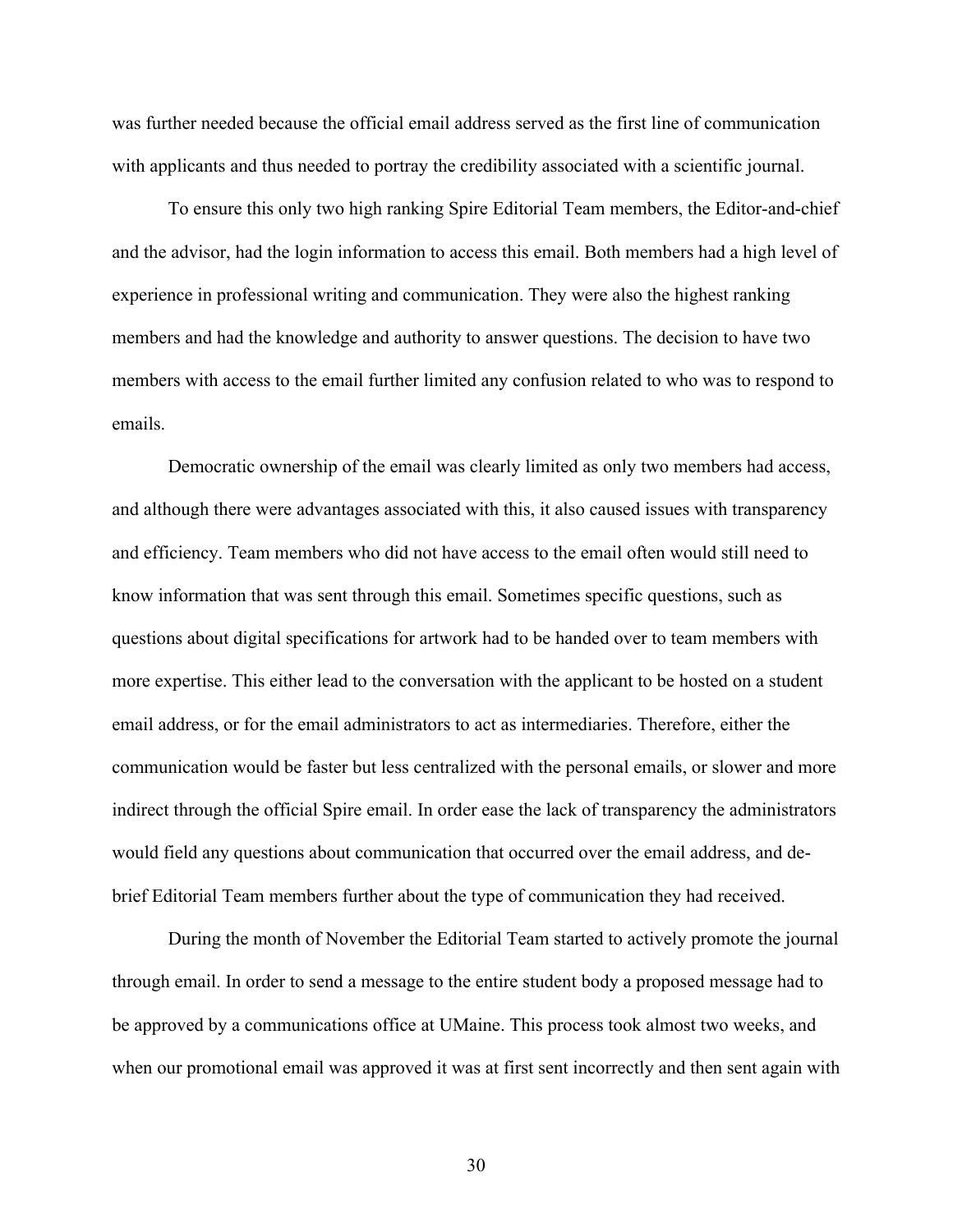unprofessional looking formatting. Upon further inspection the team also discovered the promotional email did not even make it out to the entire student body.

The communications department that sent our email oversees communication that goes out to over 10,000 students, and thus all emails follow a strict and non-transparent vetting process to ensure security and student email lists are not publically available. This system also sends much higher priority emails such as safety announcements. Our promotional email was clearly not a high priority message, and thus the process for getting it sent was lengthy, and correcting its unprofessional formatting was not a high priority for the communications department.

The Editorial Team realized that this method was ineffective considering we had planned to send a series of promotional emails on a more rapid basis. The unprofessional formatting was also completely out of our control and yet was the first representation of Spire to many members of the student body, thus likely impacting our perceived credibility. In order to mediate this the Spire Editorial Team decided to own its promotion by using the Spire email address. However, this was initially problematic as there was no way to obtain the list of student email address. To approach this problem, the Spire Editorial Team compiled its own list of email addresses by searching department webpages for influential individuals including departments heads, administrative assistants, and other influential professors. The idea was that these influential individuals could further spread the message as they would have lists of the students within their departments. The Editorial Team could further use this method to send out promotional materials more rapidly, respond to questions directly, and target certain academic circles and demographics.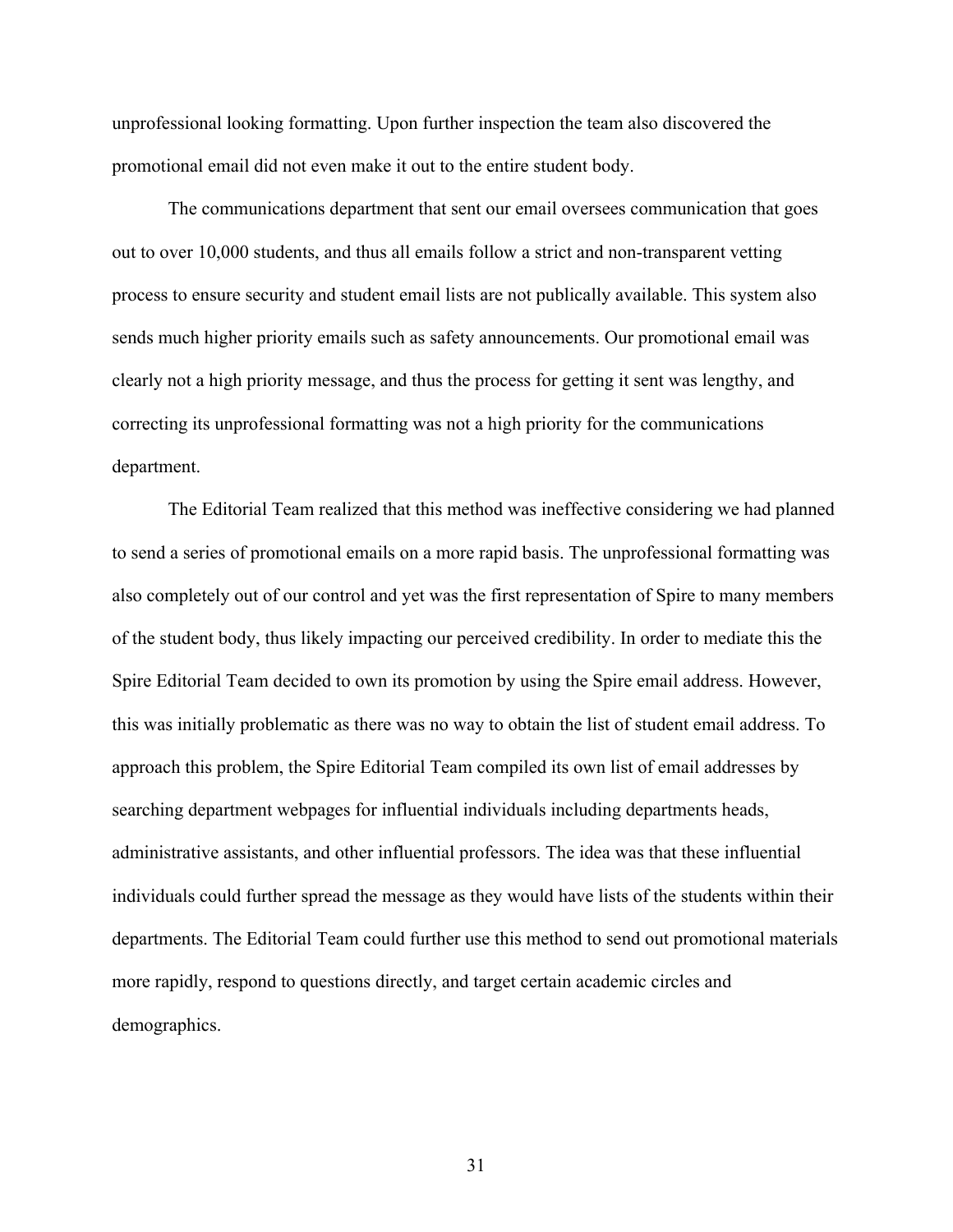The Website and WordPress *–* At the beginning of the production process the key members of the Spire Editorial Team decided to host the online journal under the UMaine.edu domain. This allowed the team to avoid dealing with the process of buying a domain name and a hosting service, developing the theme and plugins of the journal, and dealing with security related issues. This further afforded the Editorial Team a robust and extremely helpful system of tech support, design and technical expertise. The team associated with maintaining the website also helped the Spire Editorial Team design a set of logos. The Umaine.edu domain also holds a degree of institutional credibility, and Spire was able to inherit this credibility by hosting under this domain.

The UMaine.edu domain is run on the open source software WordPress. Because WordPress is open source and was developed as blogging software it is extremely user friendly and informational and training materials are available online. WordPress allows for the use of themes and plugins, and the UMaine.edu domain runs on a customized branded theme and associated plugins. Because of the already established theme and plugins, the Spire Editorial Team needed no programming or website hosting knowledge, and rather depended on two team members with advanced experience in WordPress. Thus in giving up the ownership of the Spire website to the University of Maine, the team saved money and time, and the website was up and running within two weeks.

Yet the lack of ownership of the website leads to limitations in design freedom. The content plugins and theme included a system for making slideshows, as well a visual block design system for page content. We were not able to obtain permission to use a more robust block system plugin or a different theme. When working with the visual design block system, we found that it was clearly not built for extensive editorial content and was rather built for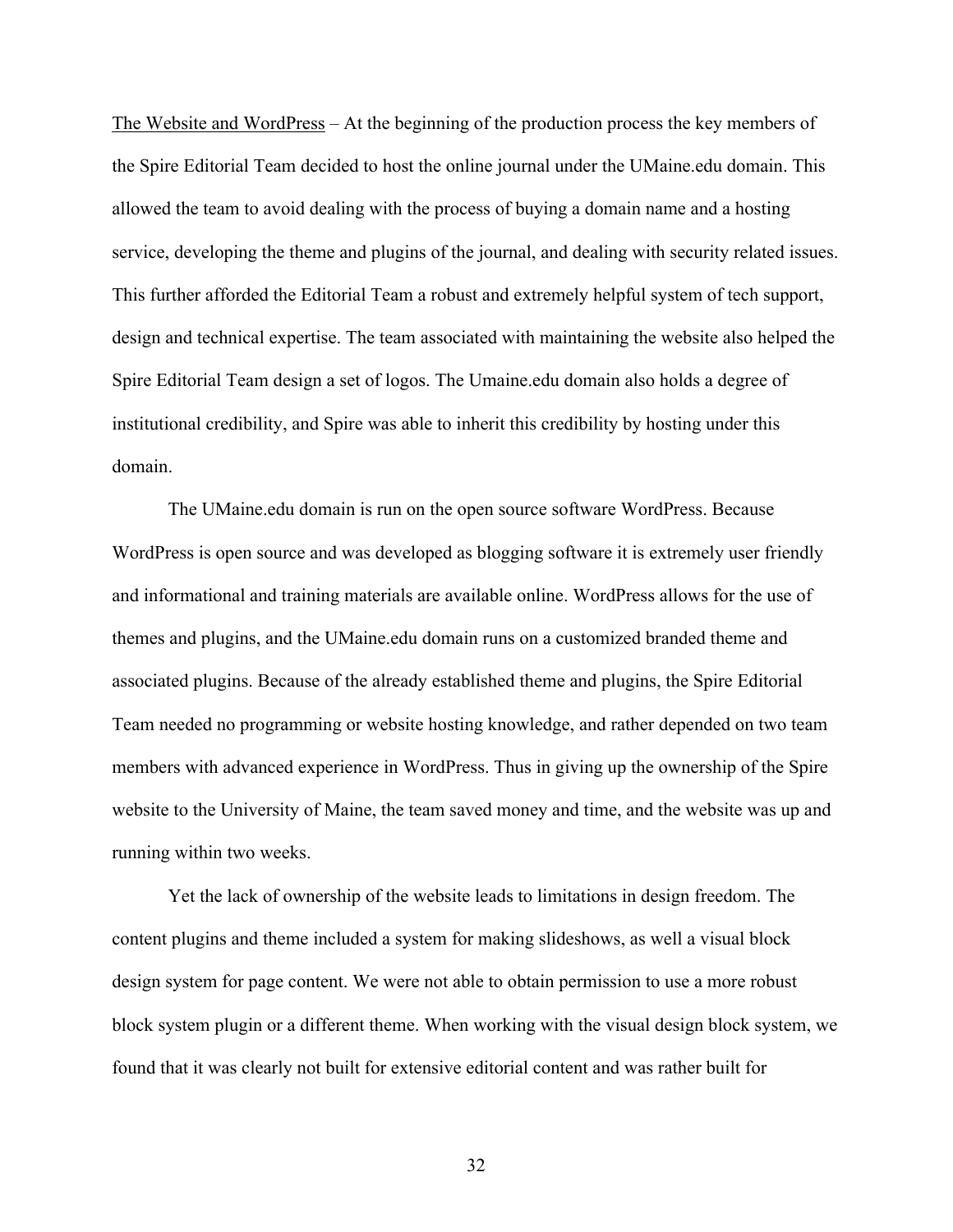navigational and informational purposes. This made sense, as UMaine.edu was not an editorial website, but rather is an informational resource for current and prospective students. Yet despite these limitations sacrificing design freedom for security, saved money, and a support system was an incredibly beneficial trade-off.

#### Team Management

Meeting Times and Purpose *–* During the fall semester of 2016 the Spire Editorial Team was only composed of 4 members. Also during this time there were only semi-regular meetings each week that were not held at a regular time. Conversations during these meetings were mostly hypothetical, and most of the conversations were spent discussing ideas for the future of Spire. For example, a meeting on November 4th was spent discussing the potential for a series of interviews of prominent applicants, and if Spire was going to follow a traditional journal format or look more like a blog. These discussions rarely resulted in action, as with no submissions to review and only a rudimentary introduction website online, there was almost no work that needed to be done. Yet these meetings were important as they allowed the leading members of the team to align their viewpoints on the internal ideology and framework of Spire. For example, meetings during this time were often not structured and did not have an agenda. Rather they were used to discuss topics such as possible designs for Spire, how to properly network with organizations outside of UMaine, and even how users should interact with the journal. These topics would rarely come to a conclusion and instead served to help align various members vision of Spire.

However, near the end of the fall semester meeting times needed to become more regular as more technical work arose. Before winter break started a survey was sent out to potential team members asking what their availability was for the next semester. A common meeting time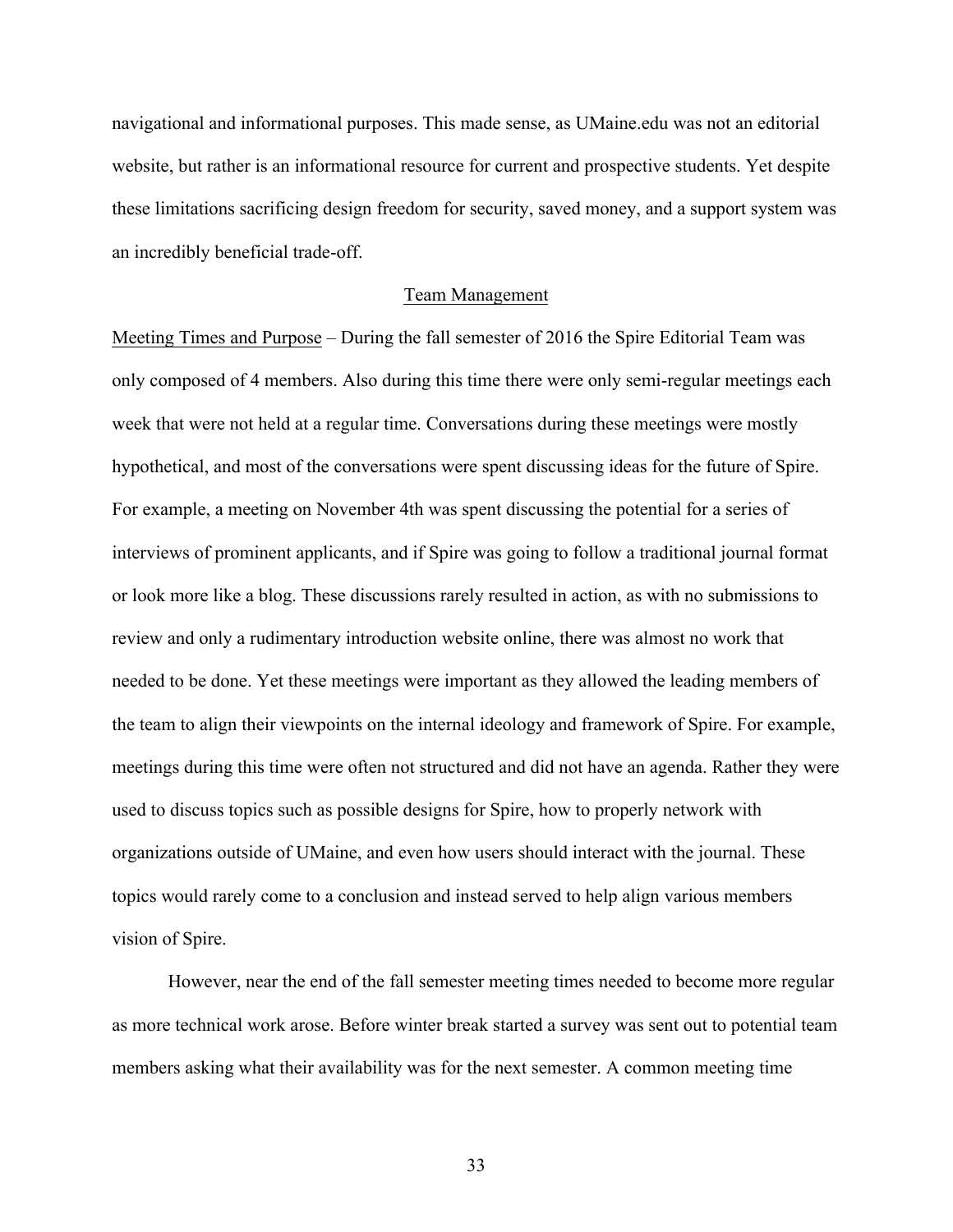became absolutely necessary to retain a consistent Editorial Team, especially when that Editorial Team was composed of graduate students with highly variable and saturated schedules. The Editorial Team started meeting once a week for an hour in a consistent meeting place after this survey.

Since meetings were only an hour in length most work was completed outside of the meetings. Thus meetings followed a structure where issues were discussed and then deadlines and work related goals were put in place for the next meeting. For example, when vetting submissions Editorial Team members were assigned certain submissions to read and comment on for the next meeting.

There were often private work sessions or meetings between two or three team members to discuss much more specific issues. The Editor-and-chief and Web-designer would have a second half an hour meeting each week to discuss promotional activities, current issues, and the editorial logic behind the design of the website. The faculty advisor would meet with either just the editor and chief or sometimes with the web designer to discuss larger picture items such as future leadership roles. Towards the end of the spring semester, the two web designers would meet weekly in order to establish a standardized method of web-design.

Democratic Structure and Fluid Roles *–* Spire itself aims to include work that enriches the dialogue around conservation and sustainability by including a variety work, such as artwork, anthropology, and traditional scientific articles. Because of this the Editorial Team also had to be interdisciplinary and followed a slightly fluid democratic structure. Certain members held clear positions such as Editor-and-chief and Web-designer, while others had more fluid positions based off of their expertise, such as a student who commonly advised on student government and editorial issues. Other students held expertise in Communication, Economics, and the Natural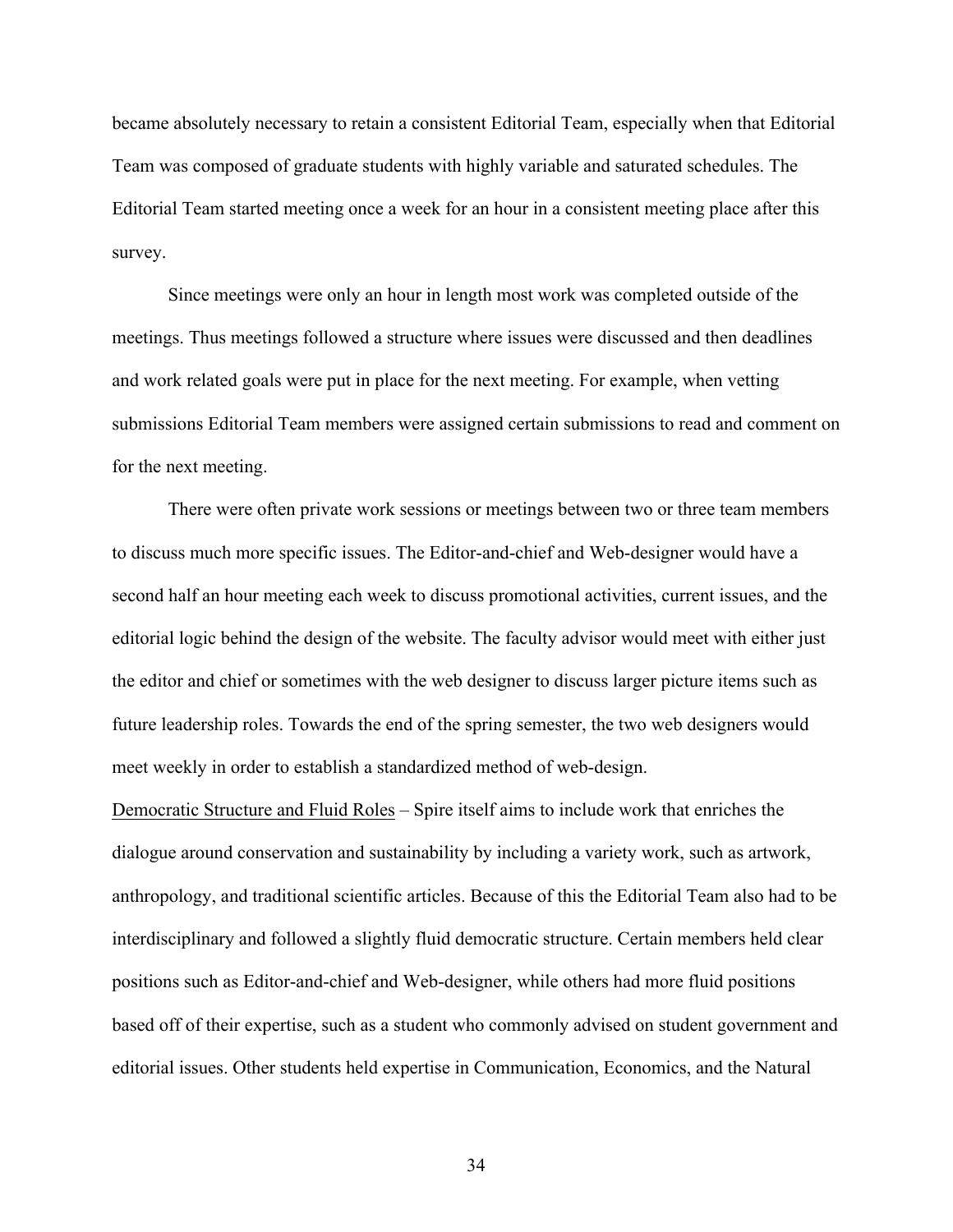Sciences, and thus informed the entire group on aspects of an issue related to their area of expertise.

Since the interdisciplinary nature of the journal required a range of expertise that no member could master alone, the meetings automatically followed a democratic structure. Matters would commonly be settled through debate and conversation, where members would bring up competing interests and find a common ground that satisfied the concerns of the entire group. For example, a series of editorial standard rules were arrived at through a debate at one meeting.

However, there were instances where technical decisions were reached through nondemocratic means. Technical decisions that involved a large amount of expertise were given exclusively to the team member with the most knowledge on the subject. For example, two members were solely responsible for building the UMaine.edu/spire website. Despite this, nonexpert members could give generalized feedback on technical matters. For example, though two team members designed the website the layout of the journal was debated.

Volunteerism: Retention and Recruitment *–* Volunteers provided most of the work for Spire because Spire was a graduate student run organization. Though the Spire Editorial Team did receive assistance from university employees on topics such as advising and website technical problems, volunteers still provided most of the labor. Volunteers were crucial to the success of Spire because the Editorial Team did not have the access to funding to pay for labor costs. A few volunteers had slight incentive to work within Spire, for example conducting research on Spire or taking a class to gain credit for working on Spire. Thus volunteers saved Spire money that could be spent on more crucial aspects of the journal, such as printing and launch event costs.

However, volunteerism can be problematic for production teams because of volunteer turnover and lack of incentive. Since Spire is a student run project the workforce was entirely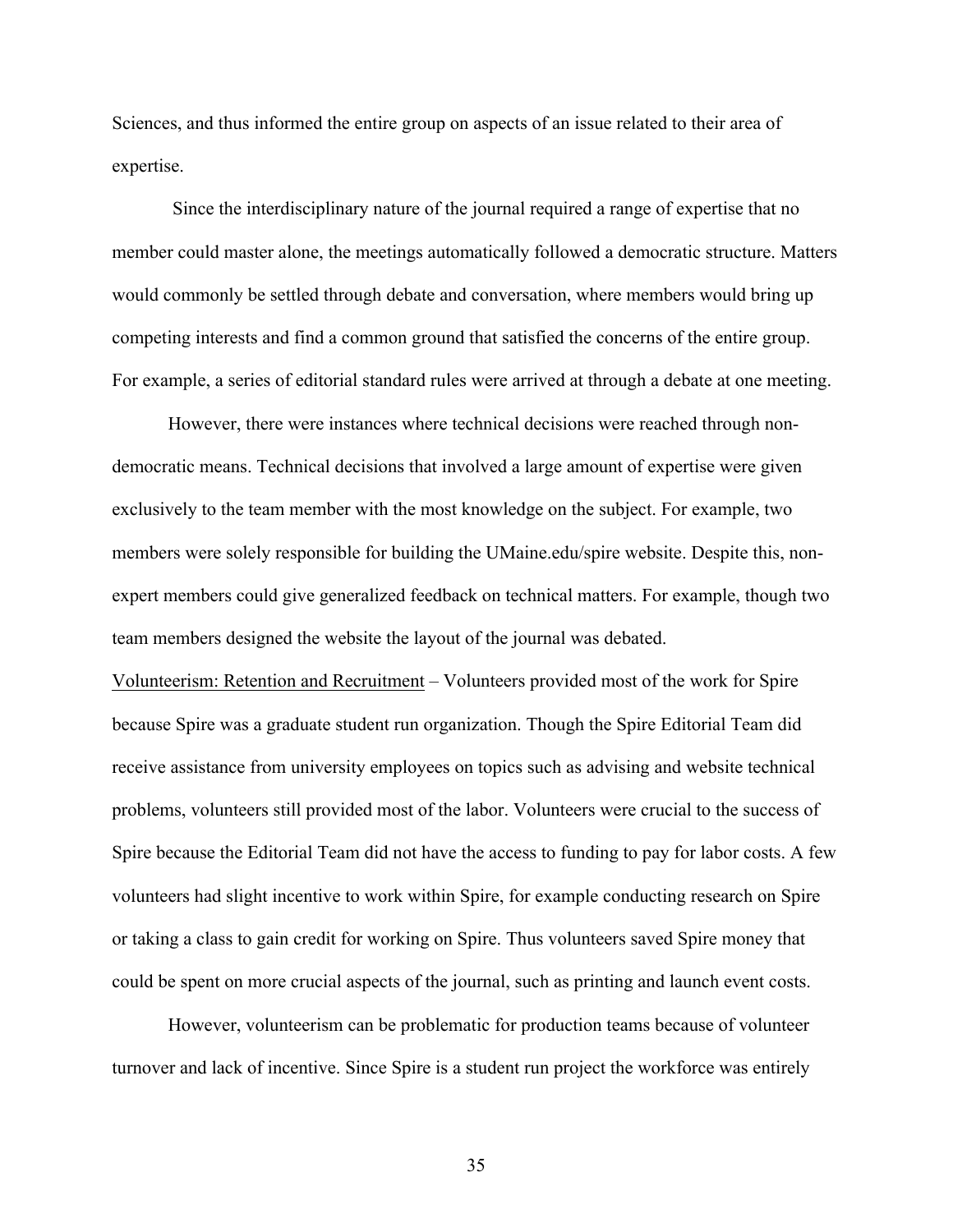composed of volunteers who were not being financially compensated for any work related to Spire. Most of the students working on the project were second year graduate students, and thus were graduating from the university shortly after Spire was to be published.

The volunteer turnover is problematic for Spire because the development and publishing of the journal involves two types of knowledge: technical expertise, and established standards and protocols. For example, the design of the website required technical expertise in WordPress and graphic design knowledge, while routine standards for vetting submissions needed to be established and learned.

The structure of Spire required expertise in student government, and the professional emails required a high level of expertise in writing. Thus technical expertise was not something that could be taught during the process of developing Spire, and required students who were already experts in these area. In order to obtain such individuals, the Editor-and-chief and advisor relied upon emailing professors that taught within this skill set who could identify expert students. The Editor-and-chief and advisor also used a lot of personal networking, recruiting other grad students they thought would be good for the position, and recruiting through any classes they taught.

Beyond inherent technical skill, standards and protocols could be established to help new and current members align themselves to a common set of practices. For example, an Editorial Team member wrote a series of very specifically worded guidelines for how to vet submissions. The importance of writing such guidelines cannot be stressed enough in maintaining smooth transitions of power between volunteers as they leave the university and the group. Thus design standards for the website will also be established as materials for the next generation of Spire editorial members to inherit. Beyond writing down a specific process, writing down key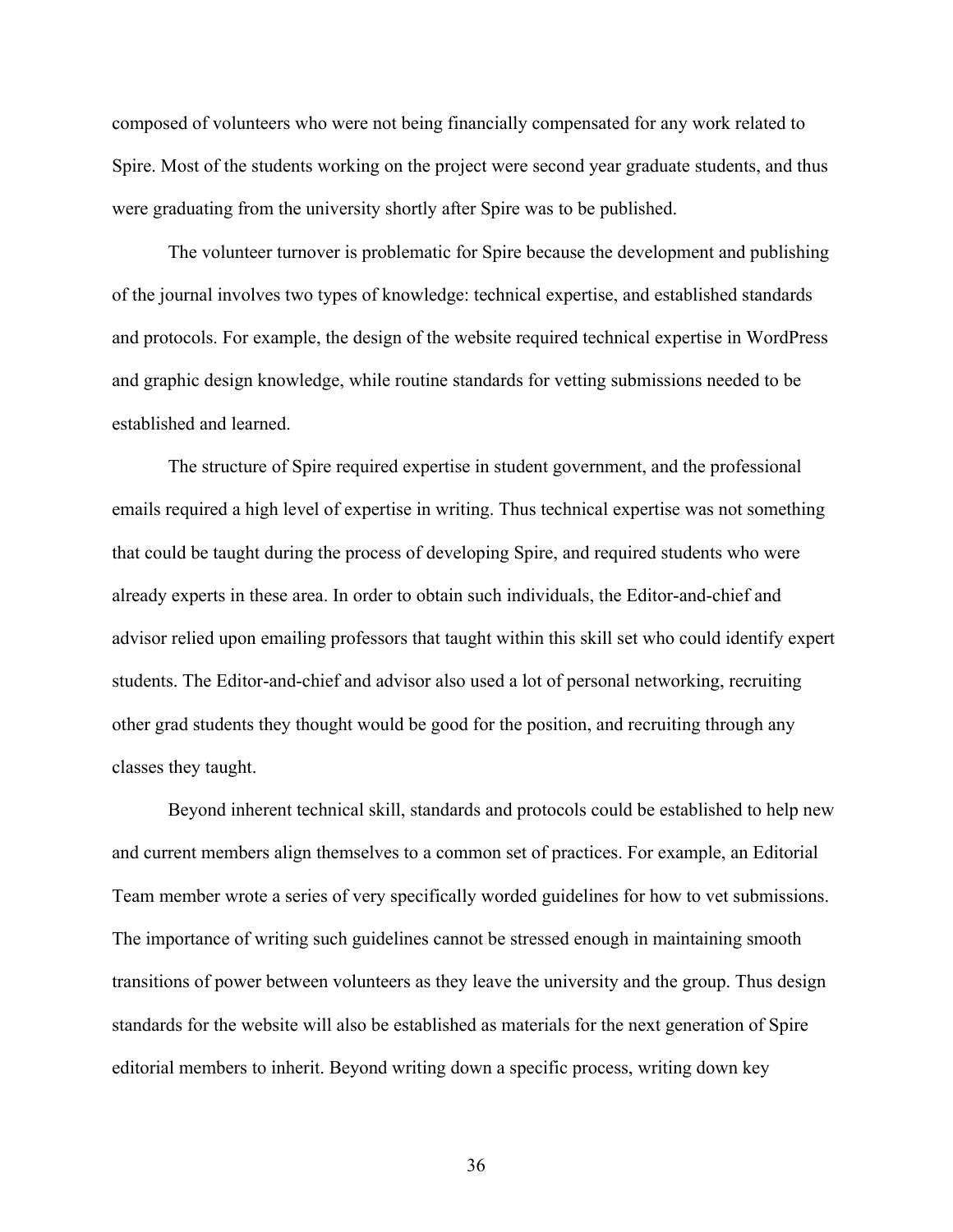statements of purpose and mission can help align new volunteers to an ideological structure more easily.

Another way to help new members learn the common practices was to build Spire within an open source system. WordPress is easy to learn and widely used, and by hosting under the UMaine domain we had access to a huge network of support. This kind of system will be incredibly valuable to the future of Spire as new volunteers will need to be able to quickly learn these systems.

In order to keep volunteers two factors were identified as helping to incentivize the process. First, Spire could help a student's career through resume or experience building. Second, the feeling of being needed within the group or being personally interested in the topic also helped retain volunteers. Some students on the Editorial Team were also taking a class associated with Spire, such as a thesis or independent study. But beyond this volunteers tended to stay on the team if they felt they were needed and were genuinely interested in the project. We found that the attendance to meetings greatly increased when there was a clear agenda and work to be done. Further members whom had a specific and rare expertise naturally started offering that skill to the group and took on more responsibility. But beyond this, individuals with the most personal interest tended to take on the most responsibility. This emphasizes the importance in trying to recruit those with interest, not just those with skill.

#### Technical Design and Standards

The use of standards and website design was briefly mentioned in the previous section. Though volunteerism was used as a rationale for having standards in place, the standards were never mentioned or analyzed in depth. Such standards and web design practices are an incredibly important Spire, and thus it is important to go into depth about the systems that were used.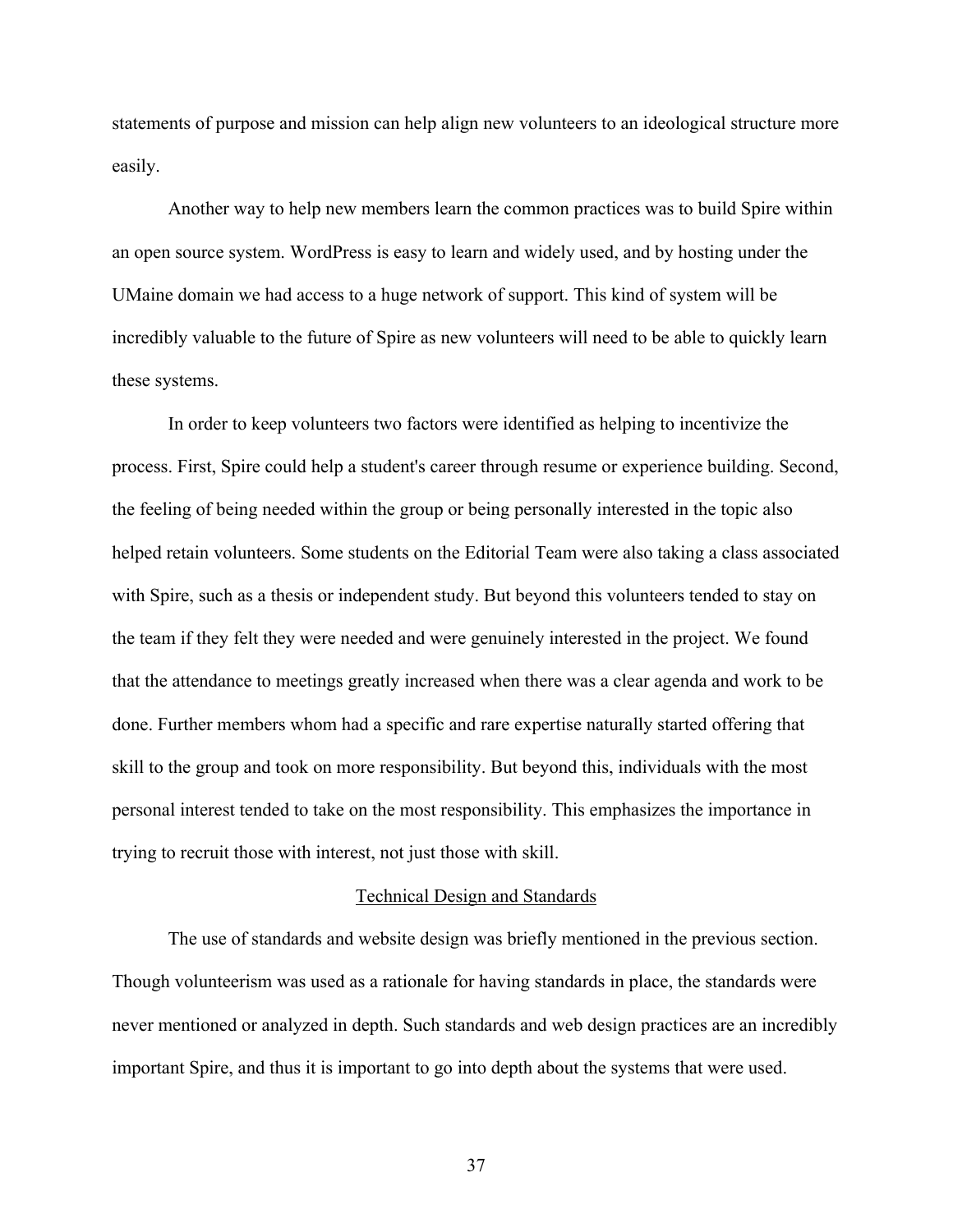Technical designs and standards that were used include a common strategy for displaying content and sets of submission standards.

Technical Website Design – The design of the Spire website came in two stages that served two different purposes. While the Editorial Team was advertising and receiving submissions the website was purely informational. This website contained a homepage, an advisory board page, a submission page, and a cover design contest page. The goal behind this setup was that users would see our promotional emails and go directly to the website where they could learn more. The cover design contest was also a method of attracting attention to Spire, and we offered a prize of 100 dollars for the chosen submission. Another page, called "our partners", was initially going to be used to show the depth of our community, however organizations did not have enough initial interest in the prospect of being a partner to set up this page.

The website had a common set of branding trends associated with UMaine. Since we were hosted under the UMaine domain, we did inherit font styles, colors, and other design standards such as a custom logo. Though Spire may eventually seek its own unique design, the UMaine design standards were helpful in automatically making the Spire website cohesive looking. The importance of design cohesiveness should not be underestimated, as it serves as a visual representation of the quality of the content.

The design of Spire aims to visually pair diverse forms of expression such as paintings and scientific articles. This visually would then reinforce the broadened dialogue around sustainability and conservation. However, this offered a unique design challenge as the pieces were fundamentally different, and thus needed different design methodologies to incorporate them into the website. For example, a photograph cannot be treated the same as text within web design. In order to mediate this, a design standard was set in place that used shortened versions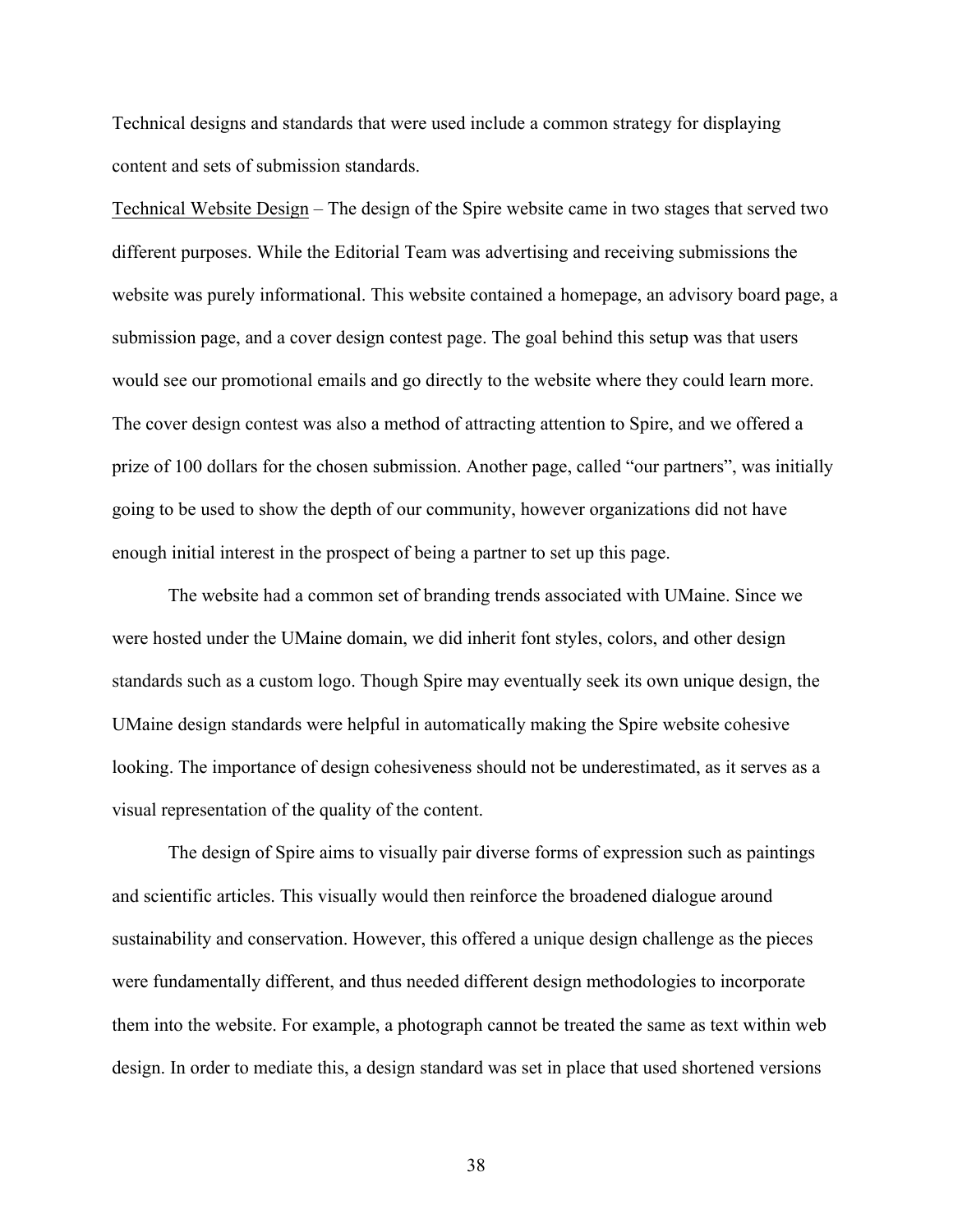of all of the pieces on a scroll down "main content page", with clickable links to read more about each piece. When clicking this button, the reader would then be taken to a separate page with the content of one submission. Next to this submission would be a navigational sidebar with the option to go back to the main issue or to see other articles.

Editorial Standards *–* The Spire Editorial Team followed a strict set of standards when vetting submissions to maintain editorial integrity. When a piece was received it would go through an initial review process, which would either pass or reject the piece based on the follow two requirements.

- 1. The submission's purpose is compatible with our vision statement; it helps to further dialogue around/considerations of conservation and sustainability. Its primary purpose is not to advertise anything, but rather to inform or prompt new thinking in an audience. Submissions should not self-promote or advertise any group or entity, including financial gain. (Spire Editorial Standards)
- 2. There are no visible and overarching quality issues that render the piece unpublishable. That is, an entire rework of the piece would not be necessary for it to be published in Spire. Issues include (but are not limited to): Excessive typographical or language issues, file quality issues (pixel density, bitrate...etc.) (Spire Editorial Standards)

If these two stipulations were met, the piece would then be sent on to an academic review process. Two members of the editorial board with experience relevant to the content would then read the submission and suggest edits if desired. The two reviewers would then present their comments to the entire team, and the submission would then either be accepted, conditionally accepted (in the case of edits), or rejected.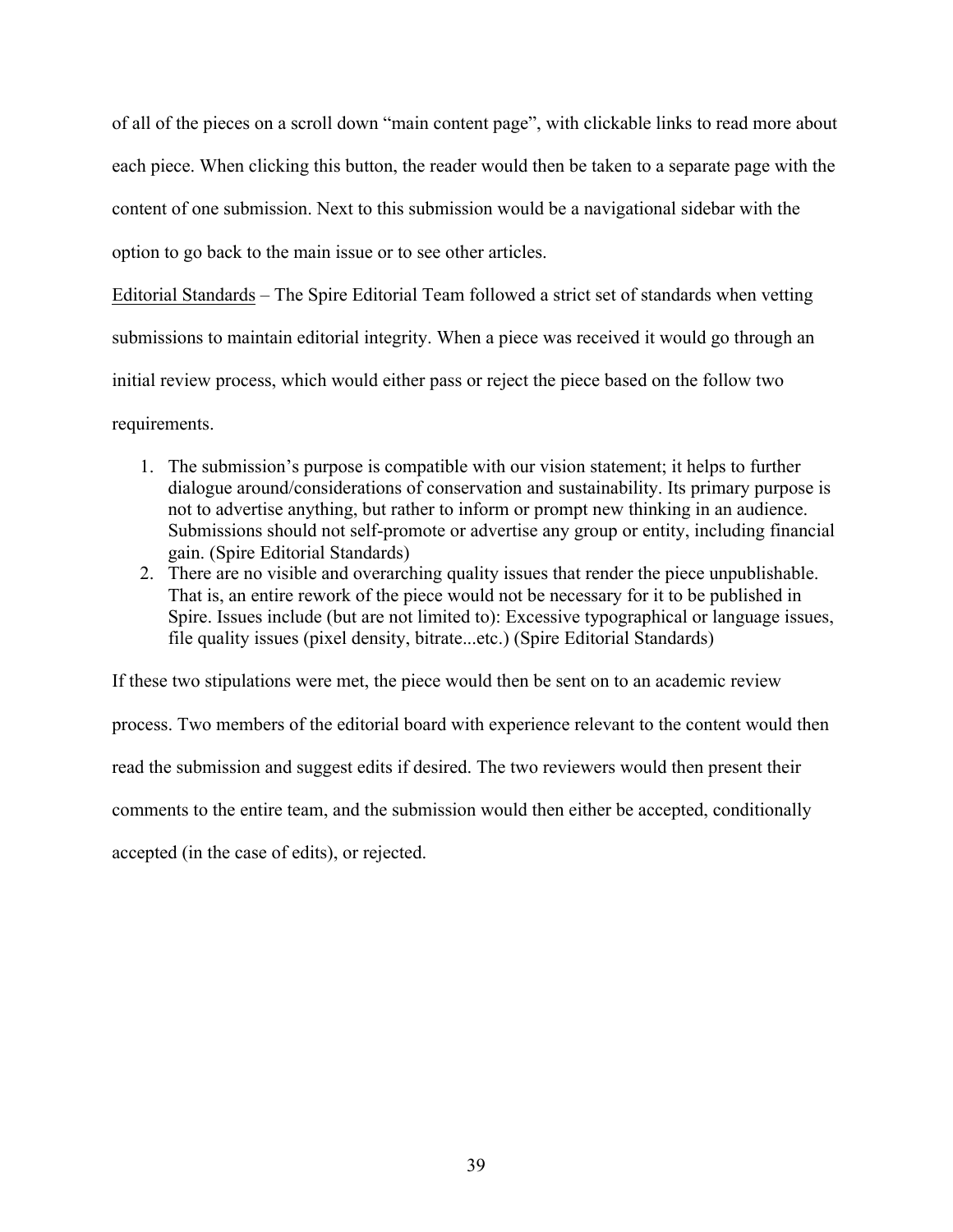# RESULTS AND ANALYSIS: THE EXPLANATORY CASE

Research Question: How do websites of popular online scientific communities implement design strategies to address Dialogic Design, Interactivity, and Strategic Messaging, all categories recognized as important to fostering scientific discourse within a patron community?

#### Introduction

Once the communication dynamics and trade-offs within a production team have been addressed and understood a team can then move on to implement design strategies within the website. In the case of Spire, the communication dynamics and trade-offs had to be dealt with before the actual construction of the website to ensure that the team was functional. In fact, the production of the Spire journal design only occurred in the last two months of the yearlong project.

Because much of the time of the Spire project was spent dealing with communication dynamics and trade-offs the explanatory case was used as a method of isolating the identified design strategies in already effective and popular websites. The idea behind using successful websites is that since they exhibited already established communities and likely had more design autonomy than Spire these websites would exhibit more examples of the design strategies of Dialogic Looping, Strategic Messaging, and Interactivity. Thus methodology identified on these websites as contributing to the three strategies should be seen as future goals for Spire rather than being currently used on the Spire website.

# WWF.org

The World Wildlife Fund (WWF), is an international charity foundation that provides funding for projects related to forests, oceans, freshwater, wildlife, food and climate. According to WWF.org, WWF is the "The world's leading conservation organization, WWF works in 100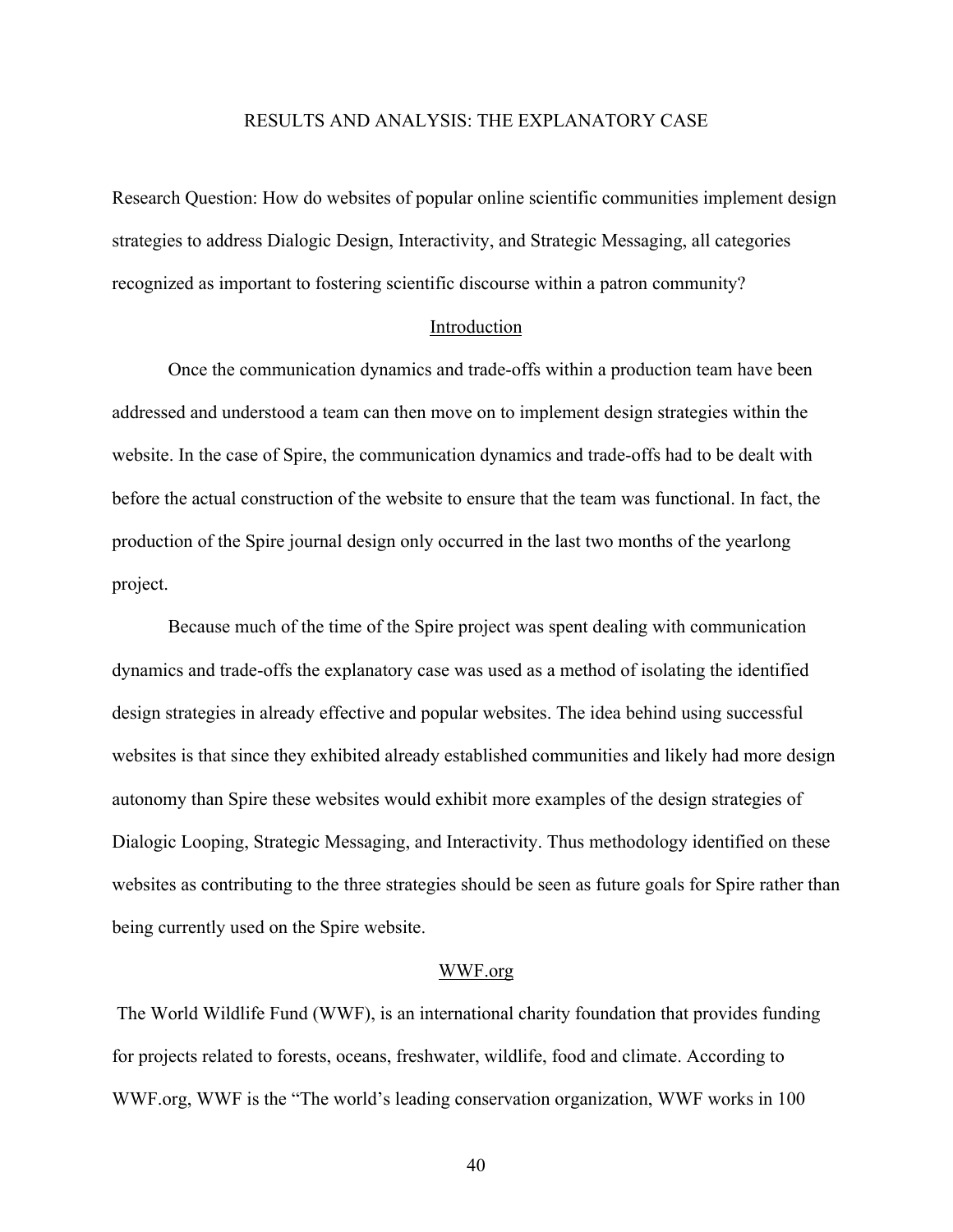countries and is supported by more than one million members in the United States and close to five million globally," (WWF.org, n.d.).

## 1. Strategic Messaging for Homophily

#### *Examples Present - Home Page: 7, About/contact: 5, Article 1: 2, Article 2: 1*

Because WWF.org depends on donations the website was designed with messaging that reinforced group similarity through a common purpose and group power. Thus much of the material on their homepage was rhetorically aimed at establishing the visual presence of a large community. One featured tweet on the front page that accomplished this stated that "buildings and landmarks across the globe are joining the #EarthHour movement, you can too" (WWF.org, n.d.). The WWF about page contained messages that further reinforced the size, common purpose, and accessibility of the community by stating "it's a big job, and no one person can do it alone" (WWF.org, n.d.). The website also used visual examples of community by including pictures of groups of protesters with the caption "on lobby day, WWF activists head to capitol hill to engage leaders on conservation issues" (WWF.org, n.d.). Further messaging included asserting the high value of some of the members within the community with one photo showing actress Kristen Bell claiming that "Kristen Bell commits to sustainable laundry practices, will you? Take the pledge" (WWF.org, n.d.).

#### 2. Interactivity and Networking

#### *Examples Present - Home Page: 2, About/contact:1, Article 1: 3, Article 2: 0*

Despite the massive amount of strategic messaging, there was very little evidence of connection within the community in terms of interactivity and networking. Though WWF does use social networks such as Facebook and Twitter, these networks were only linked on the homepage through a series of icons. Upon analyzing Twitter, the social network seemed to contain very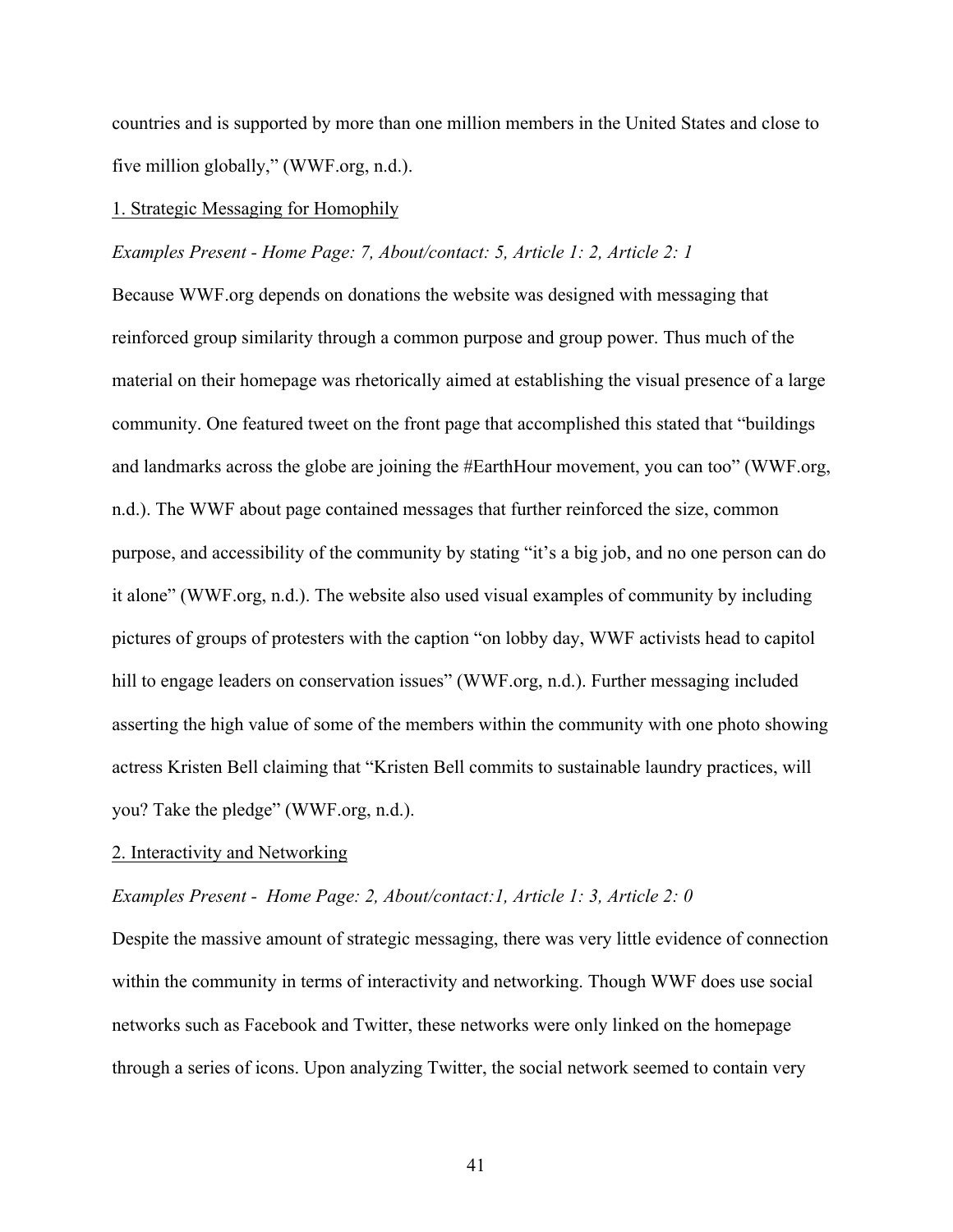little patron interaction, and rather served as some sort of blog to post both articles about WWF funded activities and more strategic messaging. Throughout the homepage there were often call to action buttons that implied some sort of interaction, for example "let us know if you are participating [Earth Hour]" (WWF.org, n.d.). Upon further inspection, call to actions such as these seemed to be more about data collection. This data would then be used to reinforce strategic messaging by stating the size of the community and their collective purpose. The most prominent interactive feature included creating a WWF account. However, this account, referred to as the support center, was really just a tool for WWF to gather email addresses for promotional purposes and to gather donations and therefore including little to no interpersonal interaction.

#### 3. Dialogic Loops

# *Examples Present: Dialogic Design appeared universally on all pages*

Since WWF depends so greatly on stakeholder support it contained a robust system of dialogic loops. This system was so robust that it was not mainly contained on a certain page, but appeared as part of the header and footer of all pages. For example, users could set up a WWF account where they could contact site administrators with questions or look up common answers. After interacting with WWF.org for a couple minutes, a popup survey appeared asking about my experience with WWF.

#### 350.org

350.org is an environmental activist network that aims to promote three specific agenda points: keep carbon in the ground, help build a new more equitable low-carbon economy, and pressure governments into limiting emissions, (350.org, n.d.). 350 refers to 350 ppm, the level of carbon in the atmosphere that needs to be reached to reverse or stop climate change. The organization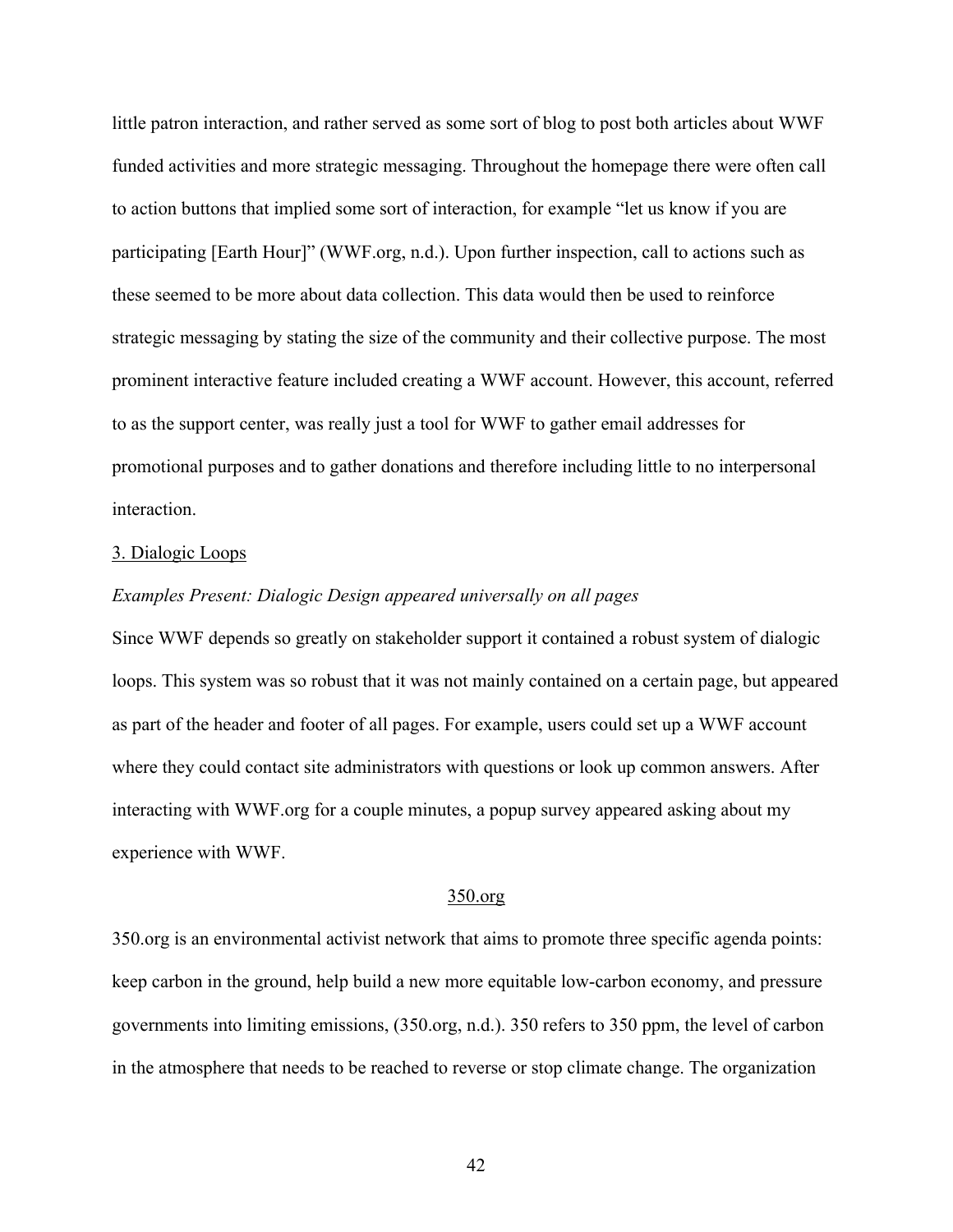does accept donations, but the main purpose of the group is to organize group climate action through the use of in person meetings. Thus the about page claims that "We're Stronger When We Collaborate", and "Mass Mobilizations Make Change", (350.org, n.d.).

#### 1. Strategic Messaging for Homophily

# *Examples Present - Home Page: 2, About/contact: 2, Article 1: 1, Article 2: 2*

When first landing on the home page, the first visual element shown is a strategic message that asserts "We are building a global climate movement" (350.org, n.d.). Within this message, the words "we", and "global" assert the size of the community, while "climate movement" asserts the purpose. Within the about page there are many assertions of homophily, including entire sections dedicated to purpose overview and goals. These sections assert a common purpose by claiming "we believe in a safe climate and a better future," and "we are stronger when we collaborate" (350.org, n.d.). The articles themselves often contain statements of group strength and a common shared goal, further reinforcing the common purpose. Strong visual messages also supported the idea of a group with a common purpose, with a map showing the geographic locations of different 350.org communities and photos of mass protests.

#### 2. Interactivity and Networking

# *Examples Present - Home Page: 5, About/contact:1, Article 1: 3, Article 2: 1*

There was a lot of overlap between strategic messaging and interactivity. Strategic messaging was used to assert the size and purpose of the group, and was usually accompanied with a button that allows you how to interact in a very personal way with this community. For example, one graphic showed an icon of a map with the text "find a 350 local group" (350.org, n.d.). When clicking this icon, you are directed to a map that allows you to find the contact information for your local 350 group, where you can meet participants face to face. There was even an option for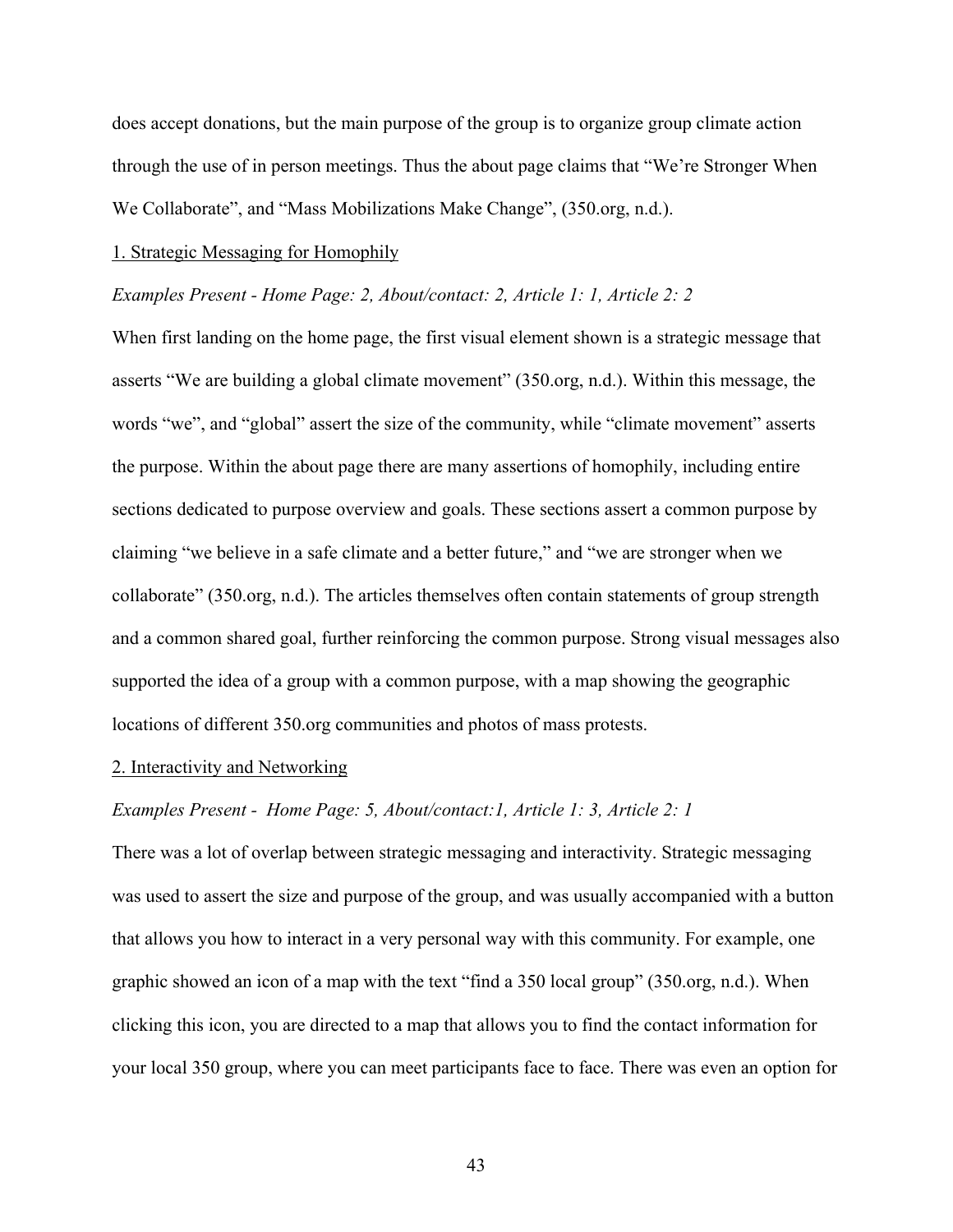you to create your own 350 group, and all groups were provided with free advertising and branding materials. Even a window that asked for email addresses framed the email list as a way to "get involved," and "get emails updates at moments when you can make a difference" (350.org, n.d.). In one article, a live strategy session was advertised, where members could chat directly with each other and watch the strategy session. The social networks were incredibly prominent on all pages, and upon inspection Facebook included invitations to in person events and clear user interaction through comments.

### 3. Dialogic Loops

#### *Examples Present - Home Page: 2, About/contact:1, Article 1: 1, Article 2: 0*

Though user interaction and networking took place on the website, the goal of the website was to foster personal interaction in public meetings and events. Dialogic loops could then theoretically occur within these face to face meetings and not necessarily on the website. Thus the website itself did not contain many examples of Dialogic Design, as user feedback could take place within the personal meetings. On the homepage there was the ability to contact site administrators and sign up for an email program, but these options were small and were contained within the page footer. The about/contact page also contained a section for users to submit feedback via email that was slightly more prominent.

#### Sciencemag.org

Science magazine is a journal conglomerate that contains the journals *Science Advances*, *Science Immunology*, *Science Robotics*, *Science Signaling*, and *Science Traditional Medicine*. Sciencemag.org is a representative page for all of these journals, and the organization is sponsored by the American Association for the Advancement of Science. The conglomerate website was chosen because of its vast amount of influence within academic spheres according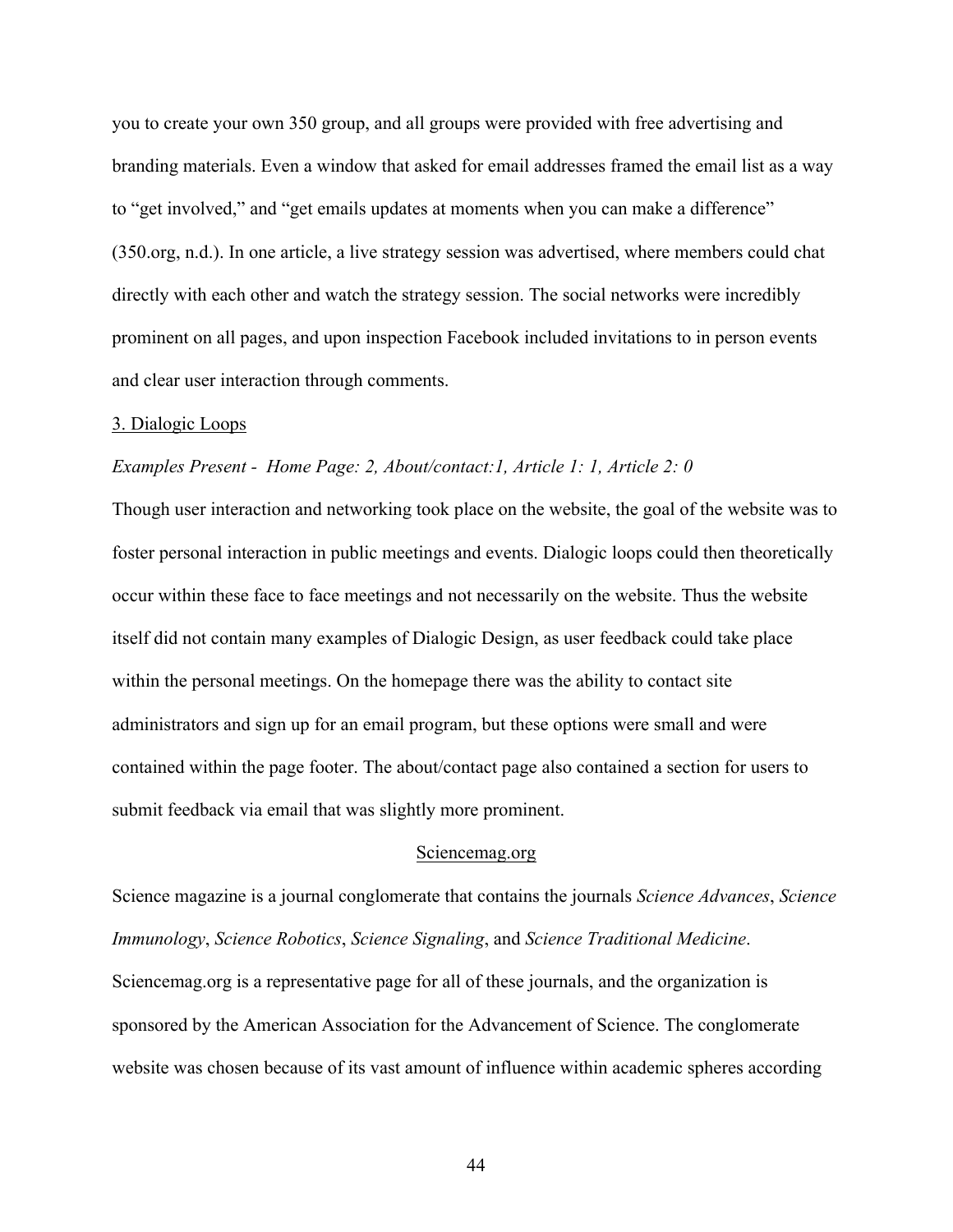to its top 50 scientific journal rank on http://www.scimagojr.com/. Sciencemag.org seeks to "advance science, engineering, and innovation throughout the world for the benefit of all people," (sciencemag.org).

#### 1. Strategic Messaging for Homophily

# *Examples Present - Home Page: 2, About/contact: 0, Article 1: 0, Article 2: 0*

Within more established scientific journals or journal conglomerates, strategic messaging for homophily becomes more abstract. There were few direct statements of purpose or language referencing the size of the community. Rather sciencemag.org depended upon visual representations of the size and and purpose of the community. The home page would often contain long lists of the names of journals produced by the community, and highly visual pictonavigational links to various journals and featured articles. This insinuates that the community is large enough to produce large volumes of high quality work and the purpose of the community is to contribute to scientific topics.

#### 2. Interactivity and Networking

#### *Examples Present - Home Page: 3, About/contact:0, Article 1: 2, Article 2: 2*

Within a proper journal there is another mode of interaction, which involves publishing. Website visitors have the opportunity to try and publish through their academic institutions to one of the journals put together by Sciencemag.com. This allows for an intellectual interaction with the greater scientific community by adding to the meta-discourse around science. Because of the high academic standard of the journal, there was very little access to publishing tools, other than a small section at the top of the page for authors, members, and librarians. Upon clicking on the authors option a user could then figure out how to submit.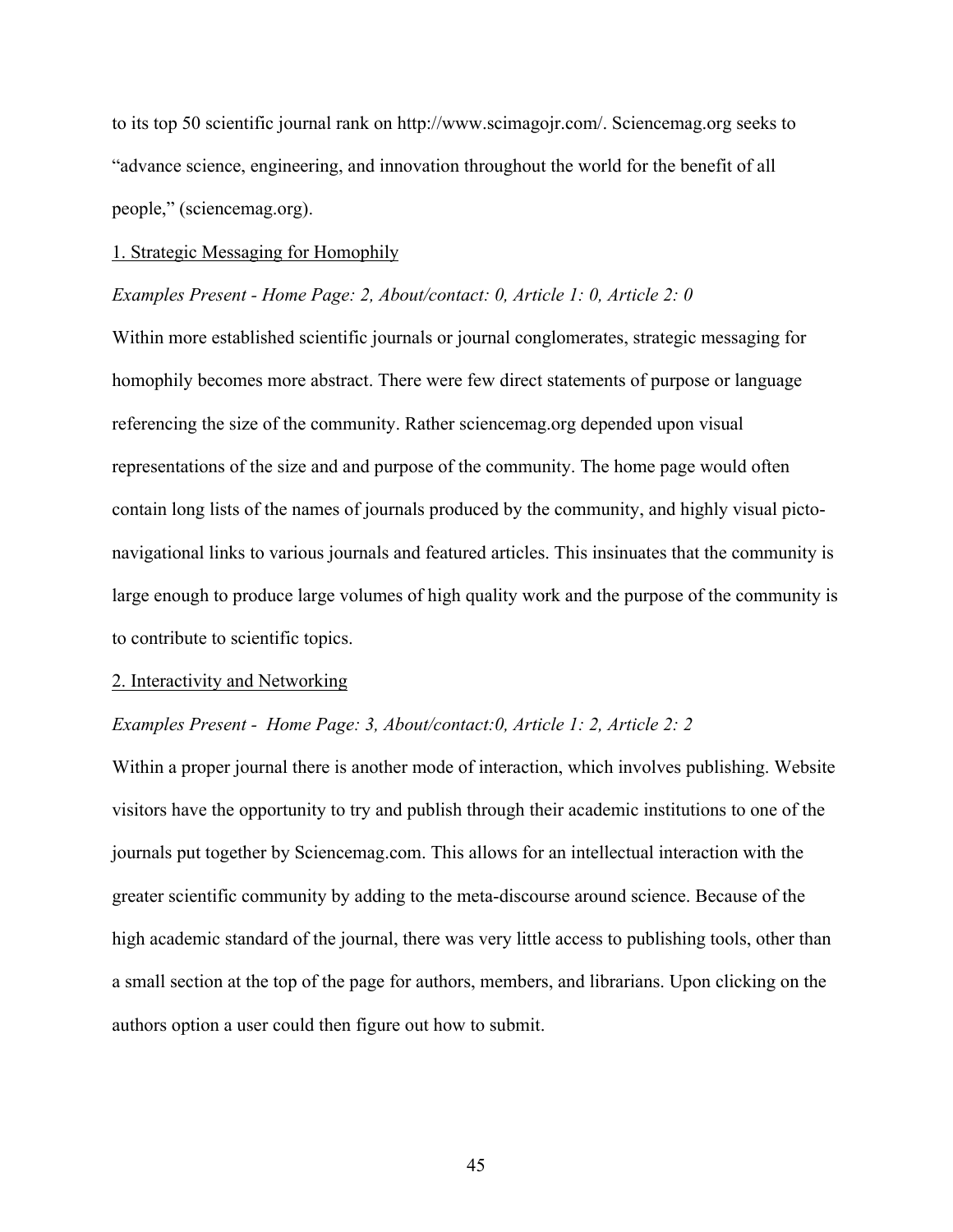In terms of direct interpersonal interaction and networking, social networks held a high presence on many of the web pages. Social media icons could be easily found on the home page, and Sciencemag.org uses Facebook, Twitter, YouTube, and Google Plus. More interpersonal interactions occurred within these sources as they served as a method for authors to network with each other. This networking was further reinforced by the opportunity to directly interact with authors by clicking next to an author's name, where you can email or tweet them directly.

# 3. Dialogic Loops

# *Examples Present - Home Page: 2, About/contact:0, Article 1: 0, Article 2: 1*

Sciencemag.org contained very few methods of reaching out to the production team for contact via dialogic loops. Within the homepage there was a clickable link to a contact section at the bottom of page, and within the contact page there was a list of methods to reach out with questions. However, there was very little evidence of further dialogic loops on the webpage.

#### Plos.org

The Public Library of Science (PLOS), is a conglomerate system of journals that provides scientific articles in an open source format. According to Plos.org, "PLOS was founded in 2001 as a nonprofit open access publisher, innovator and advocacy organization with a mission to accelerate progress in science and medicine by leading a transformation in research communication" (Plos.org, n.d.). PLOS publishes a number of open journals including *Biology*, *Computational Biology*, *Neglected Tropical Diseases*, *Medicine*, *Genetics*, and *Pathogen*. All of the articles published in these journals are accessible to the public at no charge.

1. Strategic Messaging for Homophily

*Examples Present - Home Page: 6, About/contact: 2, Article 1: 3, Article 2: 1*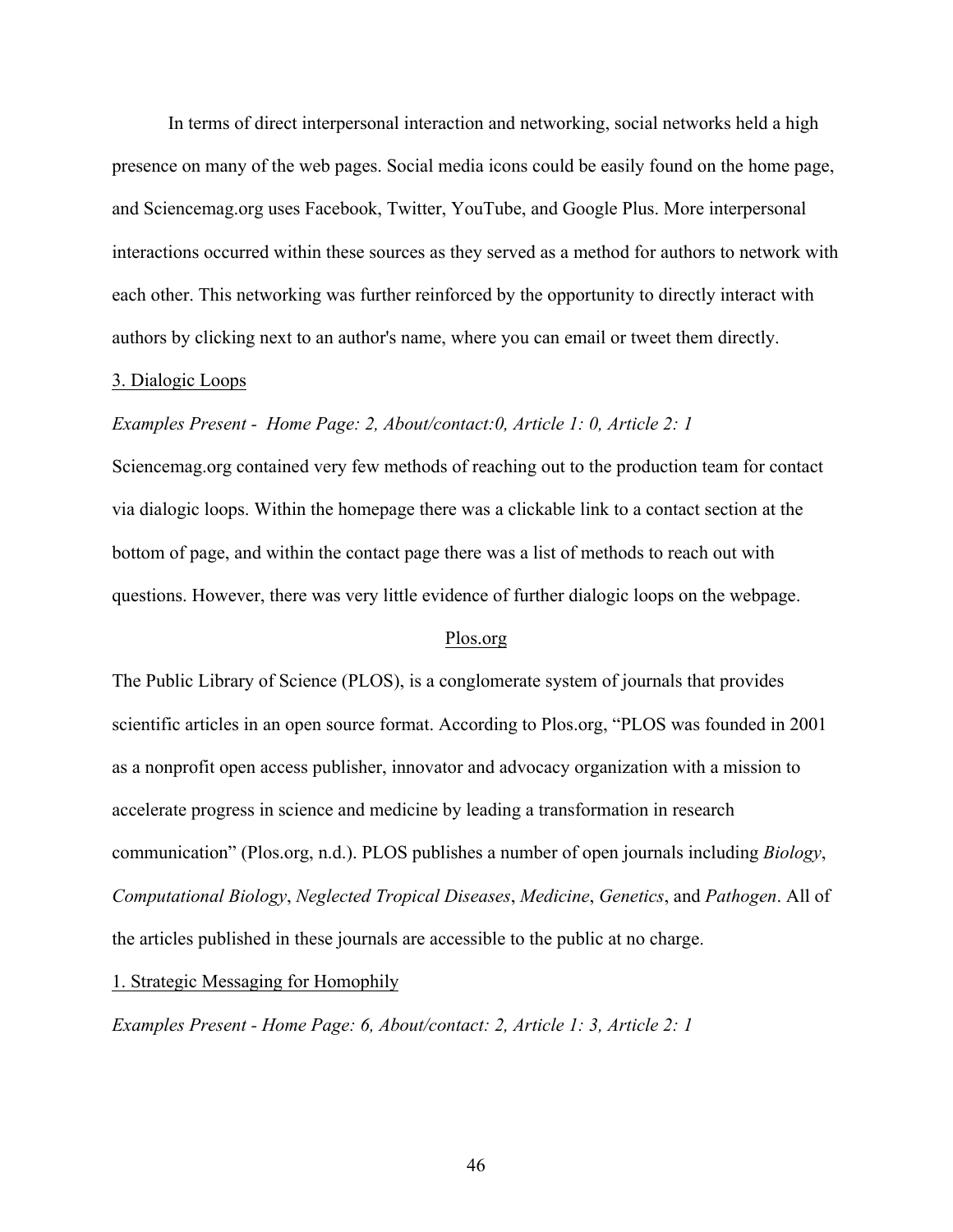Plos.org seeks to convince visitors of the value of their mission by including messaging that hints at the size and purpose of the open source publishing community. On the home page, a prominent header image claims "Plos is a nonprofit publisher, innovator and advocacy organization" (Plos.org, n.d.). Further messaging includes an image that states "Ten years of advancing science as One: come celebrate with us" (Plos.org, n.d.). The about page includes further strategic messaging that asserts the goal of the organization by stating "our job is not done," and that "openness ensures innovation" (Plos.org, n.d.). Further strategic messaging included picto-navigational bars that show the breadth of the publishing community and lists of the journals offered.

#### 2. Interactivity and Networking

#### *Examples Present - Home Page: 5, About/contact: 3, Article 1: 0, Article 2: 2*

Similarly to Sciencemag.org, Plos.org is a conglomerate journal organization, and thus a method of interaction includes publishing. Within Plos.org however the methods of publishing were clear and easily accessible. Plos.org contained a large button that said "Submit your manuscript," in the upper right corner (Plos.org, n.d.). Plos.org also runs a series of blogs including medicine and technology commentary that allow patrons to interact further.

Plos.org allows for more direct networking and interaction by advertising a personal "Meet the editors" session during an AACR conference (Plos.org, n.d.). Further Plos.org allows for interaction via social networks. Facebook and Twitter were used as systems for posting articles, members of the Plos.org community clearly interacted on these networks, either through Facebook comment sections, or from tweeting to each other directly. Within articles themselves hosted on Plos.org users could even contact authors directly.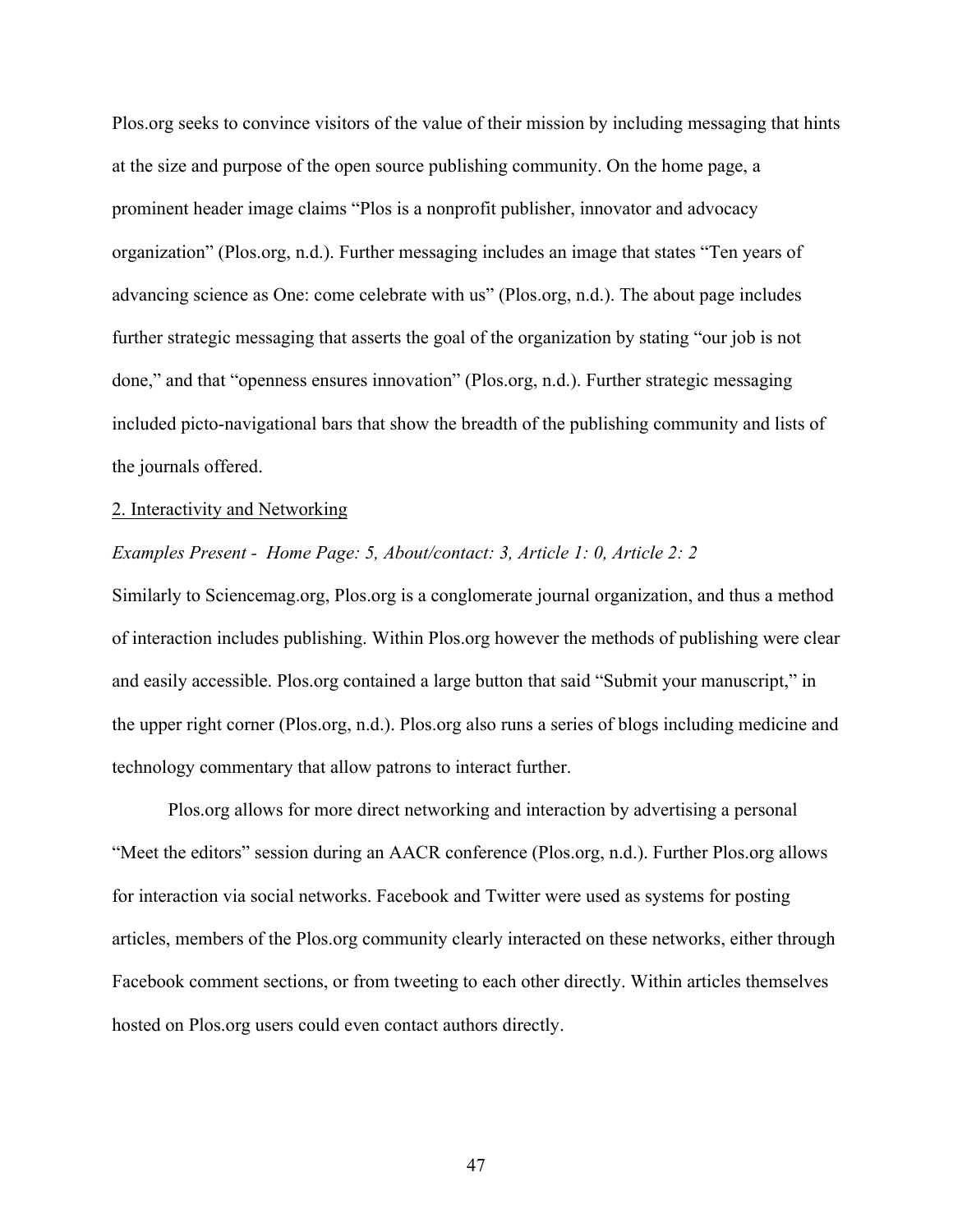#### 3. Dialogic Loops

# *Examples Present - Home Page: 1, About/contact: 2, Article 1: 1, Article 2: 0*

Plos.org had very few examples of dialogic design within their website. On the Plos blogs there was a contact form where you could specifically send comments and feedback, and at the bottom of every page there was a contact section. There was also a box where you could enter an email address to receive promotional emails from Plos, but there was no evidence this was used for feedback.

### Key Design Strategy Themes

Dialogic Infrastructure and Popups – Dialogic loops showed up on all pages in varying levels. These examples of dialogic loops would commonly be formatted in two ways. First, dialogic loops were built into the header and footer of the page as a dialogic infrastructure. This infrastructure could be found on all pages under a domain and was often difficult to notice and not-intrusive because of its small font. This format of dialogic looping is beneficial because visually it does not interfere with the main content of the page, but can still easily be accessed by scrolling to the top or bottom of the page. Second, pop-up surveys were another method of prompting a dialogic loop. One WWF.org survey in a pop-up window was given once a couple of pages had been analyzed. This allows for a user to have time to interact with the website before a survey comes up asking them about their experience.

Implied and Direct Strategic Messaging – Strategic messaging was used in all websites to create feelings of homophily. Examples of this include the usage of direct messaging and implied messaging. Direct messaging involves stating a common goal or purpose, such as 350.org stating "We are building a global climate movement" (350.org, n.d.). Direct messaging was typically found at the very top of the home page floating on top of a banner image, or on the about/contact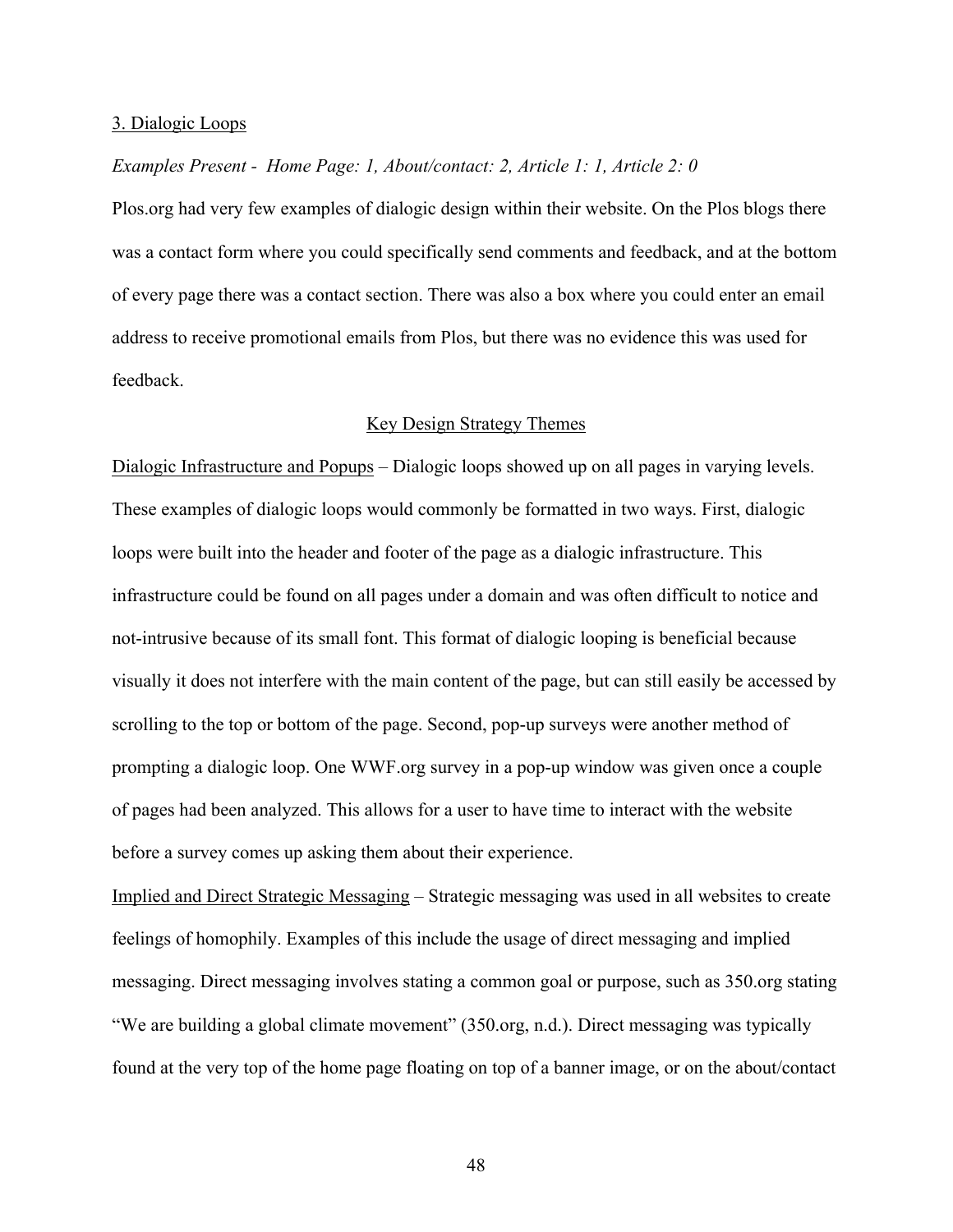page. Implied messaging includes non-direct messages of homophily, such as an image on WWF.org that shows a group of WWF volunteers walking into a government building to protest for an environmental cause. Other implied messaging includes the use of picto-navigational lists of articles. Though this serves to help a user navigate throughout the website, it also reinforces the existence of a community needed to produce such articles, and the purpose of that community which is to produce scientific articles.

Combined Interactive and Strategic Messaging Elements – Calls to action were sometimes combined with strategic messaging on the websites to encourage interactivity. A call to action is a web element used to convince a user to perform a certain action, such as clicking to buy a product. On the websites studied a strategic message would first assert homophily, then include a call to action that would encourage the user to join the community. An example of this is on Plos.org, where a written message says "Ten years of advancing science as One: come celebrate with us" (Plos.org, n.d.). This message was then followed by a linked button where users could sign up for the celebration event. On 350.org, combined interactive and strategic messaging elements were used to connects patrons in face to face meetings. For example, one webpage element stated that "you have the power to organize your friends, colleagues, and neighbors to take action together" (350.org, n.d.). This statement was followed by a button that helps you find local groups by showing you a map of local 350 groups and their contact information.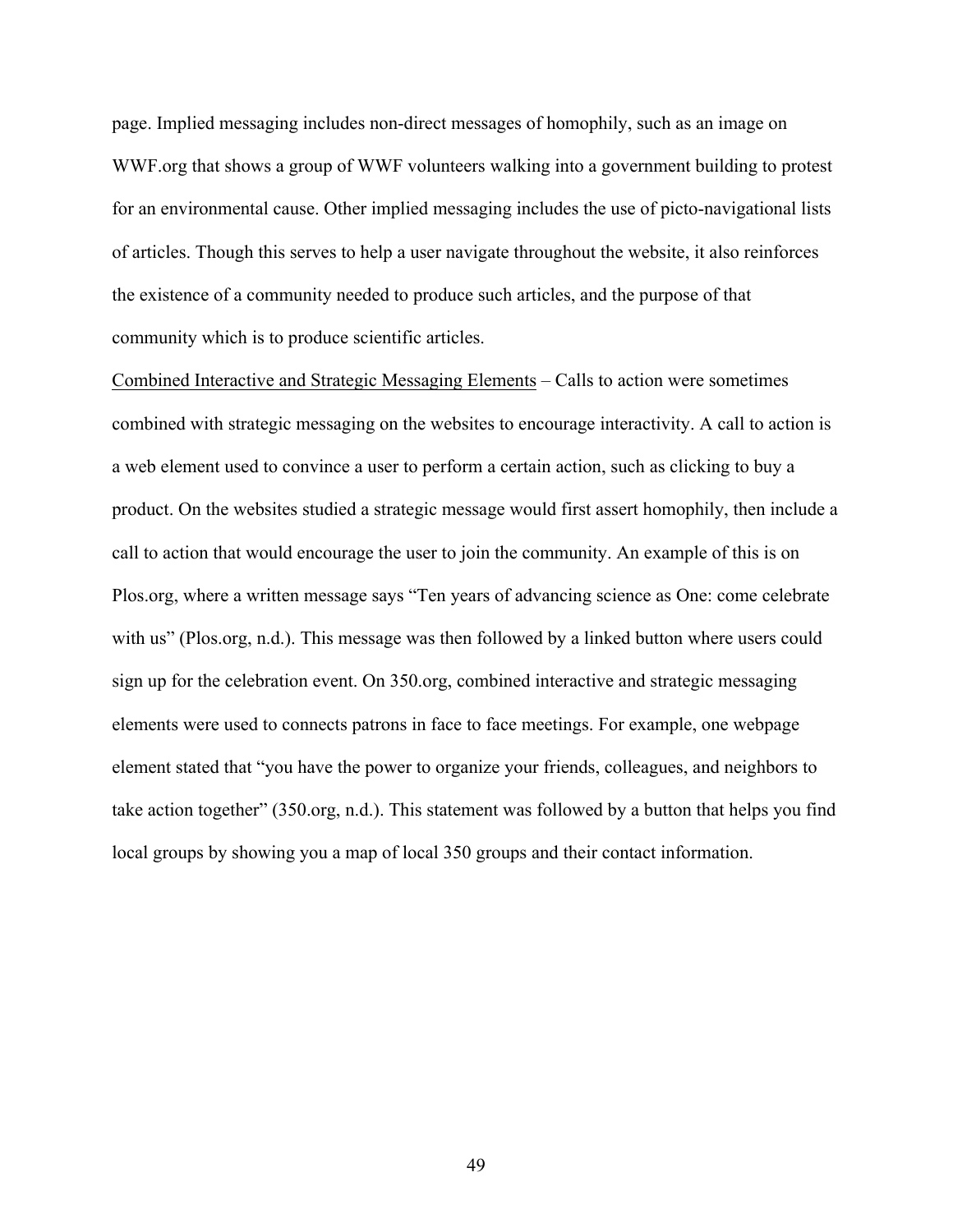# DISCUSSION: THE FUTURE OF SPIRE

Relevant Research Question: Based on the communication factors that shaped Spire and on the website review, what recommendations can be made to foster scientific discourse through academic journal production contexts?

#### Introduction

The inaugural edition of Spire will be published on May 4, 2017 following a celebration launch event at the UMaine Hudson Museum. Spire as a project has provost level support and aims in future years to become further established at UMaine as an important avenue for community level discourse and in name recognition on campus. With this in mind this research project might be used to inform the future direction of Spire and help the ultimate success of Spire as a journal and as a community. Thus this section is dedicated to recommended future practices for Spire based on the communication dynamics, factors, and design strategies analyzed.

Recommended Website and Design Practices – The Spire website is hosted under the UMaine.edu domain. Because of this Spire inherits the brand standards and navigational tools used by UMaine. Spire also has a limit on the amount of storage space given by UMaine, and extremely limited customization options. This system was free to operate for Spire, which was advantageous as website hosting services cost additional funds. Hosting under the UMaine domain was further advantageous because it came with technical support from UMaine and was an open source system.

However, Spire in the future should be hosted under a private domain in order to gain more autonomy with design choices. Once Spire becomes more established as a successful journal more resources such as a larger Editorial Team and additional funding may become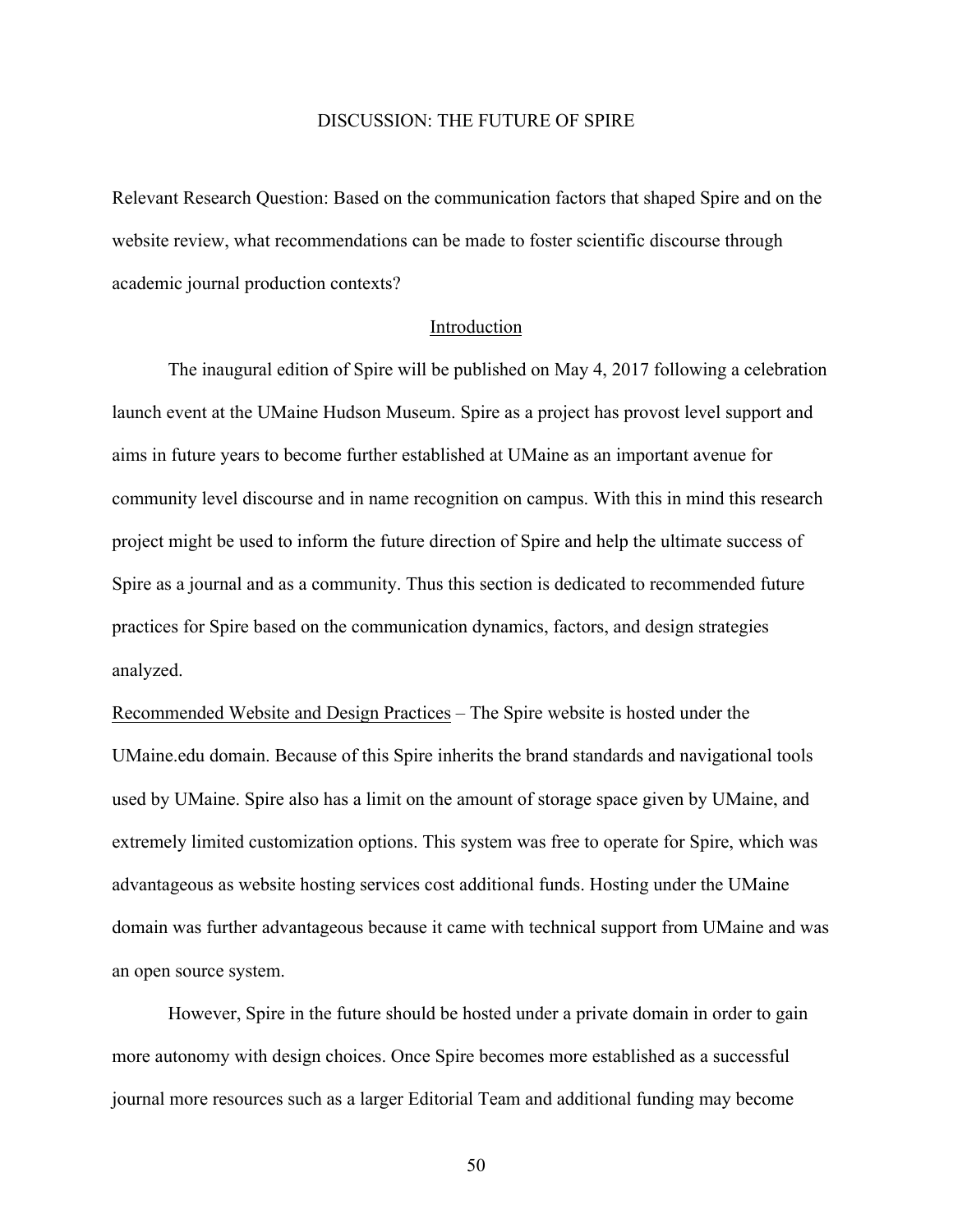available. Thus Spire can expand its volunteer network to contain more individuals with website building expertise, or have enough funding to outsource the production.

Since Spire currently has limits in design autonomy it was difficult to implement dialogic loops, strategic messaging, and interactivity. Further, because Spire was in development stages, much time was spent on communication dynamics within the production team. By developing Spire under a new domain the Editorial Team can work to better implement these design strategies. The Spire website should then work to include dialogic infrastructure to cater to the questions and problems of a larger user base and audience. Spire should also work to include more social networking and sharing options. Spire does have an underutilized Twitter account but in the future this account could be used to help communicate with the Spire community. These social networks could even be dynamically linked on the Spire website once more design autonomy is gained. This would allow for more direct interaction within the Spire community through commentary and messaging.

Communication Dynamics Recommendations – The fluid democratic structure worked well for Spire as it was going through development. The Spire Editorial Team had very little experience producing a journal and thus issues that came up had to be solved on the spot with little prior knowledge or reference materials. Some team members had specific roles, such as Web Designer, Editor-in-chief, and Advisor. However, beyond this team members served a number of roles to be able to adjust rapidly to sudden problems or issues. However, as Spire continues to grow and gain prominence it would be best to add more concrete positions to the group. The fluid democratic structure was important for Spire while developing but as less protocols and standards need to be developed in the future more concrete roles that specialize in these protocols and standards will be needed. An example would be the addition of a treasurer. The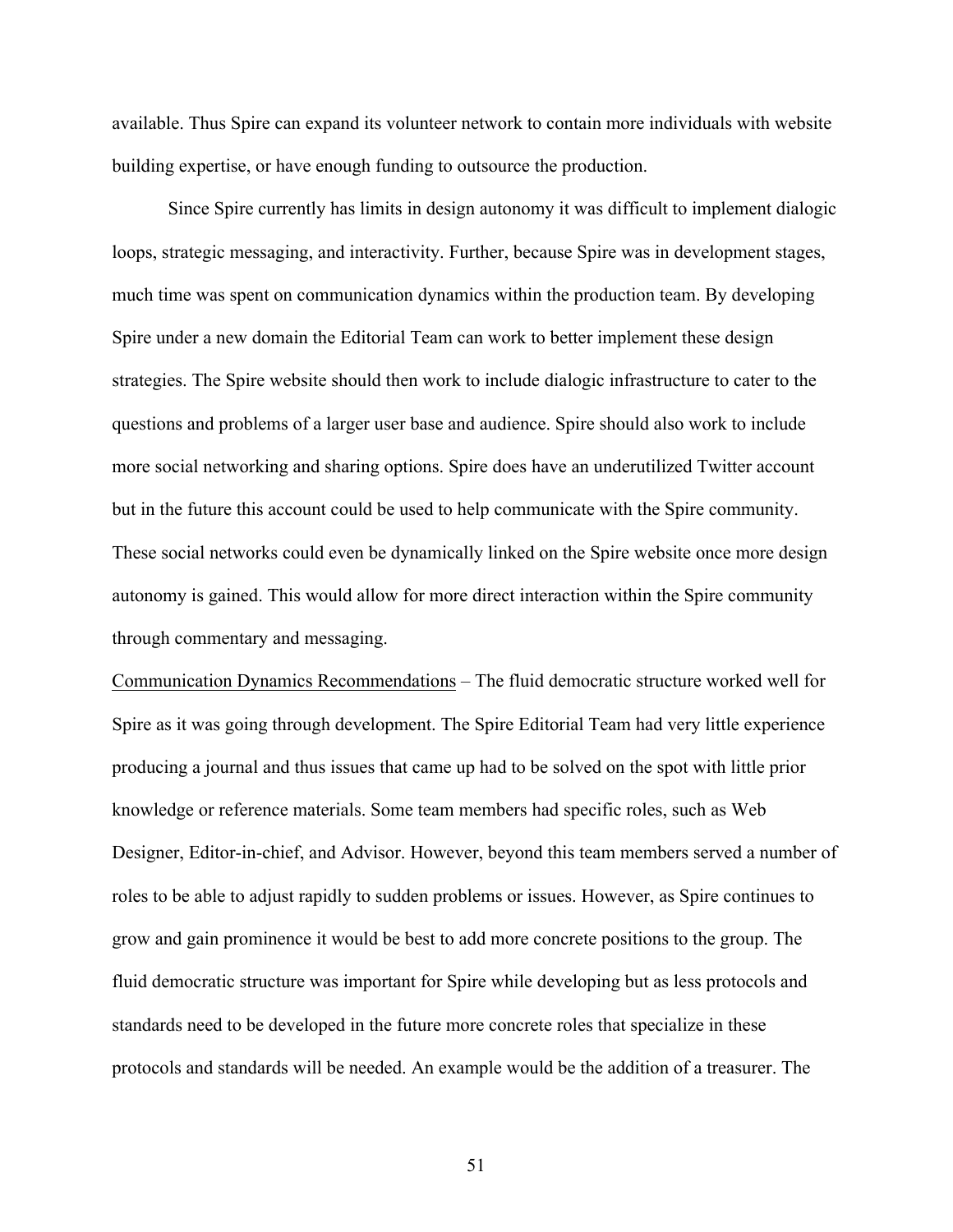management of Spire funds was done by higher level members because the team needed very little money to operate and were still developing avenues to spend these funds. But as more money is needed to operate Spire in the future a designated treasurer will be needed to maintain organization.

Further as the Editorial Team continues to grow in members and more concrete positions are added meetings should also become specialized and not include all members. For example, there might be a meeting just for editors and another separate meeting for designers with a general Spire meeting twice a month. With this model, meetings can become more focused and efficient by requiring only members who are expert in the meeting topic.

Incentivizing and recruitment – The production of Spire involved the work of both graduate and undergraduate students. These students were not financially compensated for their work on Spire, and often did Spire related work during Editorial Team meetings and in their free time. Thus as Spire continues to grow and requires more work to maintain and publish it, more advanced methods of recruitment and incentive will be required. One method of incentive that was already seen within the Spire Editorial Team was personal ownership of the Inaugural Edition of Spire as a thesis. Two members of the Spire Editorial team were incentivized within the project because they worked on Spire for their senior thesis. However, most members worked on the Spire Editorial Team out of interest. Therefore, it might be advantageous to give students opportunities to obtain credit for working on Spire, such as a service learning projects for classes, or even low credit elective classes. This could be achieved by taking advantage of the massive network of university stakeholders involved in the Spire project who may have influence over class and academic curriculums.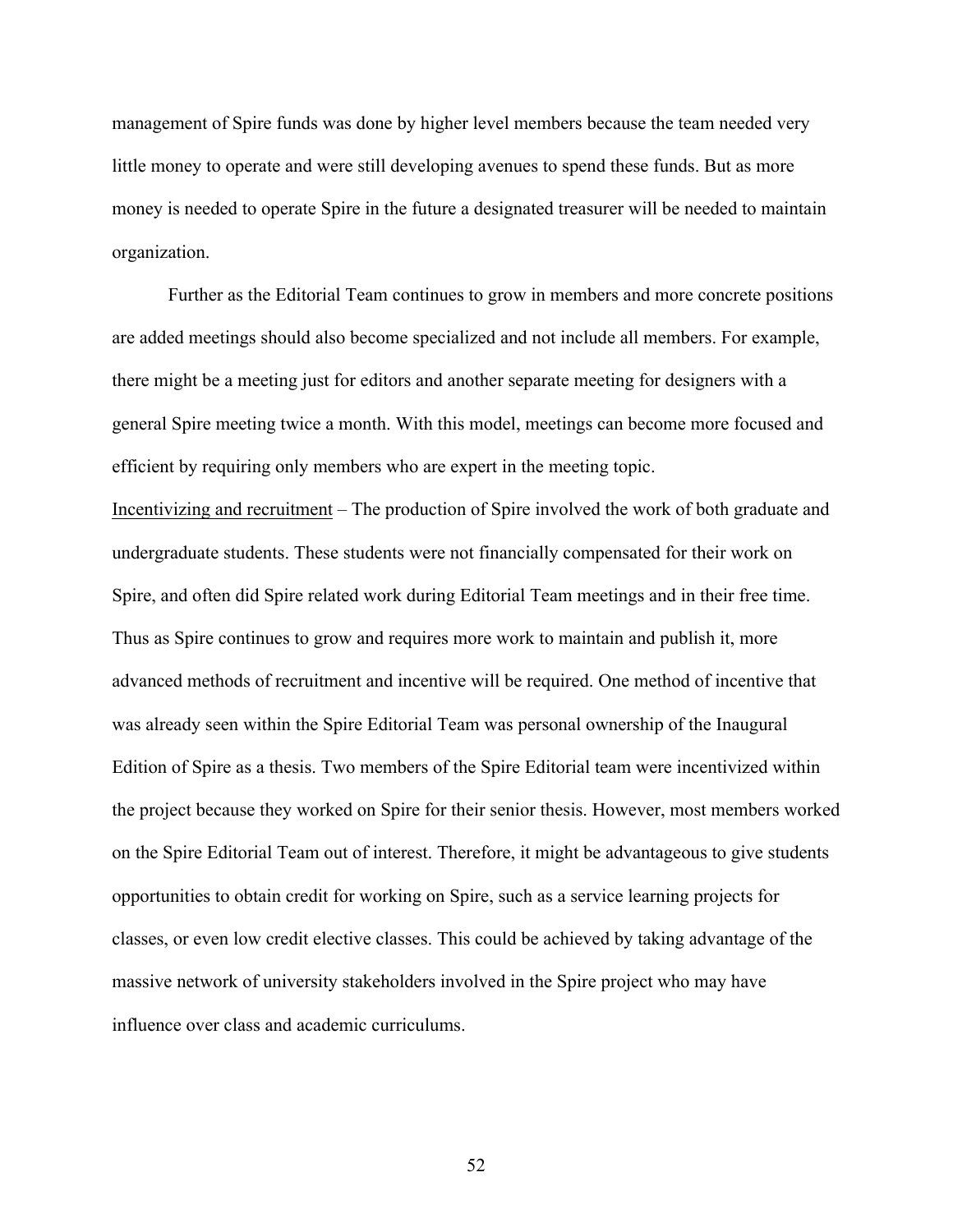# REFERENCES

- Dickinson, J. L., & Bonney, R. (2012). *Citizen science: public participation in environmental research*. Ithaca: Comstock Pub. Associates.
- Ackland, R., & O'Neil, M. (2011). Online collective identity: The case of the environmental movement. *Social Networks, 33*(3), 177-190. doi:10.1016/j.socnet.2011.03.001
- Brazelton, J., & Gorry, G. A. (2003). Creating a knowledge-sharing community: If you build it will they come. *Communications of the ACM, 46*(2), 23. doi:10.1145/606272.606290
- Burke, B. J., Welch-Devine, M., Gustafson, S., Heynen, N., Rice, J. L., Gragson, T. L., . . . Nelson, D. R. (2015). Can science writing collectives overcome barriers to more democratic communication and collaboration? Lessons from environmental communication praxis in Southern Appalachia. *Environmental Communication,10*(2), 169-186. doi:10.1080/17524032.2014.999695
- Cavalcanti, D. P., & Cavalcanti, C. C. (2009). New languages for the spreading of scientific knowledge: broadening the dialog between science and society. *JCOM: Journal of Science Communication*.
- Denison, T., & Williamson, K. (2012). Website management issues for community-based, nonprofit organizations in rural and regional areas. *Information, Communication & Society,16*(7), 1072-1092. doi:10.1080/1369118x.2012.687005
- Domegan, C., Davison, K., & McCauley, V. (2010). Realising the management challenges for science communication outreach: A social marketing perspective. *Irish Journal of Management*.
- Evans, N. G. (2010). Speak no evil: Scientists, responsibility, and the public understanding of science. *NanoEthics, 4*(3), 215-220. doi:10.1007/s11569-010-0101-z
- Farooq, U., Ganoe, C. H., Xiao, L., Merkel, C. B., Rosson, M. B., & Carroll, J. M. (2007). Supporting community-based learning: case study of a geographical community organization designing its website. *Behaviour & Information Technology, 26*(1), 5-21. doi:10.1080/01449290600811503
- Few, R., Brown, K., & Tompkins, E. L. (2007). Public participation and climate change adaptation: avoiding the illusion of inclusion. *Climate Policy, 7*(1), 46-59. doi:10.3763/cpol.2007.0704
- Kent, M. L., Taylor, M., & White, W. J. (2003). The relationship between web site design and organizational responsiveness to stakeholders. *Public Relations Review, 29*(1), 63-77. doi:10.1016/s0363-8111(02)00194-7
- Kouper, I. (2010). Science blogs and public engagement with science: Practices, challenges, and opportunities. *JCOM: Journal of Science Communication*.
- Kraut, R. E., Resnick, P., Kiesler, S., Burke, M., Chen, Y., Kittur, N., . . . Riedl, J. (2011). *Building successful online communities: evidence-based social design*. Cambridge, MA: The MIT Press.
- Lassen, I., Horsbøl, A., Bonnen, K., & Pedersen, A. G. (2011). Climate change discourses and citizen participation: A case study of the discursive construction of citizenship in two public events. *Environmental Communication, 5*(4), 411-427. doi:10.1080/17524032.2011.610809
- Massoli, L. (2007). Science on the net: An analysis of the websites of the European public research institutions. *JCOM: Journal of Science Communication*.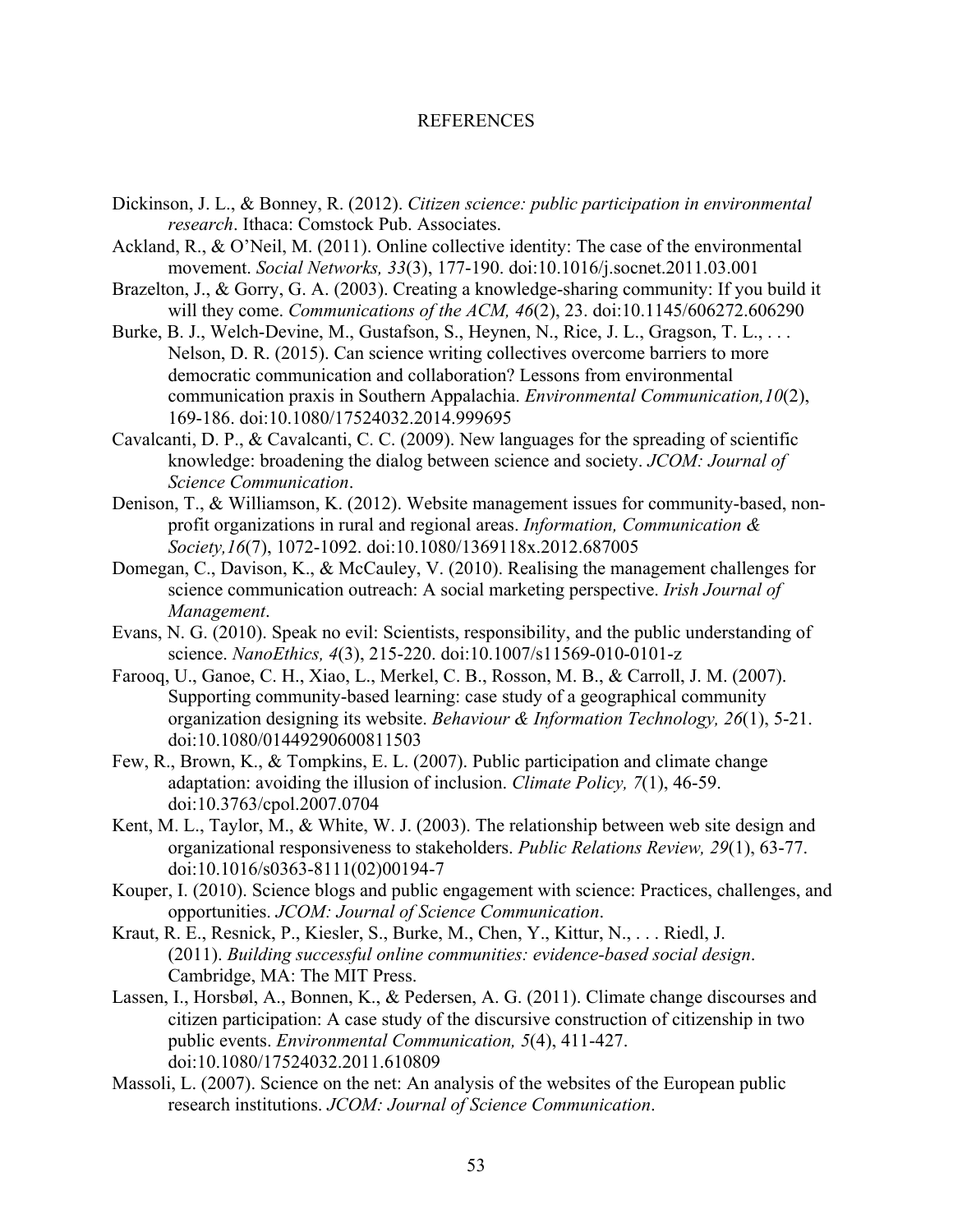Newell, P. (2008). Civil society, corporate accountability and the politics of climate change. *Global Environmental Politics, 8*(3), 122-153. doi:10.1162/glep.2008.8.3.122

Newell, R., & Dale, A. (2015). Meeting the climate change challenge (MC3): The role of the internet in climate change research dissemination and knowledge mobilization. *Environmental Communication, 9*(2), 208-227. doi:10.1080/17524032.2014.993412

Public Library of Science. (n.d.). Retrieved March 26, 2017, from https://www.plos.org/

- Science Magazine. (n.d.). Retrieved March 25, 2017, from http://www.sciencemag.org/
- Smith, D. R. (2016). One scientists struggle to be a better writer, and a plea for undergraduate science-writing engagement. *Science Communication, 38*(5), 666-674. doi:10.1177/1075547016664737
- Takahashi, B., Edwards, G., Roberts, J. T., & Duan, R. (2015). Exploring the use of online platforms for climate change policy and public engagement by NGOs in Latin America. *Environmental Communication, 9*(2), 228-247. doi:10.1080/17524032.2014.1001764
- Treise, D., Walsh-Childers, K., Weigold, M. F., & Friedman, M. (2003). Cultivating the science internet audience: Impact of brand and domain on source credibility for science information. *Science Communication, 24*(3), 309-332. doi:10.1177/1075547002250298
- Watermeyer, R. (2010). Social network science: pedagogy, dialogue, deliberation. *JCOM: Journal of Science Communication*.
- Weber, R., Dinc, S., & Williams, M. (2016). American's support for NASA's James Webb space telescope: Effects of traditional texts compared to interactive media. *Science Communication, 38*(5), 601-625. doi:10.1177/1075547016663001
- World Wild Life Fund. (n.d.). Retrieved March 25, 2017, from https://www.worldwildlife.org/ 350. (n.d.). Retrieved March 14, 2017, from https://350.org/